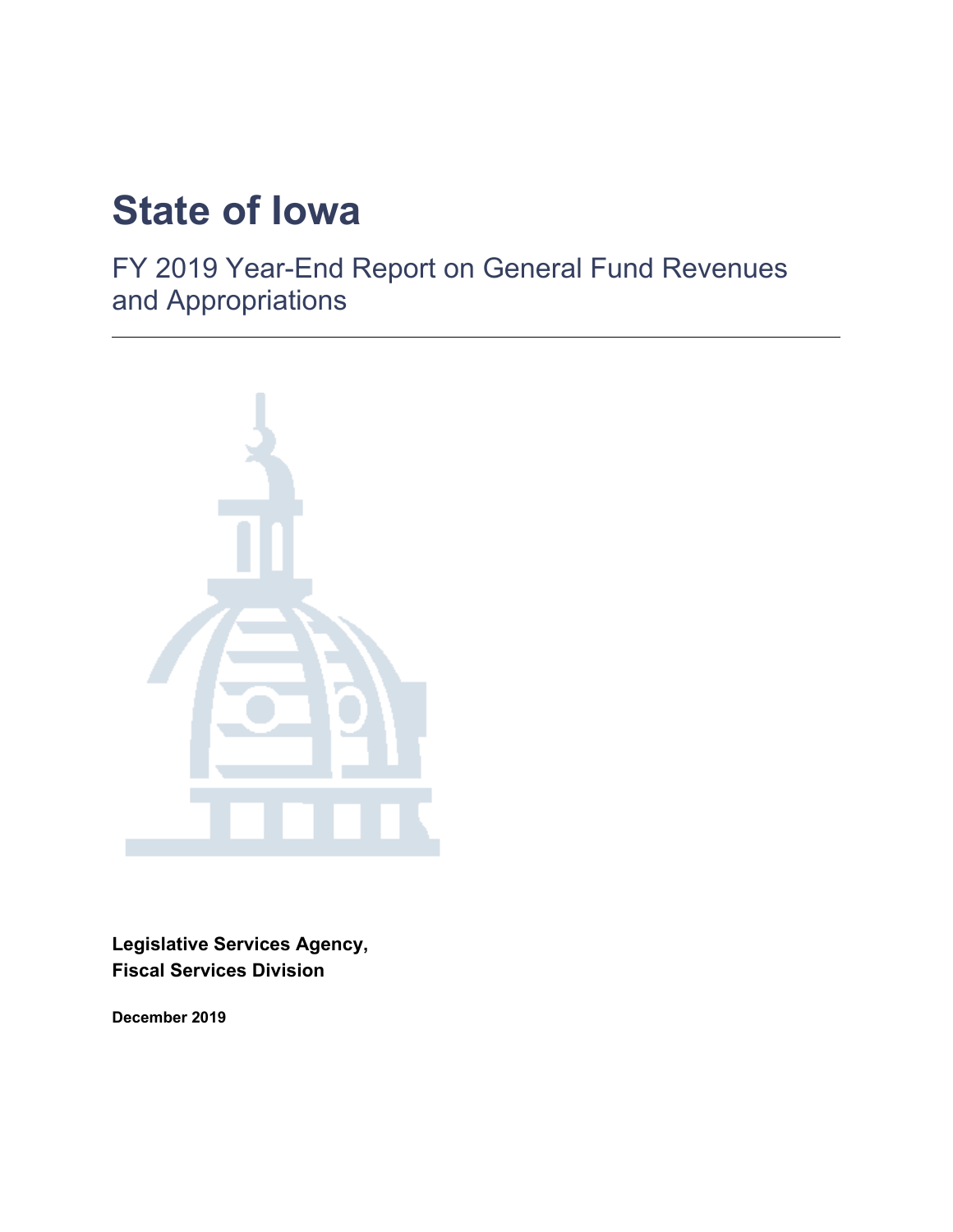This Page Intentionally Left Blank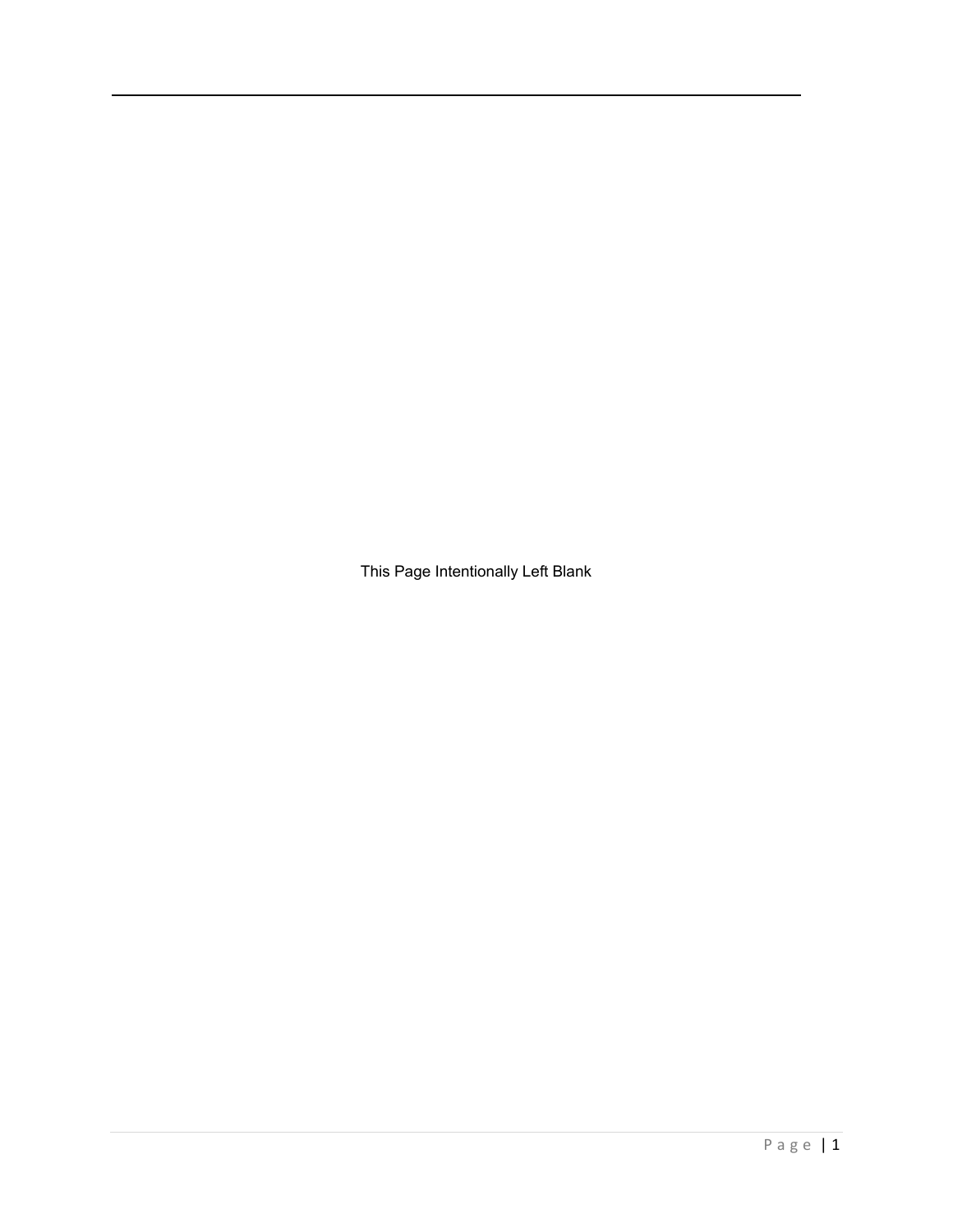# **Introduction**

The purpose of this report is to provide a recap of the General Fund budget enacted for FY 2019. The report includes an overall summary from the time the FY 2019 budget was initially enacted in 2018 to the close of the fiscal year on June 30, 2019. Also included is information on Iowa's reserve funds and the Taxpayer Relief Fund, as these funds are an integral part of the General Fund budgeting and decision-making process.

This report also provides information on various aspects of appropriations activity for FY 2019. Additional information on individual General Fund appropriations for FY 2019 is provided in the Appendix.

# **Summary of FY 2019 General Fund Budget**

The FY 2019 General Fund budget was first enacted during the 2018 Legislative Session. The initial budget was based on total available resources of \$7.641 billion (**Figure 1**). This included the March 2018 REC revenue estimate of \$7.734 billion, net revenue adjustments of \$-93.4 million, and an estimated surplus carryforward of \$0.8 million.

The March REC estimate included an increase of \$188.3 million associated with the impact of federal tax law changes on Iowa's federal deductibility statute. The federal tax changes were signed into law in December 2017 and January 2018. The \$93.4 million in revenue reductions were driven largely by the enactment of SF [2417](https://www.legis.iowa.gov/docs/publications/iactc/87.2/CH1161.pdf) (2018 Income and Sales Tax Modernization Act)[1](#page-2-0) (**Figure 2**). This legislation reduced revenues by an estimated \$100.1 million for FY 2019 and by an estimated \$1.527 billion over the following five years.

A total of \$7.840 billion in FY 2019 appropriations were enacted during the 2018 Legislative Session, resulting in an estimated surplus of \$166.2 million.

In December 2018, the REC increased the FY 2019 revenue estimate by \$88.2 million (1.2%). The estimate remained relatively stable through March 2019 (**Figure 3**). In addition to the estimated revenue increase, the resources available in the FY 2019 budget were enhanced due to FY 2018 year-end revenues exceeding estimates. This resulted in a surplus carryforward of \$71.0 million from FY 2018 to FY 2019, which was previously only estimated to be \$0.8 million.

During the 2019 Legislative Session, \$168.6 million in supplemental appropriations were enacted for FY 2019. This included appropriations of \$150.3 million for Medicaid and \$15.0 million to the Department of Homeland Security and Emergency Management for flood recovery assistance in western Iowa. There was also an adjustment of \$-5.3 million to various standing unlimited appropriations. The estimated surplus at the close of the 2019 Legislative Session was \$166.1 million.

Total net General Fund receipts ended the fiscal year at \$7.859 billion, which was \$125.3 million (1.6%) more than the estimate used at the close of the 2019 Legislative Session. Net appropriations ended the fiscal year \$2.3 million (0.03%) higher than estimated due to standing appropriations adjustments and final reversions. The General Fund budget ended the fiscal year with a surplus of \$289.3 million.

**Figure 1** shows the changes that occurred with the FY 2019 General Fund budget due to changes in revenue estimates and appropriations adjustments. The table shows the year-end FY 2018 budget and the FY 2019 budget at three points in time.

 $\overline{a}$ 

<span id="page-2-0"></span> $1$  2018 Iowa Acts, ch.  $1161$ .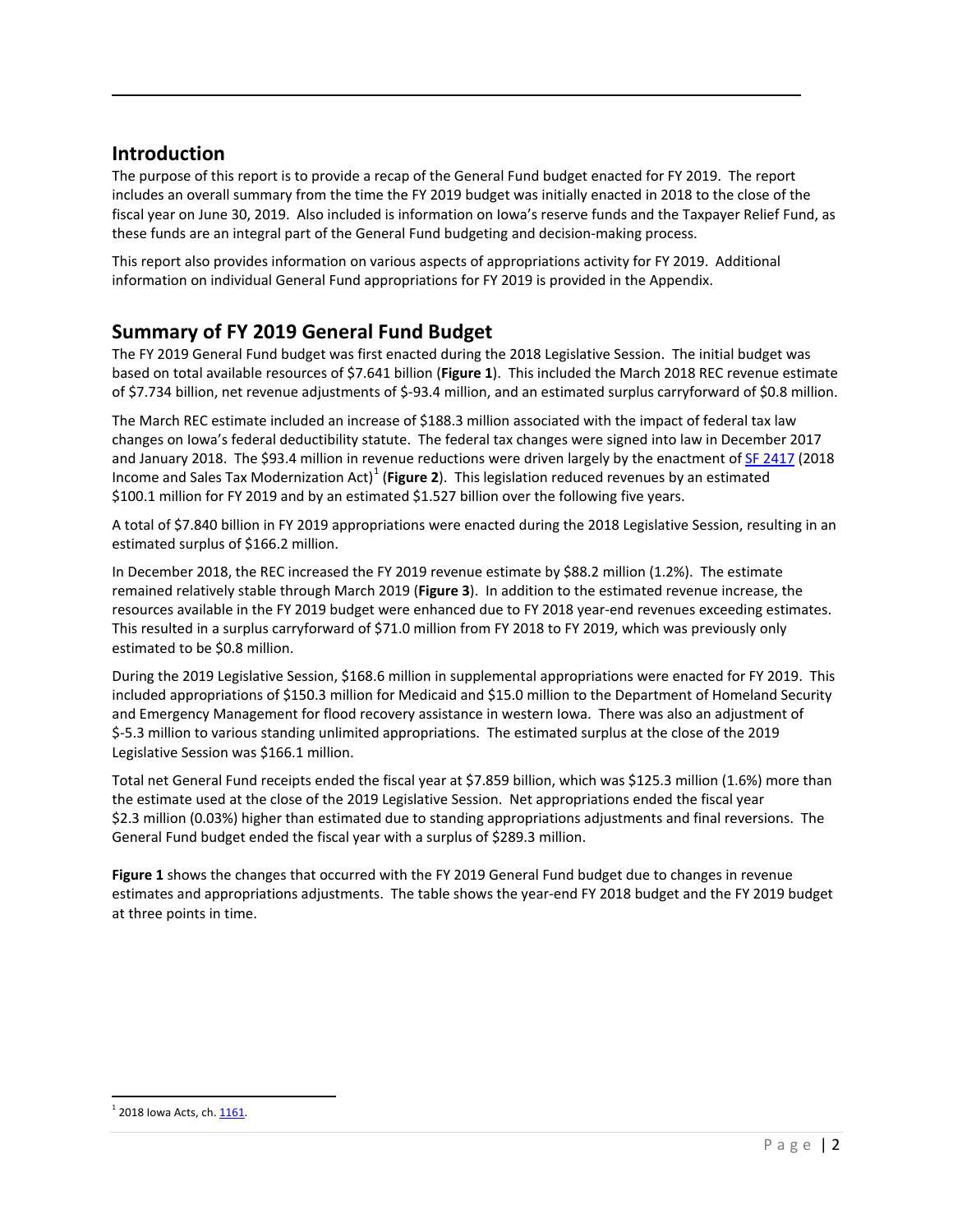## **Figure 1 General Fund Budget** (In Millions)

|                                        |    |         |    |                 |      | FY 2019         |     |         |
|----------------------------------------|----|---------|----|-----------------|------|-----------------|-----|---------|
|                                        |    |         |    |                 |      |                 |     |         |
|                                        |    | FY 2018 |    | Enacted         |      | Revised         |     |         |
|                                        |    | Actual  |    | 2018 Session    |      | 2019 Session    |     | Actual  |
| <b>Resources</b>                       |    |         |    |                 |      |                 |     |         |
| REC Estimate/Actual Receipts           | Ś. | 7,383.9 | \$ | 7,733.8 \$      |      | 7,733.6 \$      |     | 7,858.9 |
| Revenue Adjustments <sup>1</sup>       |    | 0.0     |    | $-93.4$         |      | $-0.2$          |     | 0.0     |
| Net General Fund Receipts              |    | 7,383.9 |    | 7,640.4         |      | 7,733.4         |     | 7,858.9 |
| Surplus Carryforward                   |    | 0.0     |    | 0.8             |      | 71.0            |     | 71.0    |
| <b>Total Resources</b>                 | Ŝ. | 7,383.9 | \$ | 7,641.2         | - \$ | 7,804.4 \$      |     | 7,929.9 |
| Appropriations                         |    |         |    |                 |      |                 |     |         |
| Enacted Appropriations                 | Ś. | 7,268.6 | \$ | 7,480.2 \$      |      | 7,480.2 \$      |     | 7,480.2 |
| Adjustments to Standing Appropriations |    | 15.8    |    | 0.0             |      | $-5.3$          |     | $-2.8$  |
| Net Supplemental/Deappropriations      |    | $-23.3$ |    | 0.0             |      | 168.6           |     | 168.6   |
| <b>Total Appropriations</b>            | Ś  | 7,261.1 | \$ | 7,480.2 \$      |      | $7,643.5$ \$    |     | 7,646.0 |
| Reversions                             |    | $-4.5$  |    | $-5.2$          |      | $-5.2$          |     | $-5.4$  |
| <b>Net Appropriations</b>              | Ś  | 7,256.6 | \$ | 7,475.0         | \$.  | 7,638.3         | \$. | 7,640.6 |
| <b>Ending Balance - Surplus</b>        |    | 127.3   | \$ | $166.2 \quad $$ |      | $166.1 \quad $$ |     | 289.3   |
|                                        |    |         |    |                 |      |                 |     |         |

Numbers may not equal totals due to rounding.

1 The FY 2019 revenue adjustments enacted during the 2018 and 2019 Legislative Sessions are included in the actual receipts number.

#### **Figure 2 Estimated General Fund Revenue Adjustments Enacted for FY 2019** (In Millions)

|              |                                           |    | 2018       |    | 2019            |
|--------------|-------------------------------------------|----|------------|----|-----------------|
| Bill No.     | Revenue Description                       |    |            |    | Session Session |
| SF 2407      | Raceway Sales Tax Rebate Modification     | Ś. | $-0.7$ \$  |    | 0.0             |
| SF 2349      | Association Health Plans                  |    | $-1.8$     |    | 0.0             |
| HF 2502      | Taxpayers Trust Fund Transfer             |    | 8.3        |    | 0.0             |
| HF 2493      | Skilled Worker Job Creation Fund Transfer |    | 2.3        |    | 0.0             |
| HF 2492      | Justice Bill - Small Claims Filing Fee    |    | $-1.0$     |    | 0.0             |
| SF 2417      | Income & Sales Tax Modification           |    | $-100.1$   |    | 0.0             |
| HF 2478      | Construction Equipment Sales Tax          |    | $-0.4$     |    | 0.0             |
| SF 220       | Corporation Section 179                   |    | 0.0        |    | $-0.6$          |
| <b>HF779</b> | Tax Code Changes Act                      |    | 0.0        |    | 0.4             |
|              | Total                                     |    | $S - 93.4$ | -Ŝ | $-0.2$          |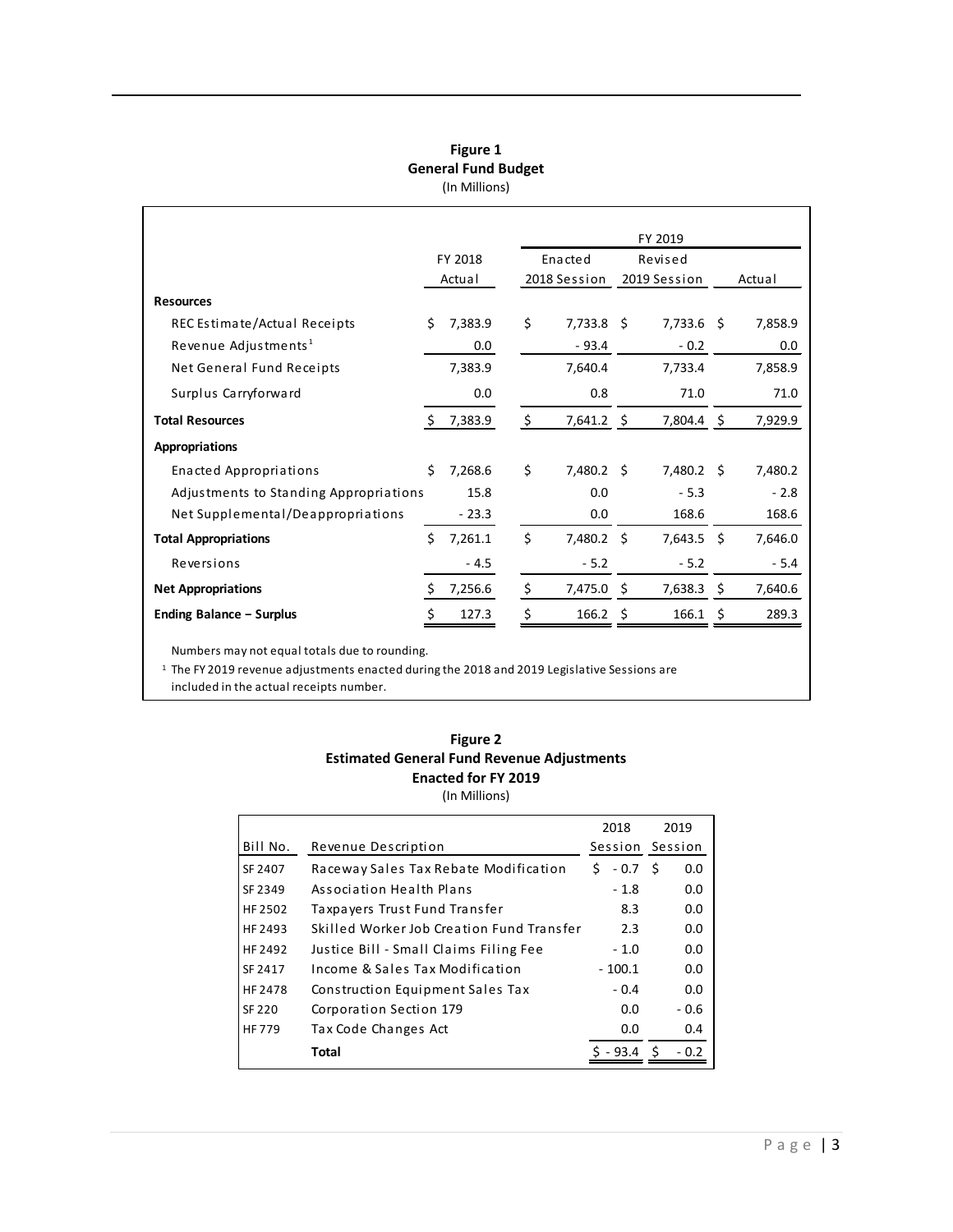

**Figure 3 FY 2019 General Fund Revenue Estimates**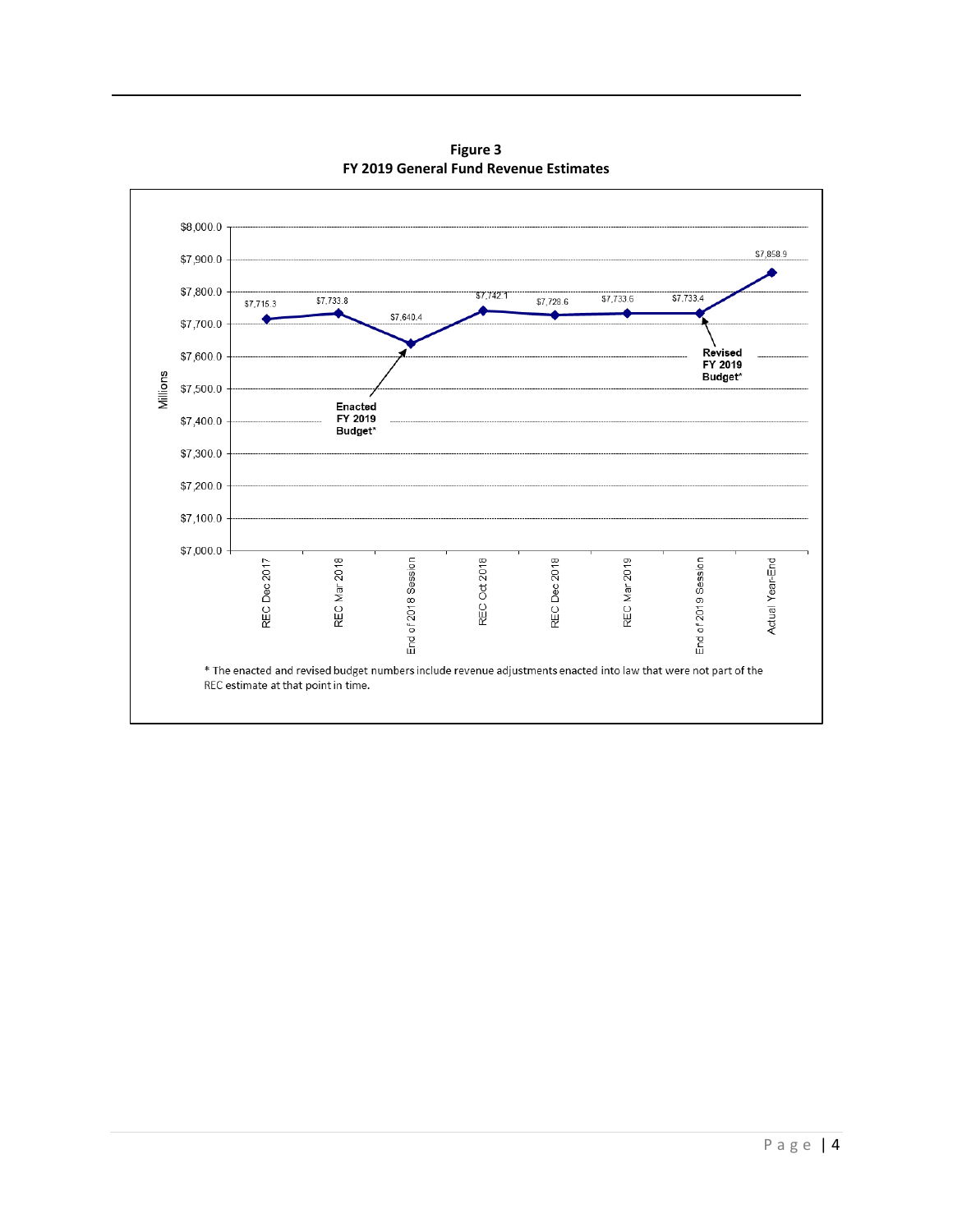# **Summary of General Fund Revenues**

## **Net General Fund Receipts**

Net General Fund receipts for FY 2019 totaled \$7.736 billion, and the General Fund received \$123.1 million in revenue transfers for total net General Fund receipts of \$7.859 billion. This represents an increase of \$475.0 million (6.4%) compared to FY 2018 (**Figure 4**). This growth was driven by a \$205.3 million (5.3%) increase in individual income tax receipts. Sales/use tax and corporate income tax receipts contributed to a combined \$188.9 million in growth.

|                                                                                                                                                                                                                                        |   | $\left  \right $ $\left  \right $ |    |           |     |                       |                   |  |
|----------------------------------------------------------------------------------------------------------------------------------------------------------------------------------------------------------------------------------------|---|-----------------------------------|----|-----------|-----|-----------------------|-------------------|--|
|                                                                                                                                                                                                                                        |   | FY 2018                           |    | FY 2019   |     | FY 2019 vs<br>FY 2018 | Percent<br>Change |  |
| Net Receipts                                                                                                                                                                                                                           |   |                                   |    |           |     |                       |                   |  |
| Individual Income Tax                                                                                                                                                                                                                  | Ś | 3,881.0                           | S. | 4,086.3   | Ŝ.  | 205.3                 | 5.3%              |  |
| Sales/Use Tax                                                                                                                                                                                                                          |   | 2,386.2                           |    | 2,482.7   |     | 96.5                  | 4.0%              |  |
| Corporate Income Tax                                                                                                                                                                                                                   |   | 443.2                             |    | 535.6     |     | 92.4                  | 20.8%             |  |
| Other Taxes*                                                                                                                                                                                                                           |   | 238.5                             |    | 298.0     |     | 59.5                  | 24.9%             |  |
| Other Receipts**                                                                                                                                                                                                                       |   | 314.0                             |    | 333.2     |     | 19.2                  | 6.1%              |  |
| Subtotal - Net Receipts                                                                                                                                                                                                                |   | 7,262.9                           |    | \$7,735.8 | \$. | 472.9                 | 6.5%              |  |
| <b>Transfers</b>                                                                                                                                                                                                                       |   | 121.0                             |    | 123.1     |     | 2.1                   | 1.7%              |  |
| Total Net Receipts plus Transfers                                                                                                                                                                                                      |   | 7,383.9                           | Ś. | 7,858.9   | Ś   | 475.0                 | 6.4%              |  |
| *<br>Other Taxes includes: Inheritance, insurance, beer, franchise, and miscellaneous taxes.<br>**<br>Other Receipts include: Institutional payments, liquor profits, interest, fees, Judicial<br>revenue, and miscellaneous receipts. |   |                                   |    |           |     |                       |                   |  |

#### **Figure 4 Summary of General Fund Net Receipts** (In Millions)

The numbers may not equal totals due to rounding.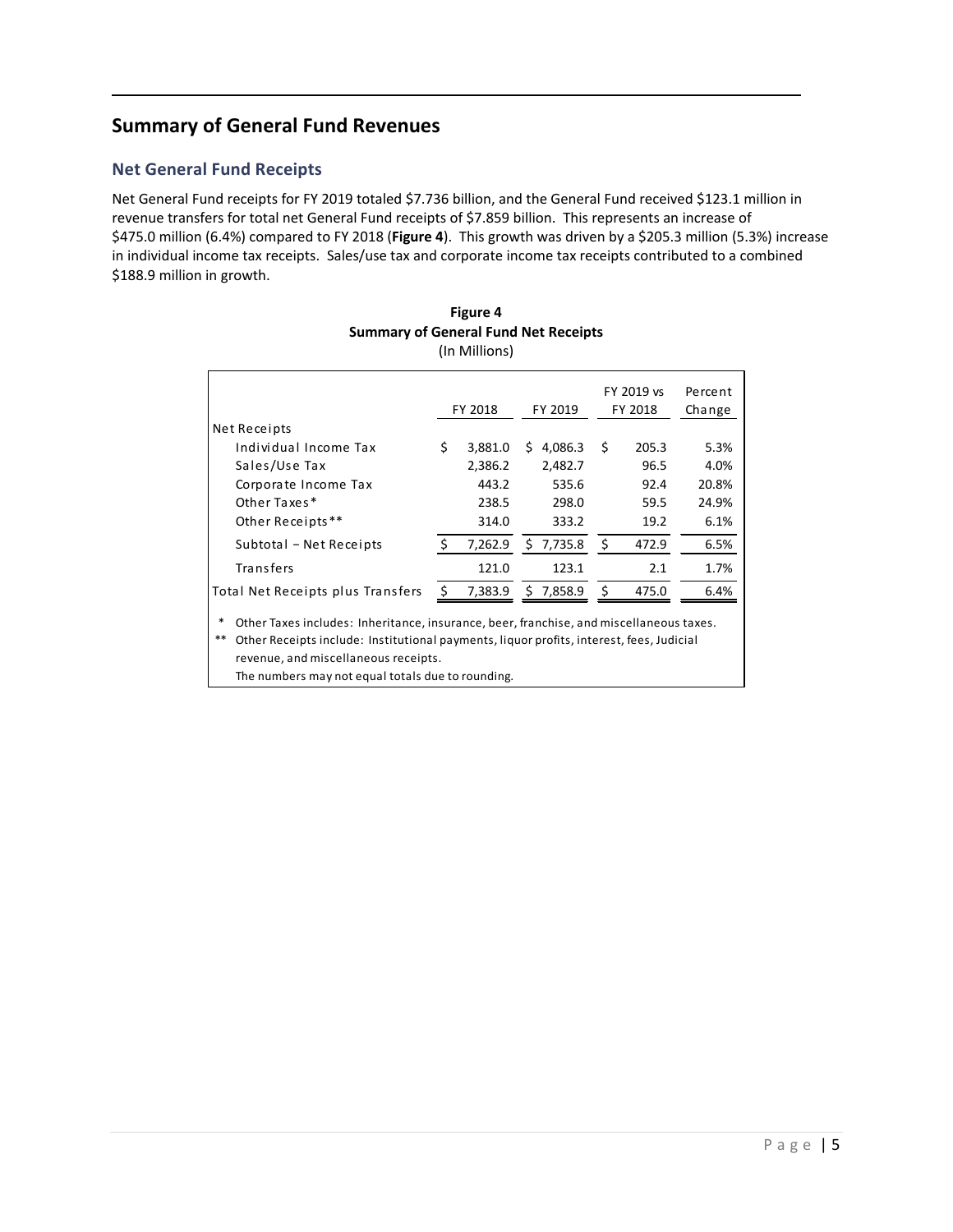Of the total \$7.859 billion, 83.6% was collected from individual income taxes and sales/use tax (net of refunds) (**Figure 5**). Corporate income tax receipts made up 6.8%, and the remaining 9.6% was comprised of numerous other sources. While these revenue sources fluctuate on an annual basis, these percentages have remained relatively consistent from year to year.



\* Other Taxes include: Inheritance, beer, insurance, franchise, and miscellaneous taxes. \*\*Other Receipts include: Institutional payments, liquor profits, interest, fees, Judicial revenue, and miscellaneous receipts.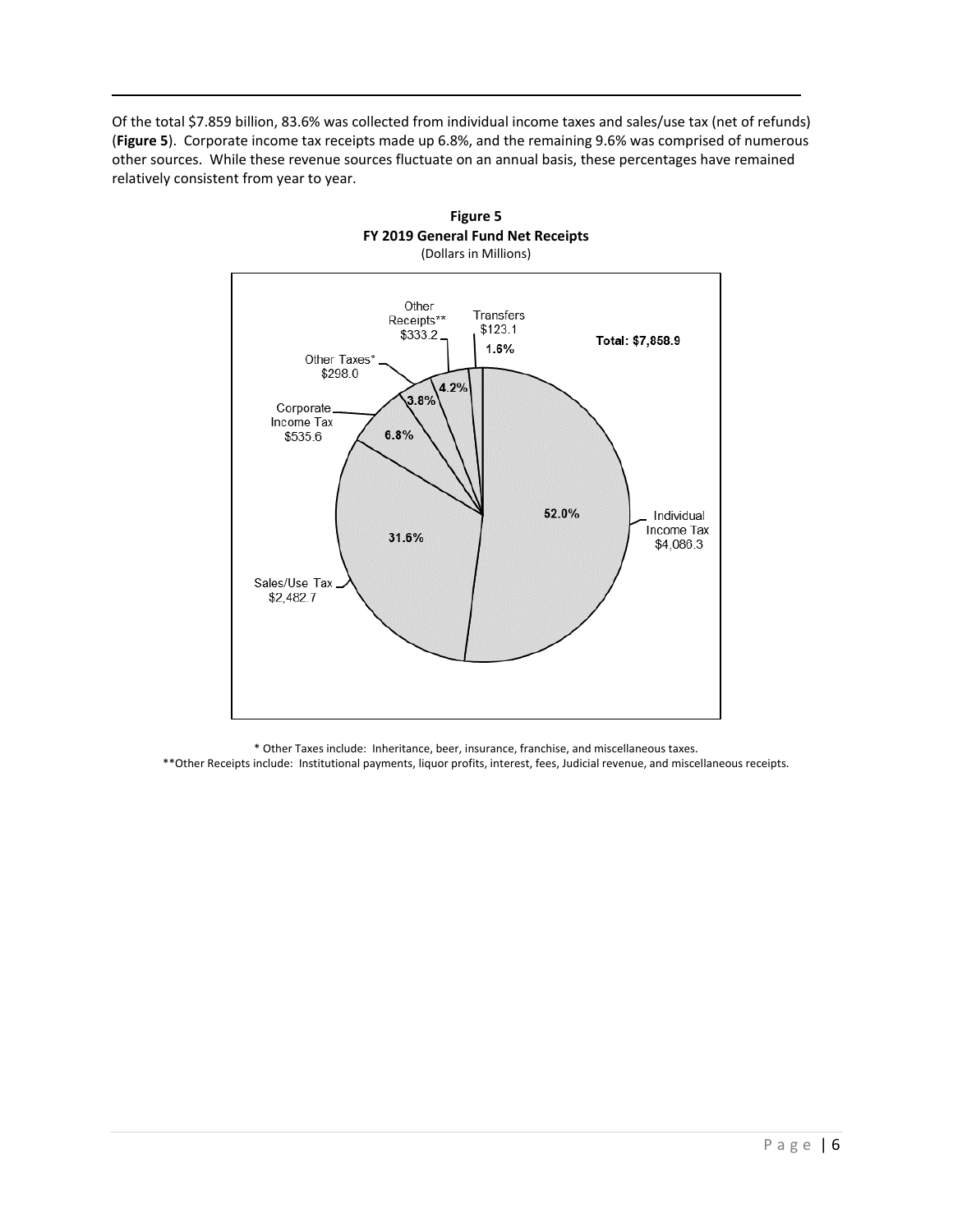## **Revenue Trends**

From FY 2010 to FY 2019, net General Fund receipts increased by \$2.225 billion, equating to an average annual increase of 3.8% (**Figure 6**). During this period, individual income tax grew by \$1.432 billion (4.9% annually) and sales/use tax increased \$613.9 million (3.2% annually). All other General Fund revenues combined experienced a net increase of \$179.0 million from FY 2010 to FY 2019. It should be noted that FY 2010 was the fiscal year in which General Fund revenues were most significantly impacted by the 2008 economic recession.



**Figure 6 General Fund Receipts Net of Refunds** (In Millions)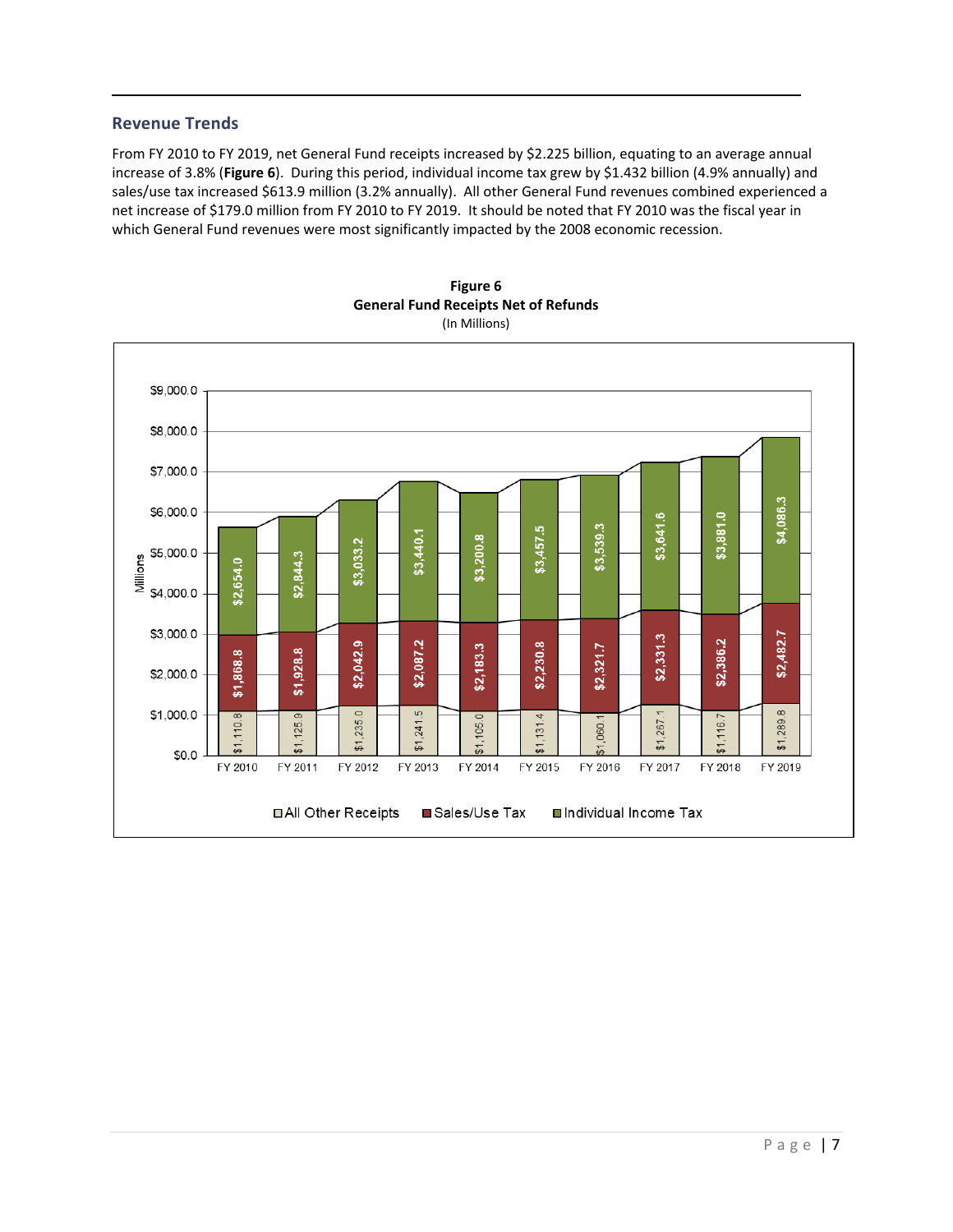## **General Fund Surplus**

**Figure 7** shows how the General Fund surplus has fluctuated since FY 2010. The surplus grew significantly from FY 2010 to FY 2013. In FY 2013, the General Fund surplus reached its highest level of \$927.7 million as revenue growth exceeded the growth in appropriations during this four-year period.

From FY 2013 to FY 2017, the annual surplus declined due to the growth in appropriations exceeding revenue growth. Net appropriations (after reversions) increased \$845.1 million (13.2%), while the growth in net General Fund revenue (including transfers) was \$471.3 million (7.0%). Revenue growth also slowed due to legislation enacted during this five-year period that reduced taxes, increased tax credits, and transferred certain tax revenues from the General Fund to other funding sources.

For FY 2019, total General Fund resources (including transfers and carryforward funds) increased 7.4% (\$546.0 million) compared to FY 2018, while net appropriations increased at a slower rate of 5.3% (\$384.0 million). As a result, the General Fund ended the fiscal year with a surplus of \$289.3 million.



**Figure 7 General Fund Surplus** (In Millions)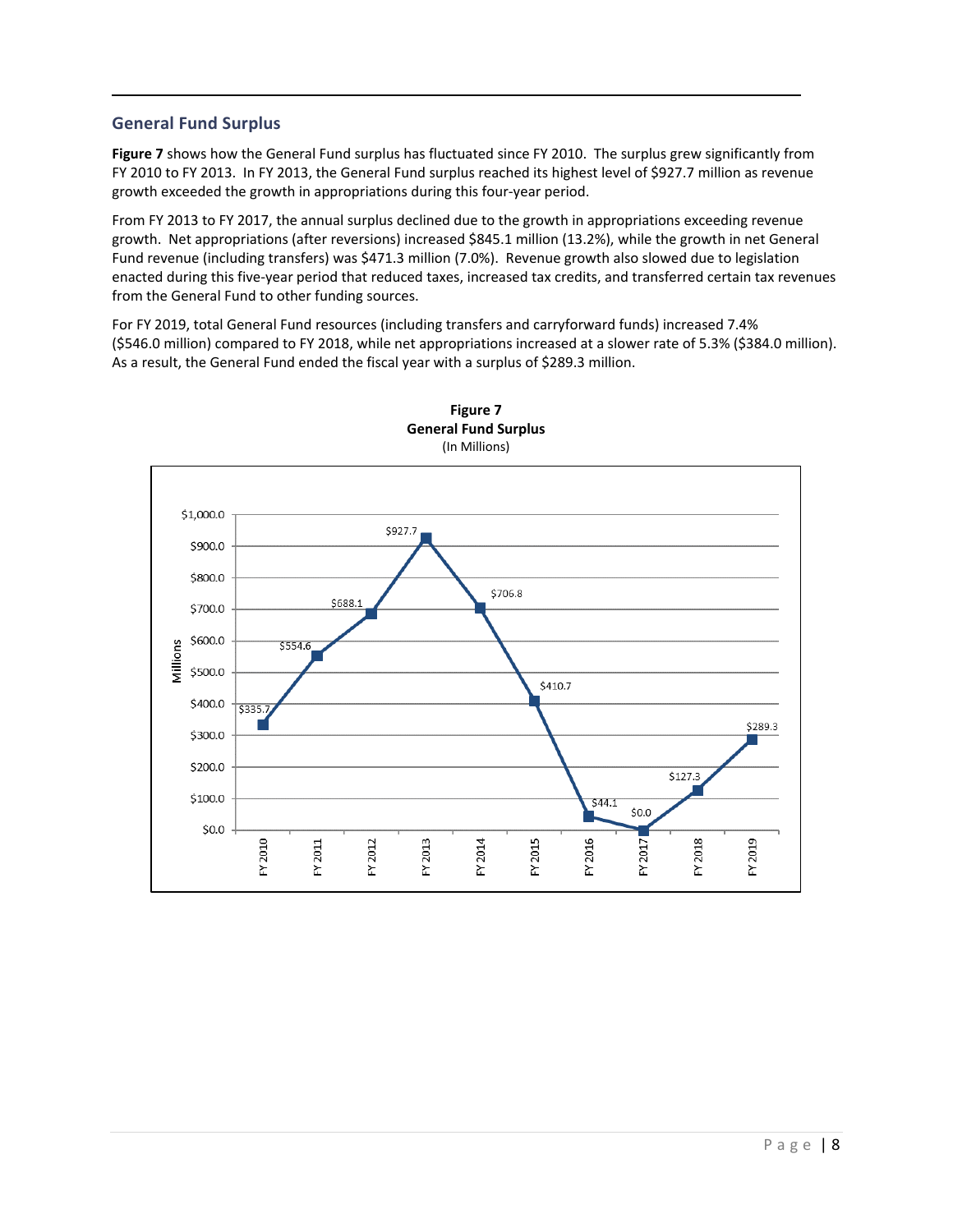# **Appropriations**

**Figure 8** shows the FY 2019 appropriations divided into six categories. Of the six categories listed, School Aid and Medicaid comprised 61.4% of the total appropriations enacted for FY 2019. Appropriations for Higher Education (Regents institutions, community colleges, and the College Student Aid Commission) made up 10.8% of the total spending, and appropriations for the Department of Corrections and for Property Tax Replacement comprised 5.0% and 6.2%, respectively. The remaining 16.6% of the General Fund appropriations provided funding for all other departments and programs.



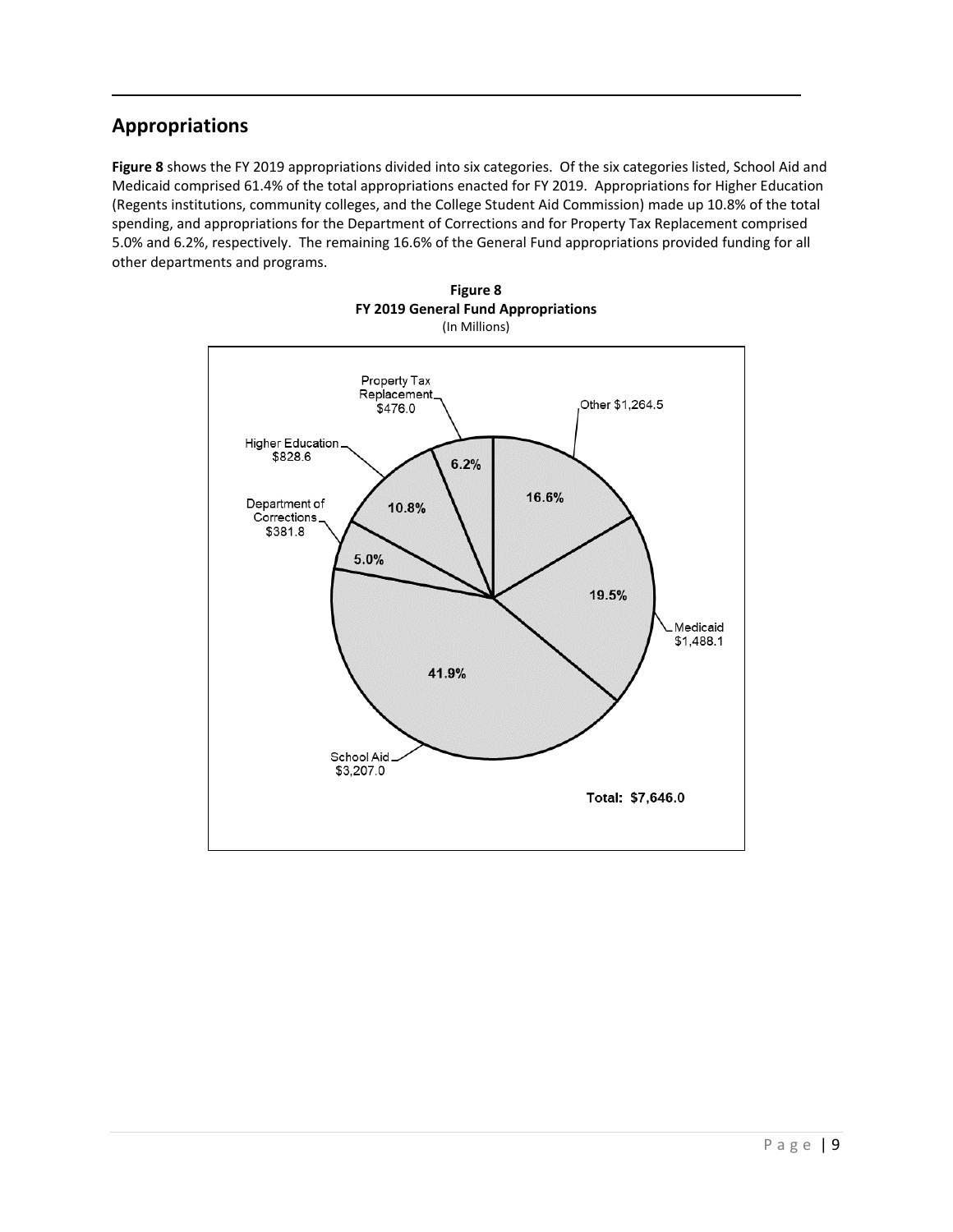Total appropriations for FY 2019 were \$384.9 million more when compared to FY 2018 (**Figure 9**). Of the total funds appropriated, Medicaid and School Aid received increases totaling \$232.1 million (5.2%). Appropriations for Higher Education and Corrections increased \$11.0 million and \$7.5 million, respectively. Appropriations included in the Other category increased \$134.4 million (11.9%); however, there were three appropriations that accounted for \$139.3 million of the increase. These included:

- An appropriation of \$113.1 million to the Cash Reserve Fund in FY 2019, which was an increase of \$93.1 million compared to a \$20.0 million appropriation to the Cash Reserve Fund in FY 2018. These two appropriations were enacted to reimburse the Cash Reserve Fund for a transfer of \$131.1 million to the General Fund in FY 2017.
- A one-time supplemental appropriation to the Department of Homeland Security and Emergency Management of \$15.0 million in FY 2019 to provide flood recovery assistance to local governments and individuals.
- A new appropriation for FY 2019 of \$11.2 million for the Transportation Equity Fund that is used to provide increased funding for school districts' transportation costs.

|                                  |               |               |    | FY 2019 vs | Percent |
|----------------------------------|---------------|---------------|----|------------|---------|
| <b>Appropriations Categories</b> | FY 2018       | FY 2019       |    | FY 2018    | Change  |
| School Aid                       | \$<br>3,180.0 | 3,207.0<br>Ś. | \$ | 27.0       | 0.8%    |
| Medicaid                         | 1,283.0       | 1,488.1       |    | 205.1      | 16.0%   |
| <b>Higher Education</b>          | 817.6         | 828.6         |    | 11.0       | 1.3%    |
| <b>Property Tax Replacement</b>  | 476.1         | 476.0         |    | $-0.1$     | 0.0%    |
| Department of Corrections        | 374.3         | 381.8         |    | 7.5        | 2.0%    |
| Other                            | 1,130.1       | 1,264.5       |    | 134.4      | 11.9%   |
| Total                            | 7.261.1       | Š.<br>7.646.0 | Ŝ. | 384.9      | 5.3%    |

#### **Figure 9 Summary of General Fund Appropriations** (In Millions)

## **Appropriations Trends**

Over the 10-year period from FY 2010 to FY 2019, General Fund appropriations increased from \$5.305 billion to \$7.646 billion, an increase of \$2.341 billion. This represents an average annual increase of 4.1% over the 10 years (**Figure 10**).

The area of the General Fund budget that is experiencing the fastest rate of growth is Medicaid, which currently comprises 19.5% of the total General Fund budget. From FY 2010 to FY 2019, the General Fund Medicaid appropriation increased by \$750.9 million, representing an average annual increase of 8.1% over the 10-year period.

School Aid comprises the largest portion of the General Fund budget at 41.9%, and therefore has accounted for the largest dollar increase over the last 10 years. School Aid increased by a total of \$1.064 billion during this period, representing an average annual increase of 4.6%.

As previously noted, the General Fund budget was significantly impacted by the 2008 economic recession. In October 2009, and in response to decreasing General Fund revenue estimates, the Governor ordered a 10.0% across-the-board appropriation reduction to FY 2010 appropriations. Later in the fiscal year, Iowa received federal stimulus funds which were primarily used to offset the General Fund appropriation reductions to Medicaid and State School Aid. The federal stimulus funds were not deposited into the General Fund and therefore are not reflected in the FY 2010 numbers in this report. The changes to Medicaid and School Aid when the FY 2010 appropriations are adjusted to account for federal stimulus funds are shown below.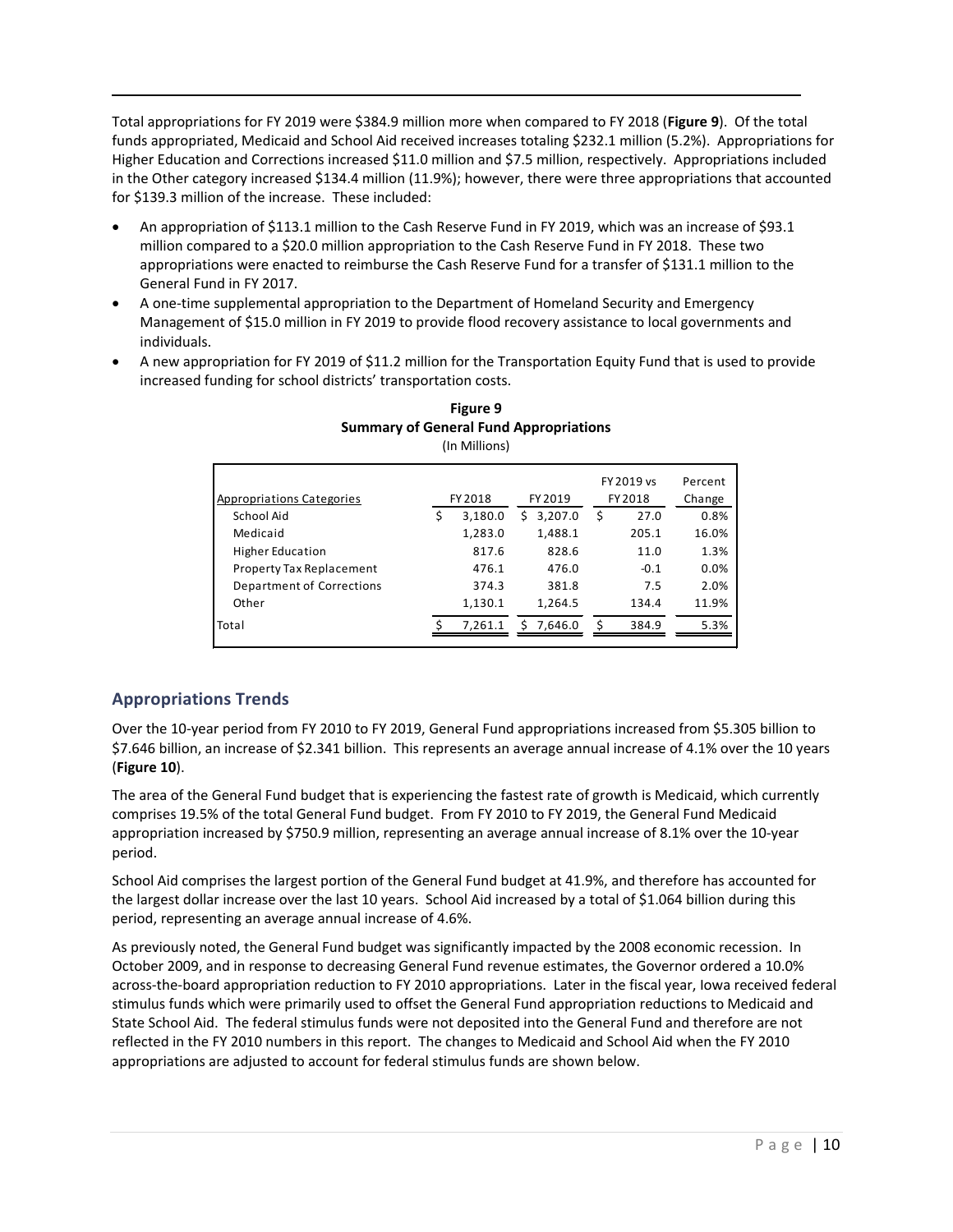|                |         |           | FY 2019 vs | Average Annual |
|----------------|---------|-----------|------------|----------------|
| Appropriations | FY 2010 | FY 2019   | FY 2010    | Percent Change |
| School Aid     | 2.345.5 | \$3.207.0 | 861.5      | 3.5%           |
| Medicaid       | 986.7   | 1.488.1   | 501.4      | 4.7%           |

Three other areas that comprise a substantial part of the General Fund budget include Higher Education, the Department of Corrections, and Property Tax Replacement appropriations. Together, these three budget areas account for approximately 22.0% of annual General Fund appropriations. Of these three budget areas, the appropriations for Property Tax Replacement have experienced the most significant growth, largely due to the enactment of property tax reform legislation in [2](#page-11-0)013.<sup>2</sup> The legislation phased in reductions to Iowa's commercial and industrial property taxes over a four-year period (FY 2015 to FY 2018) and created two standing appropriations designed to reimburse local governments for the reduced property tax revenue. The combined amount appropriated in FY 2017 for Commercial and Industrial Property Tax Replacement and the Business Property Tax Credit totaled \$277.1 million. Beginning in FY 2018, the Commercial and Industrial Property Tax Replacement standing appropriation cannot exceed the amount appropriated in FY 2017.

Changes in the General Fund appropriations for Higher Education and the Department of Corrections from FY 2010 to FY 2019 were relatively modest in comparison to increases in other budget areas. During this 10-year period, funding for the Department of Corrections increased by \$53.1 million for an average annual increase of 1.7%, while appropriations for Higher Education decreased \$52.0 million for an average annual decrease of 0.7%.



**Figure 10 General Fund Appropriations** (In Millions)

 $\overline{a}$ 

<span id="page-11-0"></span><sup>&</sup>lt;sup>2</sup> 2013 Iowa Acts, ch[. 123.](https://www.legis.iowa.gov/docs/publications/iactc/85.1/CH0123.pdf)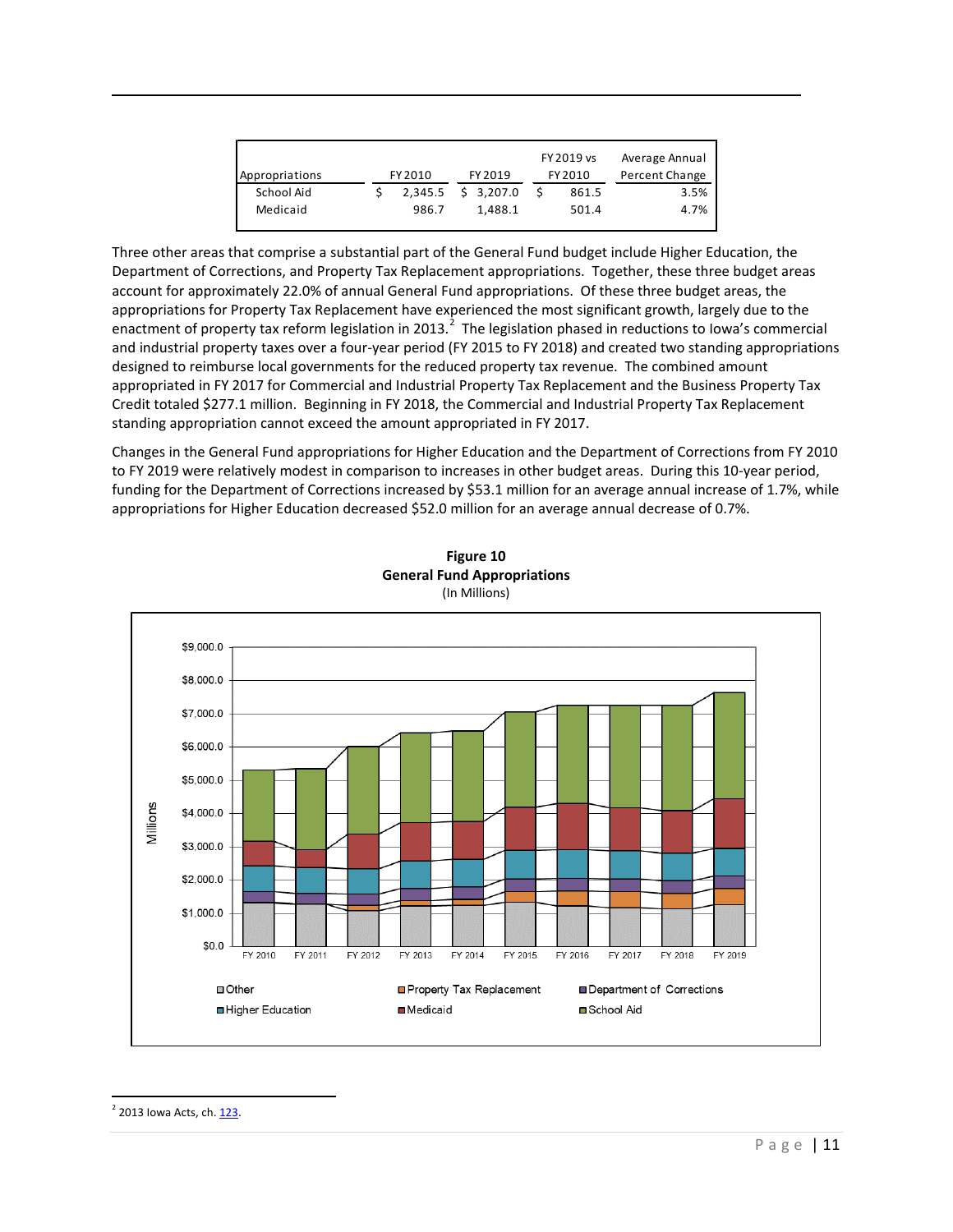# **Reserve Funds**

At the close of FY 2019, the combined balances in the Cash Reserve Fund and the Economic Emergency Fund totaled \$757.1 million, which was \$5.0 million below the statutory goal of \$762.1 million (**Figure 11**). This is also an increase of \$136.8 million (22.1%) compared to the combined balances in FY 2018.

In FY 2017, the balance in the Cash Reserve Fund was reduced due to the transfer of \$1[3](#page-12-0)1.1 million<sup>3</sup> to the General Fund that was used to resolve a projected FY 2017 General Fund budget shortfall during the 2017 Legislative Session. The FY 2017 transfer caused the FY 2018 balance in the Cash Reserve Fund to be below the statutory maximum. However, General Fund appropriations of \$20.0 million in FY 2018 and \$113.1 million in FY 2019 were made to the Cash Reserve Fund as reimbursement for the FY 2017 transfer.<sup>[4](#page-12-1)</sup>

The balances in the reserve funds have fluctuated over the last 10 years. During the budget years that were negatively affected by economic recessions, the reserve funds have been used to offset General Fund appropriations reductions. This is illustrated in **Figure 12**, which compares the combined reserve fund balances to their statutory goals for the last 10 years.

|                                        | (In Millions) |    |          |               |        |                   |
|----------------------------------------|---------------|----|----------|---------------|--------|-------------------|
| Reserve Fund Balances                  | FY 2018       |    | FY 2019  |               | Change | Percent<br>Change |
| Cash Reserve Fund                      | \$<br>442.4   | Ś  | 571.6    | \$            | 129.2  | 29.2%             |
| Economic Emergency Fund                | 177.9         |    | 185.5    |               | 7.6    | 4.3%              |
| Total                                  | 620.3         | Ŝ  | 757.1    | $\frac{1}{2}$ | 136.8  | 22.1%             |
|                                        |               |    |          |               |        |                   |
|                                        |               |    |          |               |        | Percent           |
| <b>Reserve Fund Statutory Maximums</b> | FY 2018       |    | FY 2019  |               | Change | Change            |
| Cash Reserve Fund                      | \$<br>552.8   | Ś. | 571.6    | Ś.            | 18.8   | 3.4%              |
| Economic Emergency Fund                | 184.3         |    | 190.5    |               | 6.2    | 3.4%              |
| Total                                  | 737.1         | S  | 762.1 \$ |               | 25.0   | 3.4%              |
|                                        |               |    |          |               |        |                   |

**Figure 11 Reserve Funds**  (In Millions)

**Figure 12 Combined Reserve Fund Balances**



 $3$  2017 Iowa Acts ch.  $170$ . l

#### <span id="page-12-1"></span><span id="page-12-0"></span> $<sup>4</sup>$  ibid.</sup>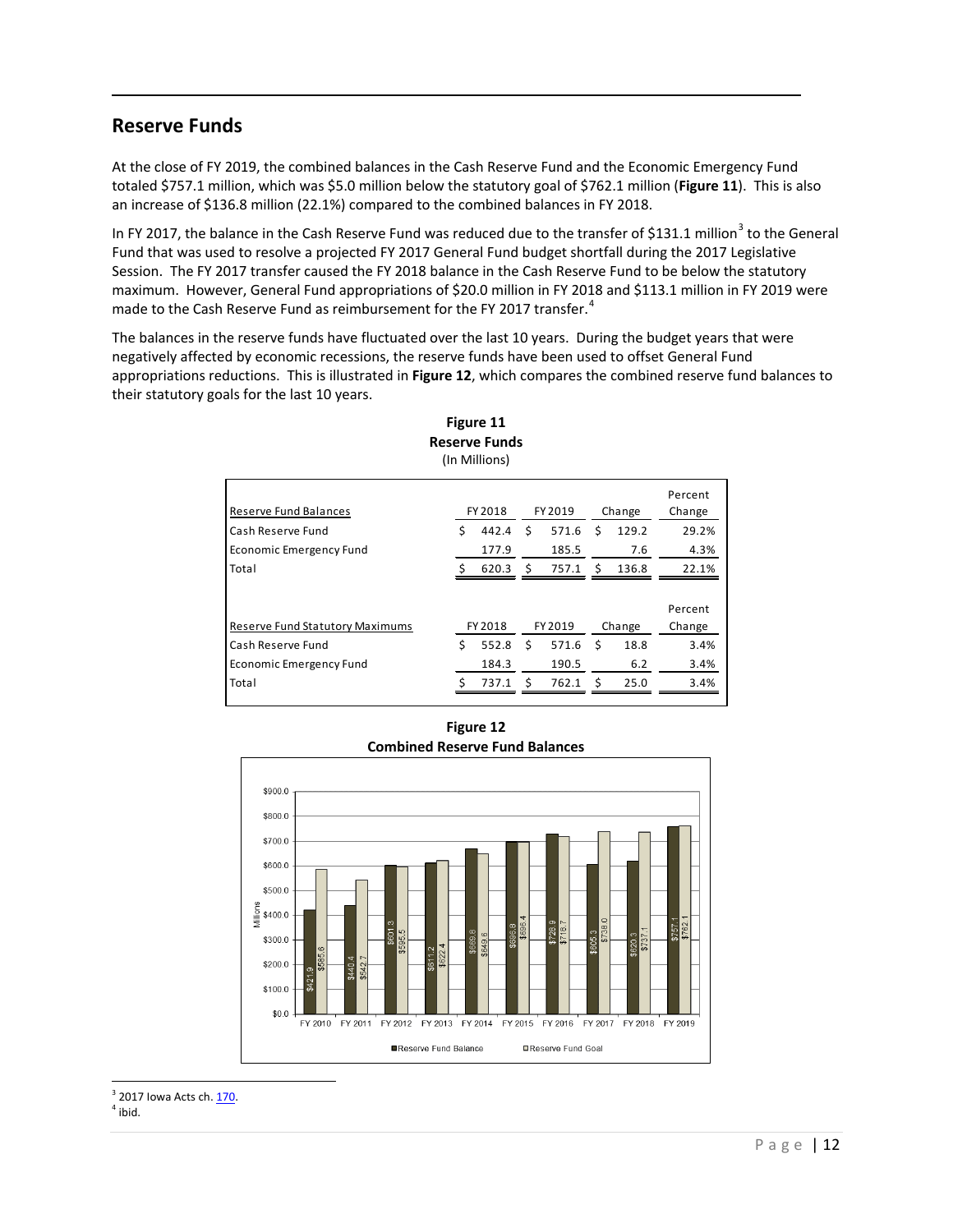# **Taxpayer Relief Fund**

The Taxpayers Trust Fund, predecessor to the Taxpayer Relief Fund, was created in 2011.<sup>[5](#page-13-0)</sup> Initially, any moneys in the Trust Fund could only be used pursuant to an appropriation by the General Assembly. The Taxpayers Trust Fund Tax Credit Fund was created in 2013,  $^6$  $^6$  which provided a mechanism for qualified taxpayers to receive a tax credit from the moneys that would accumulate in the Taxpayers Trust Fund. The Taxpayers Trust Fund Tax Credit Fund was used to reimburse the General Fund for payment of the income tax credits to the qualified taxpayers.

Legislation was enacted in 2018 that made various changes to the Taxpayers Trust Fund and related statutes.<sup>[7](#page-13-2)</sup> The legislation changed the name of the Fund to the Taxpayer Relief Fund, repealed the Taxpayers Trust Fund Tax Credit, and will remove a \$60.0 million transfer cap, effective for FY 2021, on funds that can be annually transferred from the excess General Fund surplus to the Taxpayer Relief Fund. The 2018 legislation also specified that moneys in the Taxpayer Relief Fund can only be spent pursuant to an appropriation by the General Assembly for purposes of tax relief, including but not limited to increases in the retirement income exclusion from Iowa individual income tax $8$  or reductions in income tax rates.

The amount that the Taxpayer Relief Fund can receive in a given fiscal year is limited to the difference between the actual net General Fund revenue for the preceding fiscal year and the adjusted revenue estimate used in establishing the budget for that fiscal year. Current statute limits the transfer amount to not more than \$60.0 million. As mentioned above, the \$60.0 million transfer cap will be removed in FY 2021. The funds are transferred from the excess General Fund surplus dollars only after the 10.0% statutory balance requirement for both reserve funds have been met.

The beginning balance in the Taxpayer Relief Fund in FY 2019 totaled \$8.4 million, and was transferred to the General Fund during the 2018 Legislative Session.<sup>[9](#page-13-4)</sup> In FY 2019, the Fund also received an allocation of \$13.4 million from the FY 2018 General Fund surplus after the reserve fund balance requirements were met.

|                                |    | Actual<br>FY 2017 |     | Actual<br>FY 2018 |     | Actual<br>FY 2019 |
|--------------------------------|----|-------------------|-----|-------------------|-----|-------------------|
| <b>Funds Available</b>         |    |                   |     |                   |     |                   |
| Balance Brought Forward        | \$ | $8.2 \quad$       |     | 8.3 <sup>5</sup>  |     | 8.4               |
| General Fund Surplus Transfer  |    | 0.0               |     | 0.0               |     | 13.4              |
| Interest                       |    | 0.1               |     | 0.1               |     | 0.1               |
| <b>Total Funds Available</b>   | Ś  | 8.3               | \$  | 8.4               | \$. | 21.9              |
| <b>Expenditures</b>            |    |                   |     |                   |     |                   |
| Transfer to General Fund       |    | 0.0               |     | 0.0               |     | $-8.4$            |
| <b>Balance Carried Forward</b> |    | 8.3               | - Ś | 8.4               | -S  | 13.5              |

**Figure 13 Taxpayer Relief Fund** (In Millions)

 $\overline{\phantom{a}}$ 

<span id="page-13-0"></span><sup>5</sup> 2011 Iowa Acts, ch[. 123.](https://www.legis.iowa.gov/docs/publications/iactc/84.1/CH0123.pdf)

<span id="page-13-1"></span> $6$  2013 Iowa Acts, ch.  $123$ .

<span id="page-13-2"></span> $^7$  2018 Iowa Acts, ch.  $1161$ .<br> $^8$  Iowa Code § $422.7(31)$ .

<span id="page-13-3"></span>

<span id="page-13-4"></span><sup>&</sup>lt;sup>9</sup> 2018 Iowa Acts, ch[. 1172.](https://www.legis.iowa.gov/docs/publications/iactc/87.2/CH1172.pdf)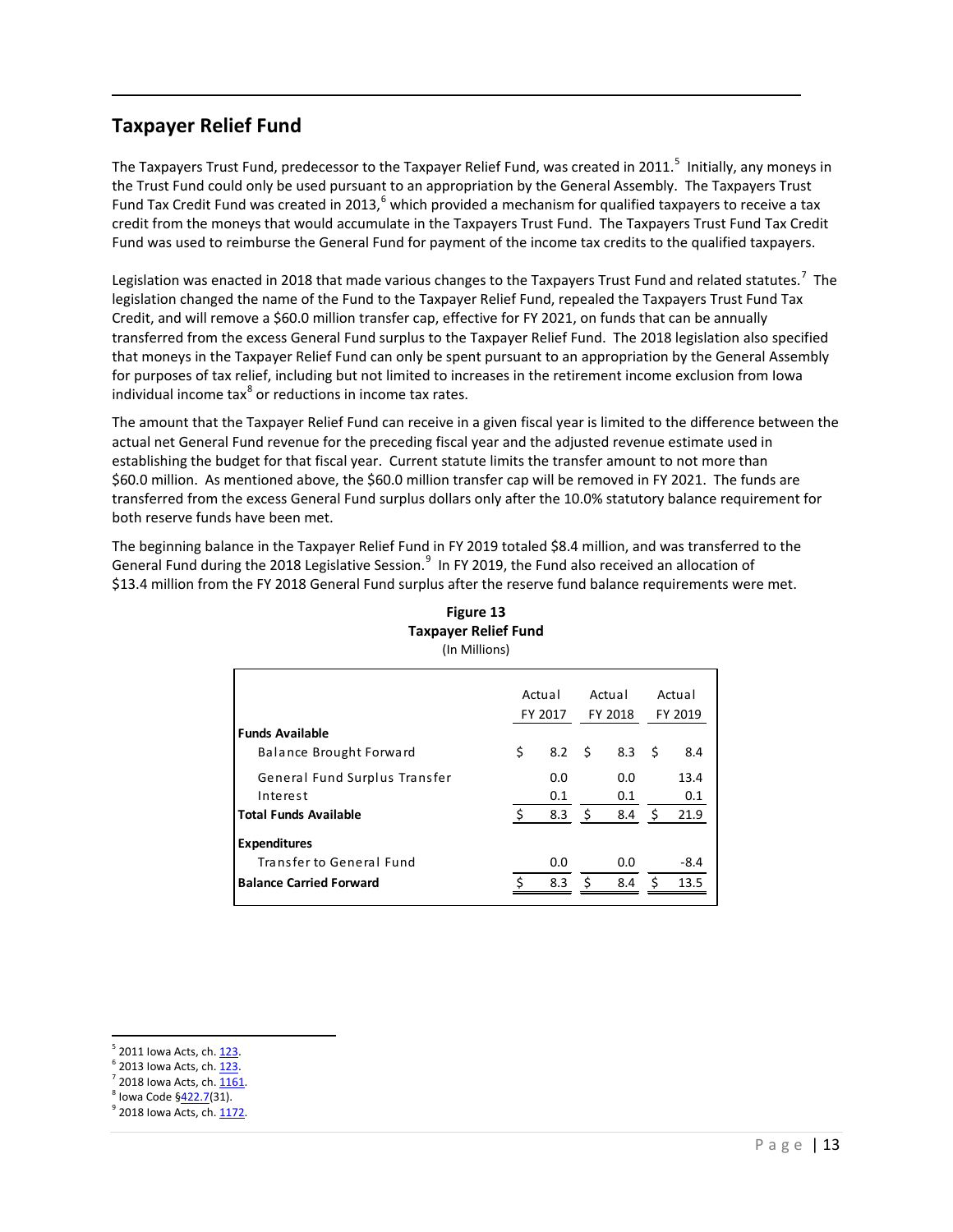# **Summary of FY 2019 Appropriations Activity**

Appropriations are used by the General Assembly and the Governor for the purpose of developing a budget for State government. Appropriations place limits on spending by State agencies during a fiscal year, which helps policymakers manage and maintain a balanced budget.

Appropriations can be adjusted by several factors throughout the fiscal year; however, this requires either statutory authority or legislative action with the Governor's approval. The adjustments can include supplemental appropriations, deappropriations, adjustments to standing appropriations authorized in statute, and across-theboard reductions that may be initiated by the Governor.

In addition, other factors can affect the spending authority of State government during the fiscal year. These factors include balances from appropriated funds brought forward from the previous fiscal year, transfers between appropriations, reversions, and unspent funds that are allowed to carry forward into the next fiscal year. The carryforward of funds can be authorized through the Iowa Code, which does not require annual reauthorization, or can be enacted in session law, which typically applies to a single fiscal year.

The General Fund appropriations enacted during the 2018 Legislative Session totaled \$7.480 billion for FY 2019. By the end of FY 2019, the standing appropriations were adjusted down by \$2.8 million to account for year-end expenditures being below the amount budgeted. There were also \$168.6 million in supplemental appropriations enacted into law during the 2019 Legislative Session. These changes resulted in net appropriations of \$7.646 billion.

In addition to the appropriations adjustments, \$57.4 million of FY 2018 appropriated funds were carried forward for expenditure in FY 2019, while \$129.8 million in appropriated funds were unspent in FY 2019 and allowed to carry forward to FY 2020. By the end of FY 2019, departments reverted \$5.4 million in appropriated funds back to the General Fund. The net expenditure of appropriated funds totaled \$7.568 billion for the fiscal year (**Figure 14**).

| <b>General Fund Appropriations</b>           | FY 2019             |
|----------------------------------------------|---------------------|
| <b>Enacted Appropriations 2017 Session</b>   | \$<br>7,480,222,300 |
| Adjustments to Standings                     | $-2.842.748$        |
| Supplemental/Deappropriations                | 168,642,961         |
| <b>Total Net Appropriations</b>              | \$<br>7,646,022,513 |
|                                              |                     |
| <b>Other Activity</b>                        |                     |
| Balance Forward from the Previous Year       | \$<br>57,434,799    |
| Appropriations Transfers In                  | 1,328,079           |
| Appropriations Transfers Out                 | $-1,328,079$        |
| Balance Carryforward to the Next Year        | -129,786,519        |
| <b>Reversions Total</b>                      | $-5,359,261$        |
| <b>Total Other Activity</b>                  | \$<br>-77,710,980   |
| <b>Total Net Appropriated Funds Expended</b> | \$<br>7,568,311,533 |

**Figure 14 Summary of FY 2019 General Fund Appropriations**

The numbers may not equal totals due to rounding to the nearest dollar.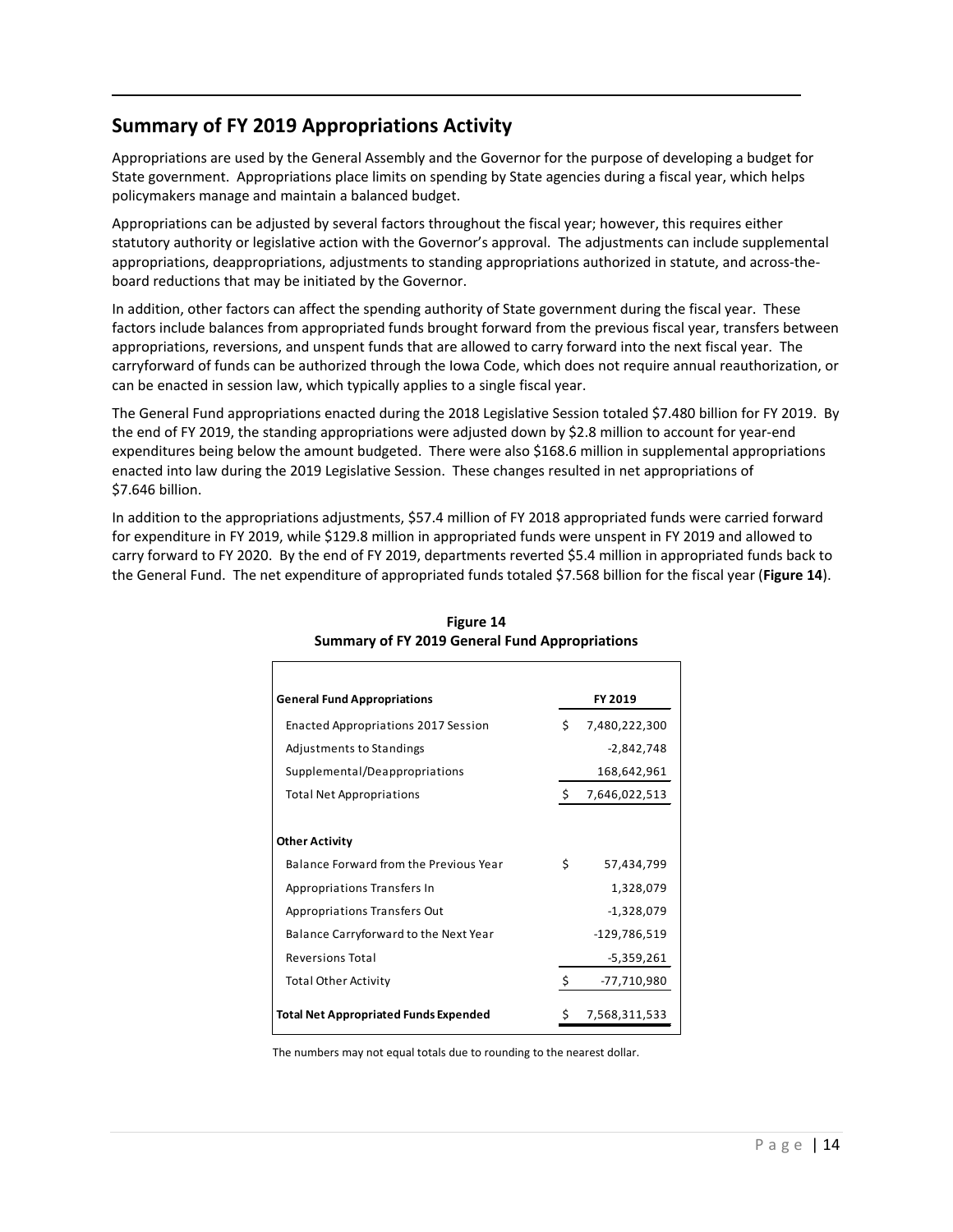## **Adjustments to Standing Appropriations**

There are two types of standing appropriations as defined in the Iowa Code: limited and unlimited. A standing limited appropriation has a specific dollar amount that is established in the Iowa Code. For example, Iowa Code sectio[n 426.1](https://www.legis.iowa.gov/docs/code/426.1.pdf) specifically appropriates \$39.1 million from the General Fund for the Agricultural Land Tax Credit Fund. The Agricultural Land Tax Credit Fund is guaranteed this appropriation unless the General Assembly, with the signature of the Governor, enacts legislation that changes the amount in the Iowa Code.

A standing unlimited appropriation does not have a dollar amount specified in the Iowa Code. The exact amount expended through these appropriations is not known until the close of the fiscal year. As the General Assembly and Governor develop the budget, an estimated amount is included for these standing unlimited appropriations. At the close of the fiscal year, these estimated appropriations are adjusted to reflect actual expenditures. For example, Iowa Code section [25.2](https://www.legis.iowa.gov/docs/code/25.2.pdf) authorizes the State Appeal Board to pay claims against the State under certain circumstances, and related administrative costs. There is no specified dollar limit to the amount the Board can approve. When the FY 2019 budget was first enacted, \$3.0 million was budgeted for State Appeal Board costs. By the close of the fiscal year, the Board had approved claims and other expenses totaling \$8.8 million, necessitating an adjustment of \$5.8 million. **Figure 15** lists the standing appropriations that received adjustments during FY 2019.

|                                               |                                                     | <b>Budgeted</b> |                | <b>Final Net</b>   |
|-----------------------------------------------|-----------------------------------------------------|-----------------|----------------|--------------------|
| Department                                    | <b>Appropriation Name</b>                           | Appropriation   | Adjustments    | Appropriation      |
| <b>Administrative Services</b>                | Federal Cash Management                             | \$<br>54,182    | Ś<br>86,972 \$ | 141,154            |
| <b>Administrative Services</b>                | Unemployment Compensation                           | 421,655         | $-112,039$     | 309,616            |
| <b>Administrative Services</b>                | Volunteer Emergency Services Provider Death Benefit | 0               | 200,000        | 200,000            |
| Auditor of State                              | <b>Auditor of State Billings</b>                    | 0               | 113,985        | 113,985            |
| Corrections                                   | <b>State Cases Court Costs</b>                      | 10,000          | $-10,000$      | $\Omega$           |
| Corrections                                   | Real Estate - Capitals from Sales                   | 0               | 7,617          | 7,617              |
| College Student Aid                           | <b>Tuition Grant - For-Profit</b>                   | 376,220         | $-3,357$       | 372,863            |
| College Student Aid                           | <b>Tuition Grant Program-Standing</b>               | 46,630,951      | $-44,793$      | 46,586,158         |
| <b>Economic Development</b>                   | <b>Tourism Marketing</b>                            | 900,000         | $-21,989$      | 878,011            |
| Education                                     | State Foundation School Aid                         | 3,214,477,000   | $-7,466,833$   | 3,207,010,167      |
| Education                                     | Child Development                                   | 10,524,389      | $-128,028$     | 10,396,361         |
| <b>Executive Council</b>                      | <b>Court Costs</b>                                  | 56,455          | 1,191,459      | 1,247,914          |
| <b>Executive Council</b>                      | Drainage Assessment                                 | 19,367          | 148,674        | 168,041            |
| <b>Executive Council</b>                      | <b>Public Improvements</b>                          | 9,575           | $-9,575$       | 0                  |
| <b>Human Services</b>                         | <b>Child Abuse Prevention</b>                       | 232,570         | $-232,570$     | $\Omega$           |
| Legislative Branch                            | Legislative Branch                                  | 35,582,682      | $-26,536$      | 35,556,146         |
| Management                                    | <b>Appeal Board Claims</b>                          | 3,000,000       | 5,822,469      | 8,822,469          |
| <b>Public Defense</b>                         | Compensation and Expense                            | 342,556         | $-307,197$     | 35,359             |
| <b>Public Health</b>                          | Iowa Registry for Congenital & Inherited Disorders  | 223,521         | $-17,686$      | 205,835            |
| Revenue                                       | <b>Homestead Tax Credit</b>                         | 135,071,538     | 3,498,538      | 138,570,076        |
| Revenue                                       | Ag Land Tax Credit                                  | 39,100,000      | $-36,815$      | 39,063,185         |
| Revenue                                       | Elderly and Disabled Tax Credit                     | 24,690,028      | $-5,148,893$   | 19,541,135         |
| Revenue                                       | Commercial and Industrial Property Tax Replacement  | 152,114,544     | $-151,727$     | 151,962,817        |
| Revenue                                       | Military Service Tax Refunds                        | 1,961,234       | $-138,807$     | 1,822,427          |
| Revenue                                       | <b>Printing Cigarette Stamps</b>                    | 124,652         | $-55,616$      | 69,036             |
| Total                                         |                                                     | \$3,665,923,119 | $-2,842,746$   | 3,663,080,373<br>S |
| Numbers may not equal totals due to rounding. |                                                     |                 |                |                    |

#### **Figure 15 FY 2019 Adjustments to Standing Appropriations**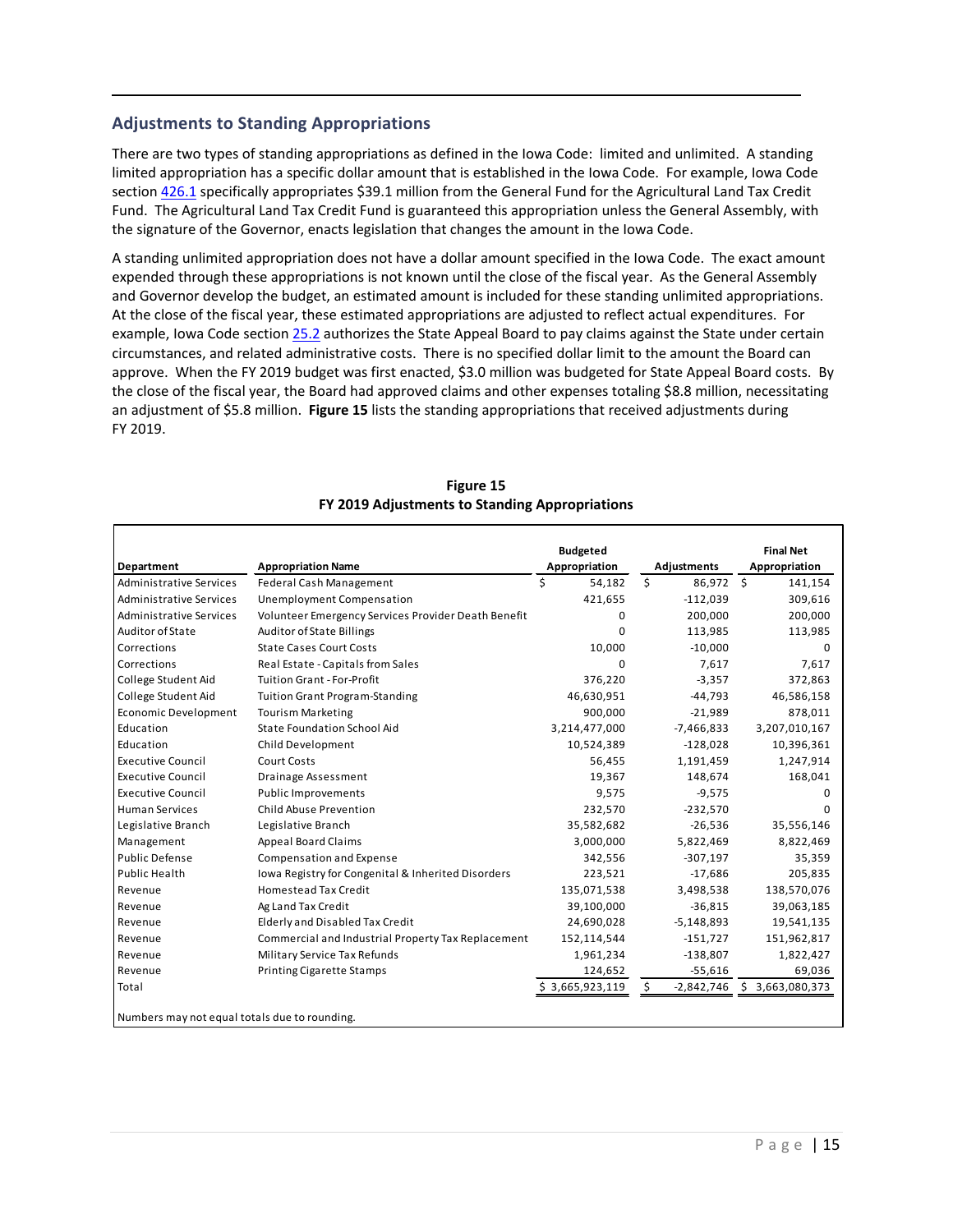## **Supplemental Appropriations and Deappropriations**

A total of \$168.6 million in supplemental appropriations were enacted during the 2019 Legislative Session for the FY 2019 budget (**Figure 16**). The appropriations were included in five separate budget bills.

- [HF 766](https://www.legis.iowa.gov/legislation/BillBook?ga=88&ba=hf766) (Health and Human Services Appropriations Act): Appropriated \$150.3 million to the Medicaid program to cover programs costs not included in the original appropriation. The significant cost factor associated with the increase was an estimated \$105.9 million for capitation payments to the Managed Care Organizations (MCOs).
- [SF 638](https://www.legis.iowa.gov/legislation/BillBook?ga=88&ba=sf638) (Standing Appropriations Act): Appropriated \$15.0 million to the Flood Recovery Fund for assistance to counties that have been designated under a Presidential Disaster Declaration. The funds will be used to provide financing of flood mitigation projects of local governments. The Department of Homeland Security and Emergency Management administers the Flood Recovery Fund.
- [SF 615](https://www.legis.iowa.gov/legislation/BillBook?ga=88&ba=sf615) (Justice System Appropriations Act): Appropriated \$2.5 million to fund a shortfall in the Indigent Defense Fund in FY 2019. The Act also appropriated \$286,000 to assist the Iowa Law Enforcement Academy (ILEA) in covering relocation costs of the Academy staff formerly operating out of the flood-damaged administrative building, and to accommodate the National Guard as it allows the ILEA to utilize its buildings for training and teaching purposes.
- [HF 759](https://www.legis.iowa.gov/legislation/BillBook?ga=88&ba=hf759) (Administration and Regulation Appropriations Act): Appropriated \$457,000 to cover a budget shortfall resulting from increased utility costs (electricity, water, and natural gas) on the Capitol Complex and at the Ankeny Lab Facilities.
- [HF 758](https://www.legis.iowa.gov/legislation/BillBook?ga=88&ba=HF%20758) (Education Appropriations Act): Appropriated \$100,000 to Iowa Public Television to restore overnight broadcasts.

| Department                           | <b>Appropriation Name</b>          | Appropriation | Act          |
|--------------------------------------|------------------------------------|---------------|--------------|
| Human Services                       | Medicaid                           | \$150,300,000 | HF 766       |
| Homeland Security and Emergency Mgmt | Flood Recovery                     | 15,000,000    | SF 638       |
| Inspections & Appeals                | Indigent Defense Appropriation     | 2,500,000     | SF 615       |
| Administrative Services              | Utilities                          | 456,979       | <b>HF759</b> |
| Law Enforcement Academy              | <b>Academy Relocation Expenses</b> | 285,982       | SF 615       |
| Education                            | Jowa Public Television             | 100,000       | <b>HF758</b> |
| Total                                |                                    | \$168,642,961 |              |

**Figure 16 FY 2019 Supplemental Appropriations**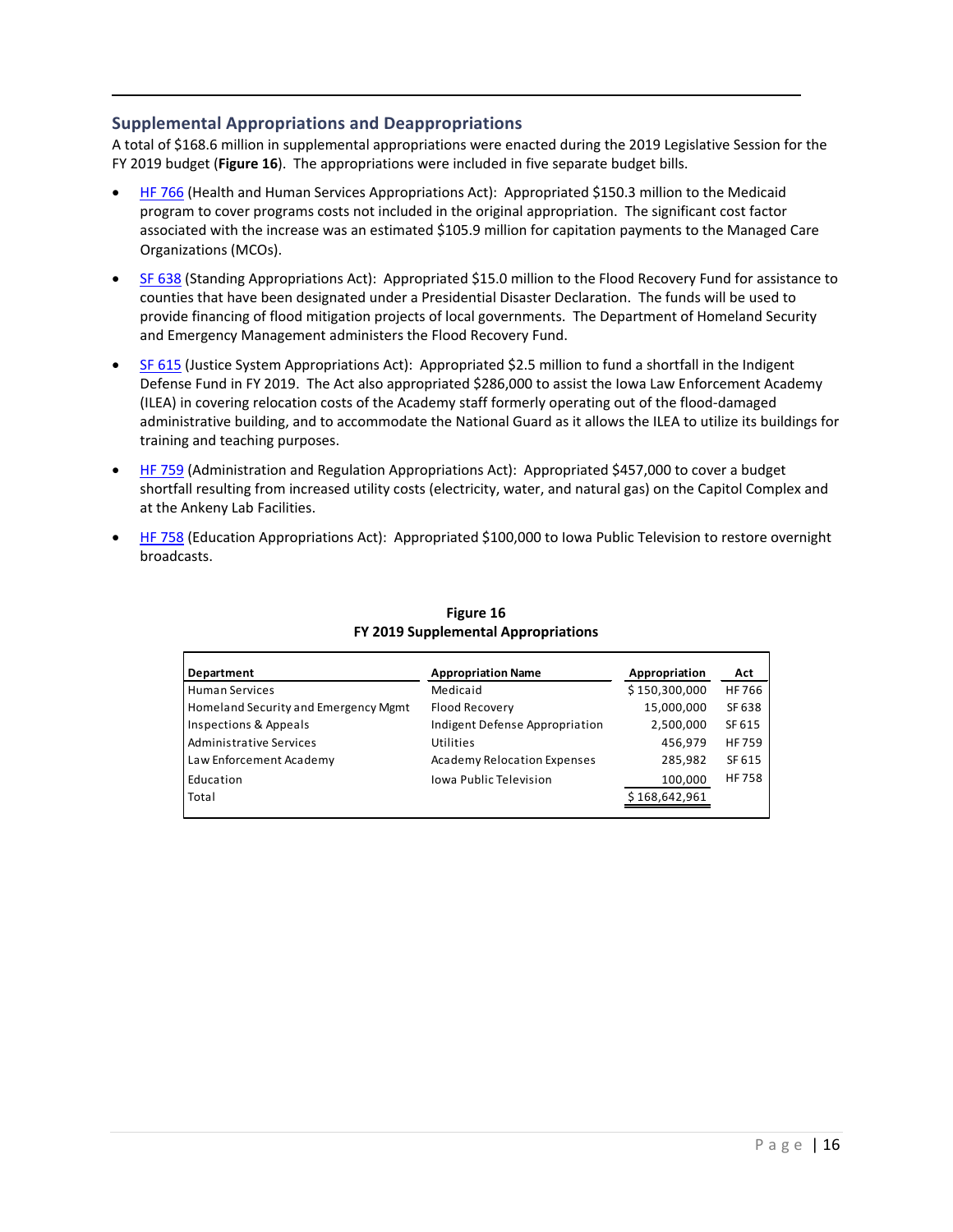## **Allocation of General Legislative Increases**

During the 2018 Legislative Session, there were two appropriations bills enacted that required or allowed the Board of Regents and the Department of Corrections to allocate appropriations increases across their certain lineitem appropriations **(Figure 17).**

- Senate [File 2415](https://www.legis.iowa.gov/legislation/BillBook?ga=87&ba=sf2415) (Education Appropriations Act)<sup>[10](#page-17-0)</sup> appropriated \$8.3 million to the Board of Regents for allocation to the three State universities.
- [House File](https://www.legis.iowa.gov/legislation/BillBook?ga=87&ba=hf2492) 2492 (Justice System Appropriations Act)<sup>[11](#page-17-1)</sup> provided an increase of \$4.2 million to the Department of Corrections Administration appropriation and granted authorization to the Department to allocate funds as needed from the appropriation for Corrections Administration to other correctional institutions. Of the \$4.2 million increase, the Department allocated \$3.9 million across 17 institutions.

| SF 2415 (Education Appropriations Act)<br><b>Board of Regents</b><br>BOR - FY 19 Regents Increase             | \$       | <b>FY 2019</b><br>Adjustment<br>8,300,000        |
|---------------------------------------------------------------------------------------------------------------|----------|--------------------------------------------------|
| Allocation<br>SUI - General University<br>ISU - General University<br><b>UNI-General University</b><br>Total  | \$<br>\$ | 3,150,000<br>3,150,000<br>2,000,000<br>8,300,000 |
| HF 2492 (Justice System Appropriations Act)<br><b>Department of Corrections</b><br>Corrections Administration | \$       | 3,943,579                                        |
| Allocation<br><b>CBC District I</b><br><b>CBC District II</b><br><b>CBC District III</b>                      | \$       | 157,500<br>114,000<br>80,000                     |
| <b>CBC District IV</b><br><b>CBC District V</b><br><b>CBC District VI</b><br><b>CBC District VII</b>          |          | 61,000<br>288,120<br>126,000<br>72,000           |
| <b>CBC District VIII</b><br><b>Ft. Madison Institution</b><br>Anamosa Institution<br>Oakdale Institution      |          | 80,000<br>133,959<br>250,000<br>994,000          |
| Newton Institution<br>Mt. Pleasant Inst.<br>Rockwell City Institution<br>Clarinda Institution                 |          | 200,000<br>150,000<br>63,000<br>67,000           |
| Mitchellville Institution<br>Ft. Dodge Institution<br>Total                                                   | \$       | 700,000<br>407,000<br>3,943,579                  |

**Figure 17 Session Law Increases (2019 Legislative Session)**

l

<span id="page-17-0"></span><sup>&</sup>lt;sup>10</sup> 2018 Iowa Acts, ch[. 1163.](https://www.legis.iowa.gov/docs/publications/iactc/87.2/CH1163.pdf)

<span id="page-17-1"></span> $11$  2018 Iowa Acts, ch.  $1168$ .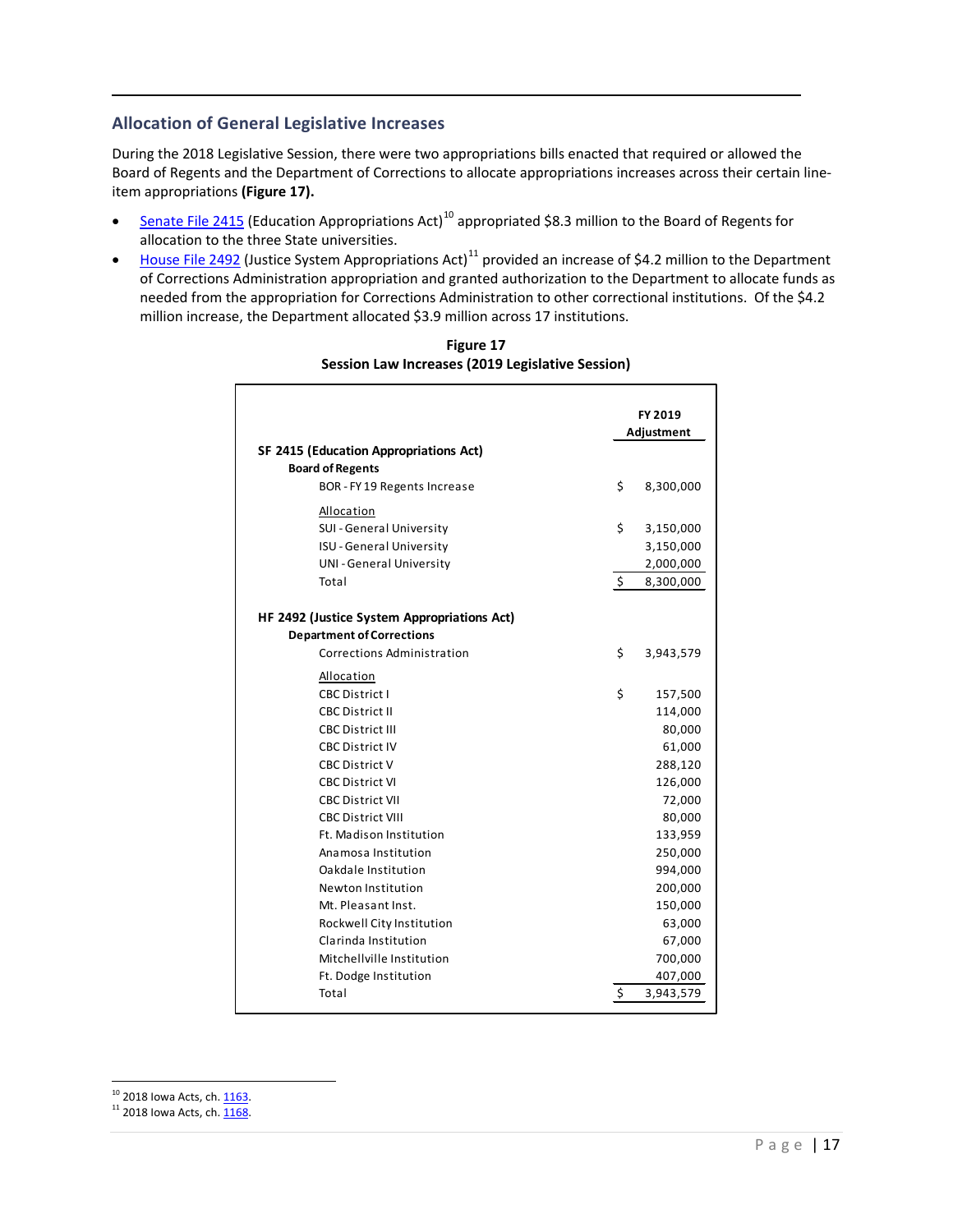## **Balances Brought Forward**

State agencies carried forward a total of \$57.4 million from FY 2018 appropriations to FY 2019 and \$129.8 million from FY 2019 appropriations to FY 2020. There are several circumstances that result in appropriated funds being carried forward to the next fiscal year.

- State agencies can use up to 50.0% of unspent appropriated funds for employee training, technology enhancement, or purchases of goods and services from Iowa Prison Industries.
- Some agencies are provided authorization through legislation to carry forward unspent appropriated funds for program expenses in the next fiscal year.
- Some appropriations become obligated during the fiscal year in which they are made. However, a portion of the payments against those obligations may not be paid until the following fiscal year. The funds approved by the Executive Council under the Performance of Duty account fall into this category. The majority of these funds have been approved for disaster relief by the Council.

The carryforward balances are summarized by department in **Figures 18** and **19**, with additional detail provided in the **Appendix**.

|                                               | Balance<br>Carryforward |
|-----------------------------------------------|-------------------------|
| Human Services, Department of                 | \$<br>39,671,216        |
| Veterans Affairs, Department of               | 6,493,068               |
| Iowa Workforce Development                    | 2,853,598               |
| Education, Department of                      | 2,059,306               |
| Economic Development Authority                | 1,564,293               |
| Corrections, Department of                    | 1,346,576               |
| Natural Resources, Department of              | 1,301,369               |
| Revenue, Department of                        | 862,156                 |
| Inspections & Appeals, Department of          | 485,895                 |
| Agriculture and Land Stewardship              | 218,300                 |
| All Other Agencies                            | 579,023                 |
| Total                                         | 57,434,799              |
| Numbers may not equal totals due to rounding. |                         |

#### **Figure 18 Appropriations Balances Carried Forward from FY 2018 to FY 2019**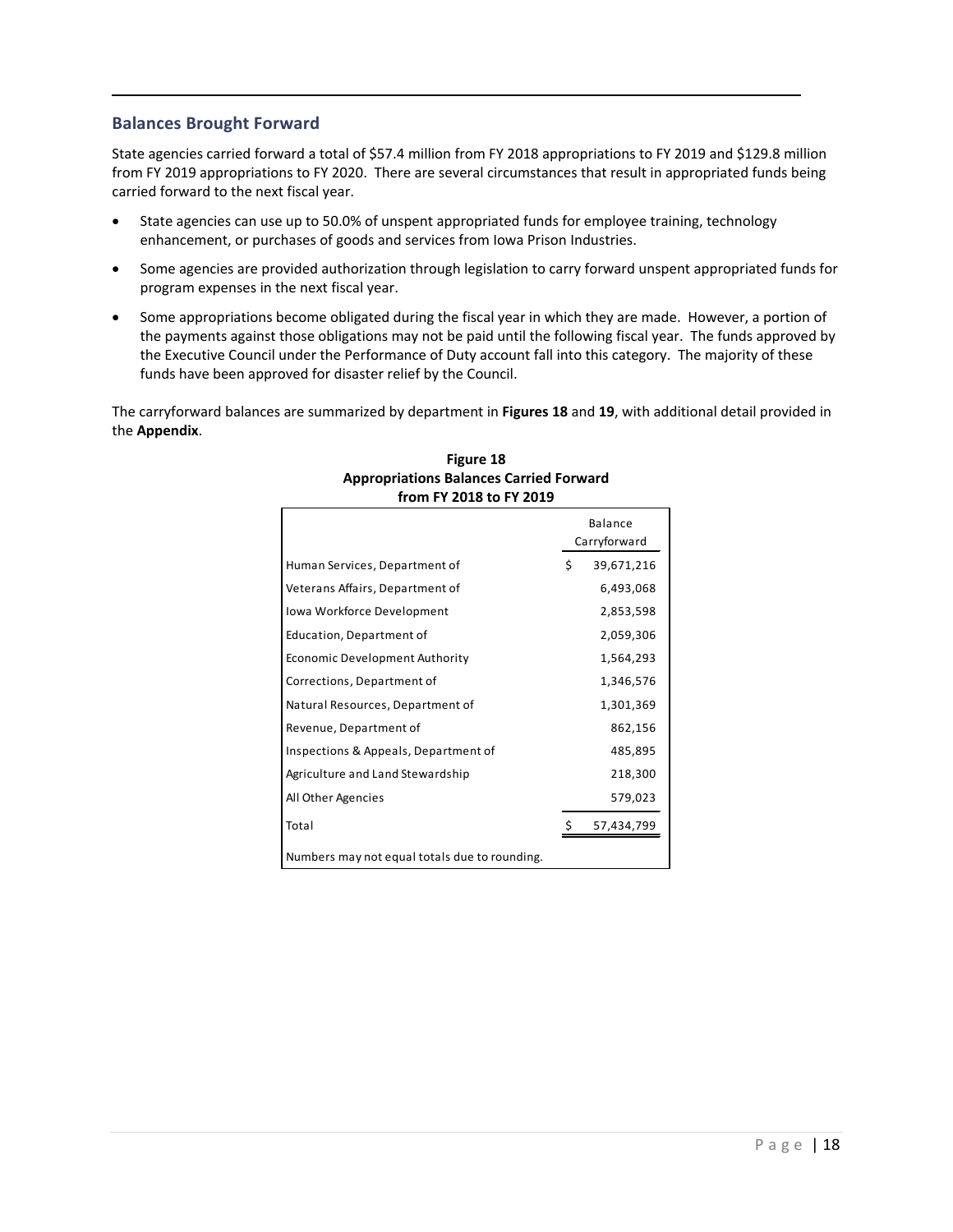|                                               | Balance<br>Carryforward |
|-----------------------------------------------|-------------------------|
| Human Services, Department of                 | Ś<br>101,290,656        |
| Veterans Affairs, Department of               | 11,940,753              |
| Corrections, Department of                    | 3,364,254               |
| lowa Workforce Development                    | 2,318,773               |
| Education, Department of                      | 2,159,276               |
| <b>Economic Development Authority</b>         | 2,010,099               |
| Natural Resources, Department of              | 1,507,189               |
| Revenue, Department of                        | 1,185,638               |
| Inspections & Appeals, Department of          | 1,094,696               |
| Agriculture and Land Stewardship              | 982,430                 |
| All Other Agencies                            | 1,932,755               |
| Total                                         | 129,786,519             |
| Numbers may not equal totals due to rounding. |                         |

## **Figure 19 Appropriations Balances Carried Forward from FY 2019 to FY 2020**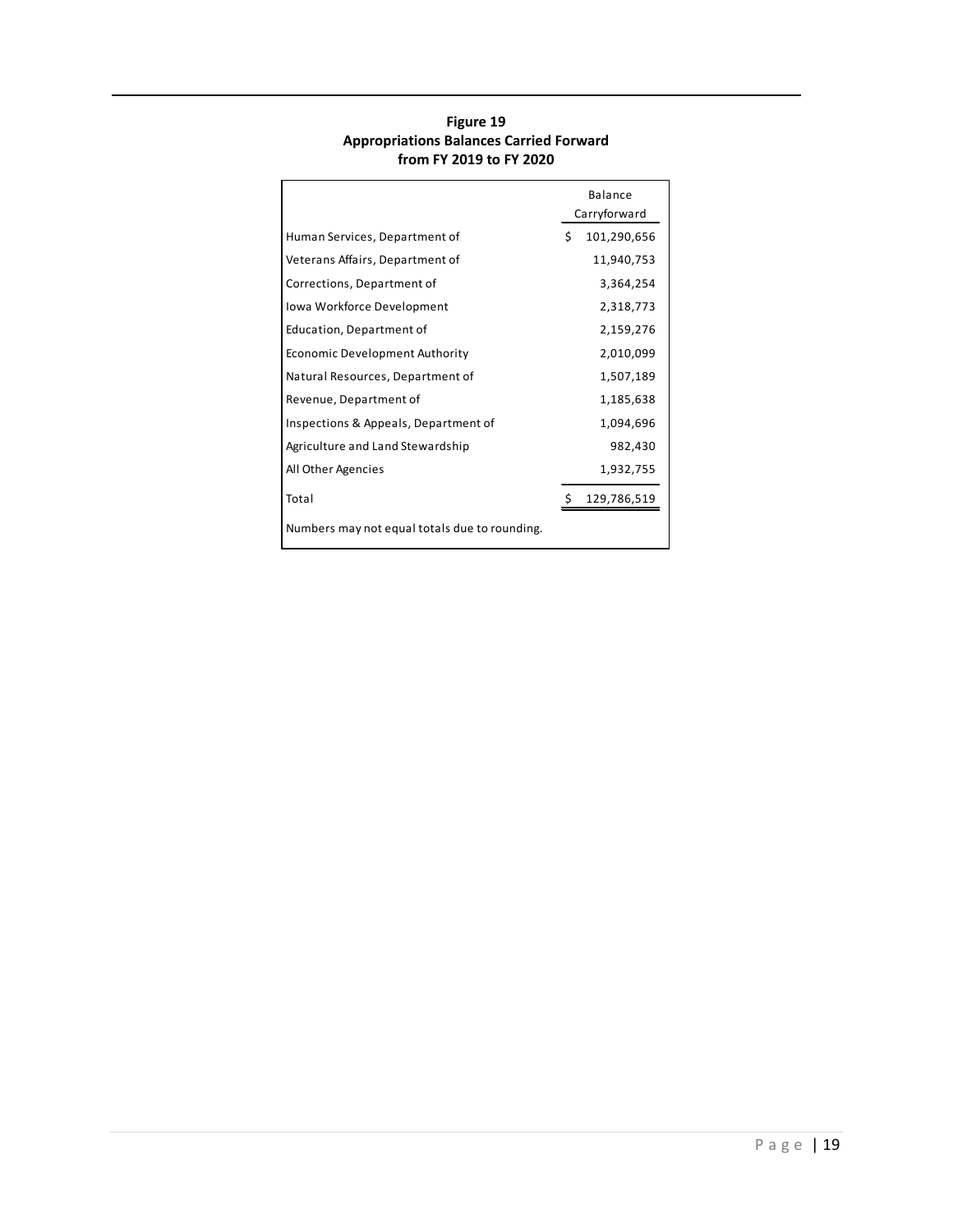## **Appropriation Transfers**

Iowa Code sectio[n 8.39](https://www.legis.iowa.gov/docs/code/8.39.pdf) authorizes a State agency, with the approval of the Governor and the Director of the Department of Management, to transfer a portion of unexpended appropriated funds to another appropriation. The primary purpose of the transfer authority is to assist Executive Branch agencies in meeting financial obligations when unforeseen circumstances occur, not known at the time the budget was enacted, that could disrupt day-today operations. Iowa Code section 8.39 also requires that the General Assembly be notified at least two weeks prior to the funds being transferred. During FY 2019, the transfer authority under Iowa Code section 8.39 was used to transfer \$93,000 between appropriations.

Other sections of the Iowa Code provide transfer authority to specific departments. Iowa Code sections [904.116](https://www.legis.iowa.gov/docs/code/904.116.pdf) an[d 905.8](https://www.legis.iowa.gov/docs/code/905.8.pdf) allow the Department of Corrections to reallocate funds between line-item appropriations assuming certain reporting requirements are fulfilled. This authority has also been reiterated through annual session law. In addition, Iowa Code section [218.6](https://www.legis.iowa.gov/docs/code/218.6.pdf) allows the Director of the Department of Human Services to transfer appropriations between the same types of institutions. This authority does not contain any notification requirements.

**Figure 20** summarizes the appropriation transfers made during FY 2019 and identifies those transfers made under Iowa Code sectio[n 8.39,](https://www.legis.iowa.gov/docs/code/8.39.pdf) as well as all other transfers.

|                                        |                                           |    | Appropriation<br>Transfer In |      | Appropriation<br>Transfer Out |    | Net Change |
|----------------------------------------|-------------------------------------------|----|------------------------------|------|-------------------------------|----|------------|
| <b>Section 8.39 Transfers</b>          |                                           |    |                              |      |                               |    |            |
| College Student Aid                    | <b>Teach Iowa Scholars</b>                | \$ | 52,914                       | \$   | $\mathbf 0$                   | Ś. | 52,914     |
|                                        | Teacher Shortage Loan Forgiveness Program |    | 0                            |      | $-52,914$                     |    | $-52,914$  |
| Governor's Office                      | Governor/Lt. Governor's Office            |    | $\mathbf 0$                  |      | $-40,165$                     |    | $-40,165$  |
|                                        | <b>Terrace Hill Quarters</b>              |    | 40,165                       |      | 0                             |    | 40,165     |
| <b>Subtotal Section 8.39 Transfers</b> |                                           |    | 93,079                       | s    | -93,079                       | S  | 0          |
| <b>Other Transfers</b>                 |                                           |    |                              |      |                               |    |            |
| Corrections                            | Ft. Madison Institution                   | \$ | 1,235,000                    | - \$ | $\mathbf 0$                   | Ś. | 1,235,000  |
|                                        | <b>County Confinement</b>                 |    | 0                            |      | $-640,000$                    |    | $-640,000$ |
|                                        | Federal Prisoners/Contractual             |    | 0                            |      | $-320,000$                    |    | $-320,000$ |
|                                        | Mt. Pleasant Inst.                        |    | 0                            |      | $-275,000$                    |    | $-275,000$ |
| <b>Subtotal Other Transfers</b>        |                                           | S  | 1,235,000                    | s    | -1,235,000                    | \$ | 0          |
| <b>Total All Transfers</b>             |                                           | Ş  | 1,328,079                    |      | -1,328,079                    | \$ | 0          |

## **Figure 20 FY 2019 Appropriation Transfers**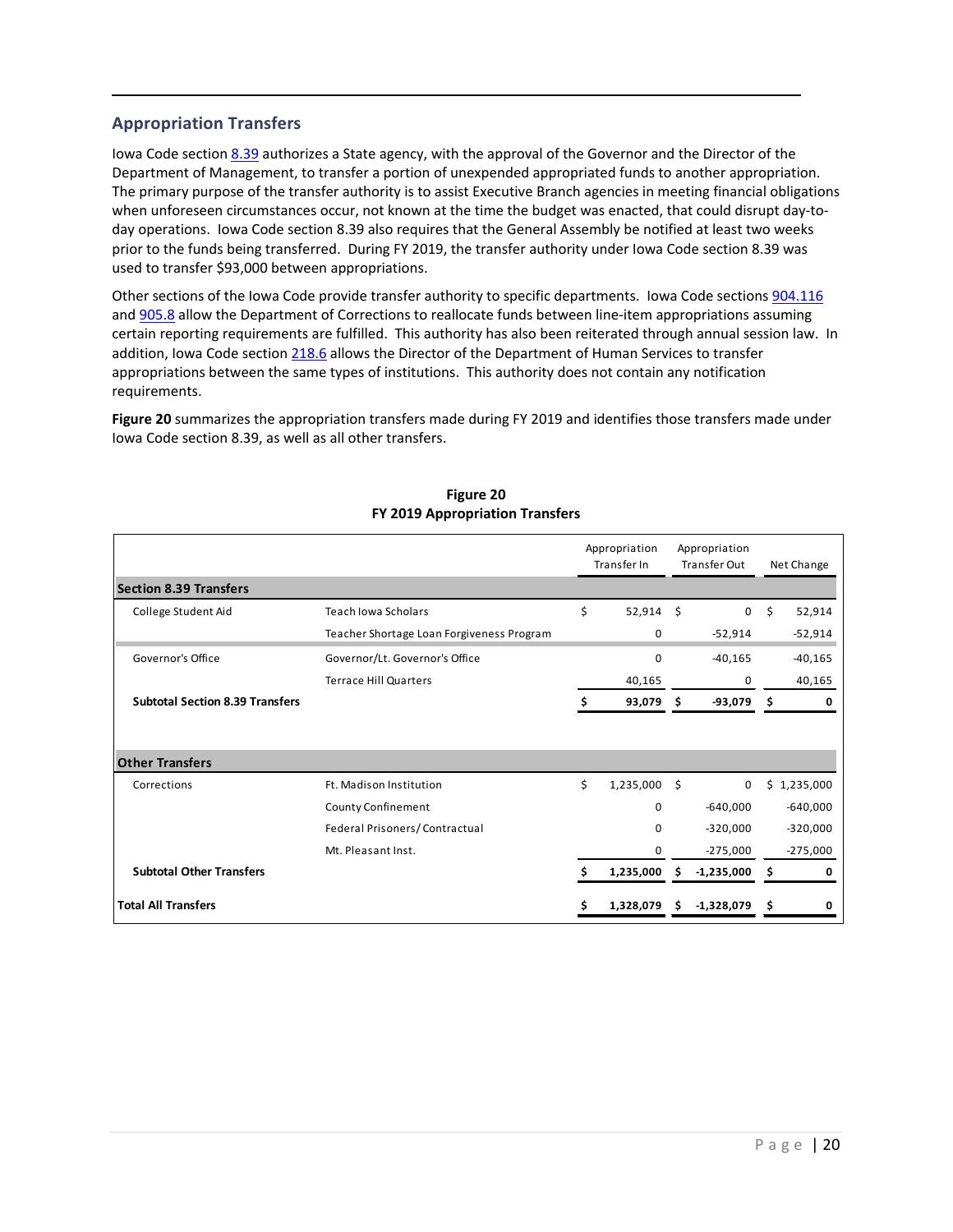## **Reversions**

Unless an agency is allowed to carry forward unspent funds from an appropriation, the unspent funds will revert to the fund from which they were appropriated. State agencies had a total of \$5.4 million revert from FY 2019 General Fund appropriations, with the majority of these reversions (40.5%) from appropriations to the Department of Inspection and Appeals. **Figure 21** summarizes the reversions by State agency. A detailed listing of all reversions by subcommittee is provided in the **Appendix**.

|                                               | Reversion<br>Amount | Percent<br>of Total |
|-----------------------------------------------|---------------------|---------------------|
| Inspections & Appeals, Department of          | 2,171,707           | 40.5%               |
| Revenue, Department of                        | 982,430             | 18.3%               |
| Human Services, Department of                 | 614,740             | 11.5%               |
| Agriculture and Land Stewardship              | 530,961             | 9.9%                |
| Public Safety, Department of                  | 216,170             | 4.0%                |
| <b>Public Employment Relations Board</b>      | 172,218             | 3.2%                |
| Law Enforcement Academy                       | 153,434             | 2.9%                |
| Public Health, Department of                  | 149,740             | 2.8%                |
| Corrections, Department of                    | 137,266             | 2.6%                |
| Parole, Board of                              | 52,948              | 1.0%                |
| Judicial Branch                               | 48,677              | 0.9%                |
| All Other Departments                         | 128,970             | 2.4%                |
| Total                                         | 5,359,261           | 100.0%              |
| Numbers may not equal totals due to rounding. |                     |                     |

#### **Figure 21 FY 2018 General Fund Reversions**

#### **STAFF CONTACTS:**

David Reynolds (515.281.6934) dave.reynolds@legis.iowa.gov Holly Lyons (515.281.7845[\) holly.lyons@legis.iowa.gov](mailto:holly.lyons@legis.iowa.gov)

Doc ID 1070119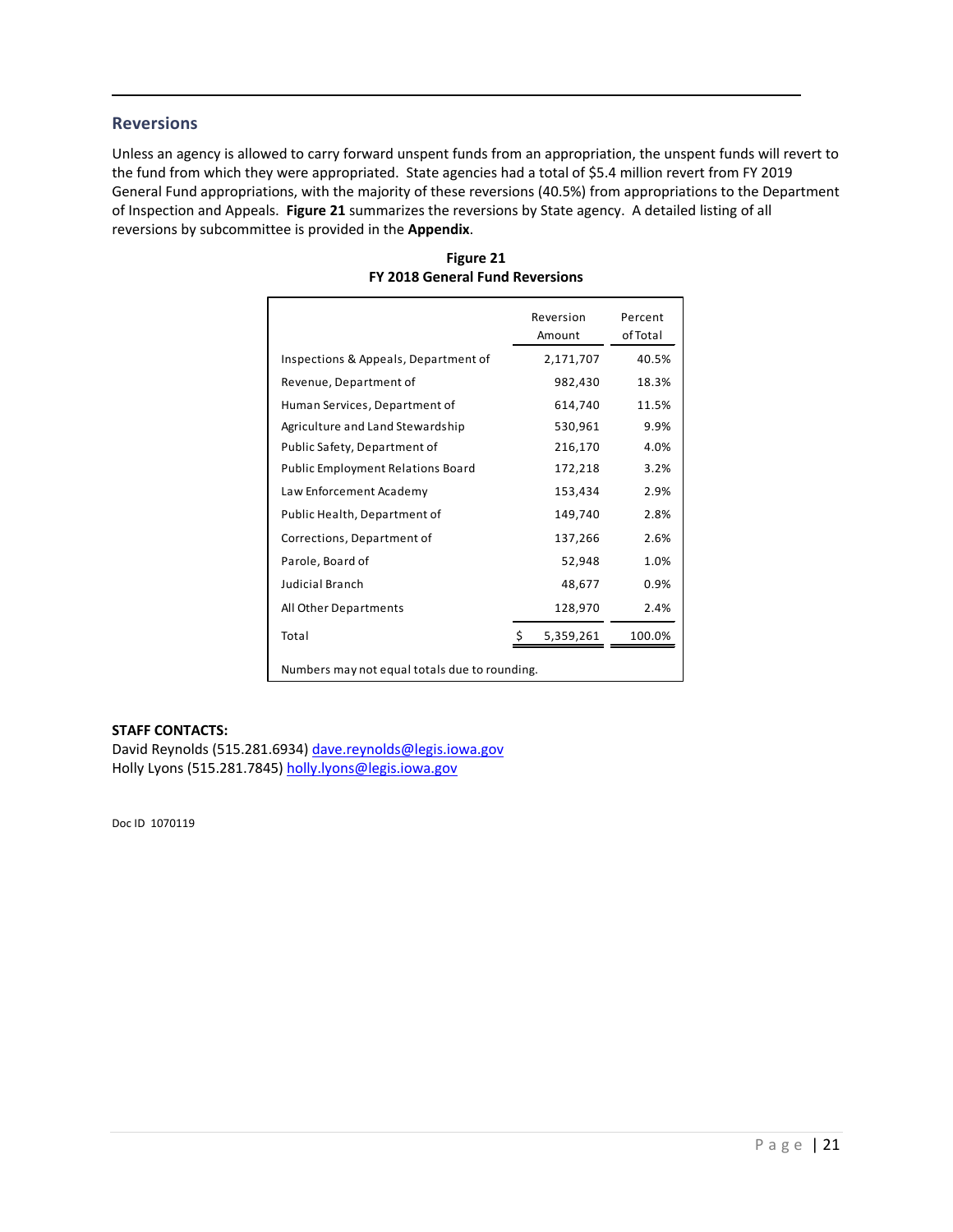**STATE OF IOWA FY 2019 YEAR-END REPORT ON GENERAL FUND REVENUES AND APPROPRIATIONS**



Serving the Iowa Legislature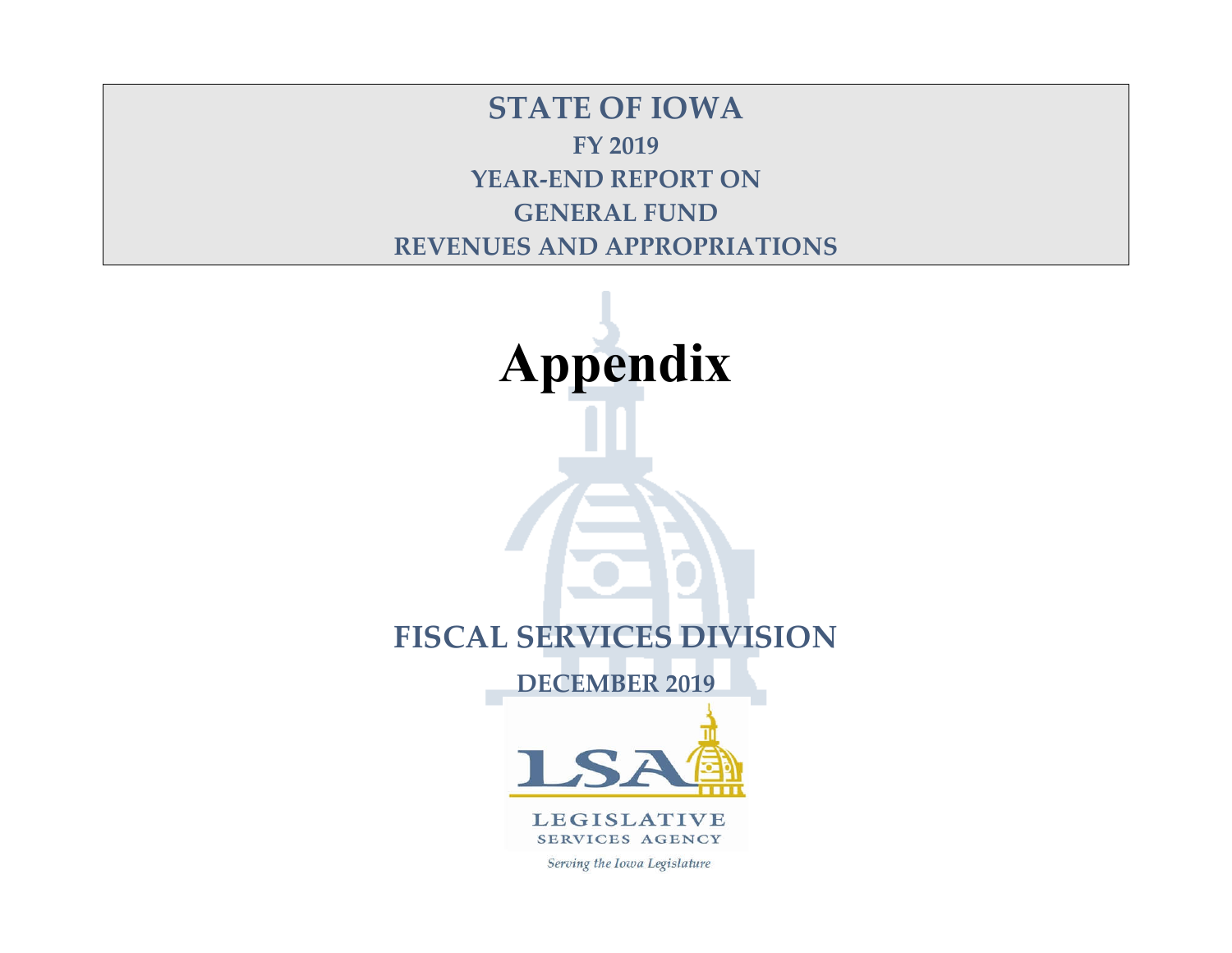## **FY 2019 General Fund Appropriation Activity by Department**

|                                            |                                      | Adj. to          | <b>Session Law</b> | Suppl. &       |                                    | <b>Balance Brought</b> | Approp             | Approp              | <b>Balance Carry</b> |                   | <b>Total Approp</b>  |
|--------------------------------------------|--------------------------------------|------------------|--------------------|----------------|------------------------------------|------------------------|--------------------|---------------------|----------------------|-------------------|----------------------|
| <b>Special Department Name</b>             | Appropriation                        | <b>Standings</b> | <b>Adjustments</b> | Deapprop.      | <b>Total Net Approp</b>            | Forward                | <b>Transfer In</b> | <b>Transfer Out</b> | Forward              | <b>Reversions</b> | Expended             |
| Administrative Services, Department of     | 7,378,664                            | 174,933          | $\Omega$           | 456,979        | 8,010,576                          | 4,394                  | $\Omega$           | $\Omega$            | $-24,289$            | $-2,937$          | 7,987,743            |
| <b>Auditor of State</b>                    | 986,193                              | 113,985          | 0                  | $\mathbf 0$    | 1,100,178                          | $\Omega$               | $\Omega$           | $\Omega$            | $\Omega$             | $-100$            | 1,100,078            |
| Iowa Ethics & Campaign Disclosure Board    | 597,501                              | $\Omega$         | $\Omega$           | $\Omega$       | 597,501                            | 13,829                 | $\Omega$           | 0                   | $-22,795$            | $-22,795$         | 565,741              |
| Commerce, Department of                    | 1,389,819                            | $\Omega$         | $\mathbf 0$        | 0              | 1,389,819                          | 2,415                  | $\Omega$           | $\Omega$            | <sup>0</sup>         |                   | 1,392,234            |
| <b>Executive Council</b>                   | 85,397                               | 1,330,558        | $\mathbf 0$        | $\Omega$       | 1,415,955                          | $\Omega$               | $\Omega$           | $\Omega$            | $\Omega$             |                   | 1,415,955            |
| Governor/Lt. Governor's Office             | 2,196,024                            | $\Omega$         | $\Omega$           | $\mathbf 0$    | 2,196,024                          | 29,125                 | 40,165             | $-40,165$           | $-17,797$            | $-17,797$         | 2,189,554            |
| Governor's Office of Drug Control Policy   | 226,247                              | $\Omega$         | $\mathbf 0$        | $\mathbf 0$    | 226,247                            | $\Omega$               | $\Omega$           | $\mathbf 0$         | 0                    |                   | 226,247              |
| Human Rights, Department of                | 2,376,379                            | $\Omega$         | 0                  | $\mathbf 0$    | 2,376,379                          | 69,804                 | $\Omega$           | 0                   | $-35,596$            | $-35,596$         | 2,374,991            |
| Inspections & Appeals, Department of       | 73,177,963                           | $\Omega$         | $\mathbf 0$        | 2,500,000      | 75,677,963                         | 485,895                | $\Omega$           | 0                   | $-1,507,189$         | $-2, 171, 707$    | 72,484,963           |
| Management, Department of                  | 129,927,389                          | 5,822,469        | $\mathbf 0$        | $\Omega$       | 135,749,858                        | $\Omega$               | $\Omega$           | $\Omega$            | $\Omega$             | $\Omega$          | 135,749,858          |
| <b>Public Information Board</b>            | 339,343                              | $\Omega$         | 0                  | $\mathbf 0$    | 339,343                            | 18,172                 | $\Omega$           | 0                   | $-8,204$             | $-12,167$         | 337,144              |
| Revenue, Department of                     | 493,554,003                          | $-2,033,320$     | 0                  | 0              | 491,520,683                        | 862,156                | 0                  | 0                   | $-982,430$           | $-982,430$        | 490,417,979          |
| Secretary of State                         | 3,515,285                            | $\Omega$         | $\mathbf 0$        | $\mathbf 0$    | 3,515,285                          | 381                    | 0                  | 0                   | $-707$               | $-817$            | 3,514,142            |
| Treasurer of State                         | 1,017,442                            | $\Omega$         | $\mathbf 0$        | $\mathbf 0$    | 1,017,442                          | 3,099                  | $\Omega$           | $\Omega$            | $-10,528$            | $-13,627$         | 996,385              |
| Agriculture and Land Stewardship           | 21,692,535                           | $\Omega$         | $\Omega$           | 0              | 21,692,535                         | 218,300                | 0                  | 0                   | $-741,791$           | $-530,961$        | 20,638,082           |
| Natural Resources, Department of           | 13,564,987                           | $\Omega$         | $\mathbf 0$        | 0              | 13,564,987                         | 1,301,369              | 0                  | $\mathbf 0$         | $-1,185,638$         | $\Omega$          | 13,680,718           |
| Cultural Affairs, Department of            | 5,912,756                            | $\Omega$         | 0                  | $\mathbf 0$    | 5,912,756                          | 40,000                 | 0                  | $\mathbf 0$         | $-100,000$           |                   | 5,852,756            |
| <b>Economic Development Authority</b>      | 16,081,580                           | $-21,989$        | $\mathbf{0}$       | $\mathbf 0$    | 16,059,591                         | 1,564,293              | $\Omega$           | 0                   | $-2,318,773$         |                   | 15,305,110           |
| Iowa Finance Authority                     | 658,000                              | $\Omega$         | $\Omega$           | $\mathbf 0$    | 658,000                            | $\Omega$               | $\Omega$           | 0                   | $\Omega$             | $-5,663$          | 652,337              |
| Iowa Workforce Development                 | 16,071,557                           | $\Omega$         | $\mathbf 0$        | 0              | 16,071,557                         | 2,853,598              | $\Omega$           | $\Omega$            | $-3,364,254$         | $\Omega$          | 15,560,901           |
| <b>Public Employment Relations Board</b>   | 1,492,452                            | $\Omega$         | 0                  | $\Omega$       | 1,492,452                          | 43,341                 | $\Omega$           | $\Omega$            | $-149,677$           | $-172,218$        | 1,213,899            |
| Blind, Iowa Commission for the             | 2,167,622                            | $\Omega$         | $\Omega$           | $\Omega$       | 2,167,622                          | 9,598                  | U                  | $\Omega$            | $-6,513$             | $-6,513$          | 2,164,193            |
| College Student Aid Commission             | 58,958,792                           | $-48,150$        | $\Omega$           | $\Omega$       | 58,910,642                         | 13,641                 | 52,914             | $-52,914$           | $-543,647$           | $\Omega$          | 58,380,636           |
| Education, Department of                   | 3,511,338,601                        | $-7,594,861$     | 0                  | 100,000        | 3,503,843,740                      | 2,059,306              | $\Omega$           | <sup>n</sup>        | $-2,159,276$         | -91               | 3,503,743,679        |
| Regents, Board of                          | 566,980,313                          | $\Omega$         | 0                  | $\Omega$       | 566,980,313                        | 3,525                  | $\Omega$           | $\Omega$            | $\Omega$             | $\Omega$          | 566,983,838          |
| Aging, Iowa Department of                  | 12,192,745                           | <sup>n</sup>     | 0                  | $\Omega$       | 12,192,745                         | $\Omega$               | $\Omega$           | $\Omega$            | $\Omega$             |                   | 12, 192, 745         |
| Public Health, Department of               | 54,871,995                           | $-17,686$        | 0                  | $\Omega$       | 54,854,309                         | $\Omega$               | $\Omega$           | 0                   | 0                    | $-149,740$        | 54,704,569           |
| Human Services, Department of              | 1,743,401,159                        | $-232,570$       | 0                  | 150,300,000    | 1,893,468,589                      | 39,671,216             | $\Omega$           |                     | -101,290,656         | $-614,740$        | 1,831,234,409        |
| Veterans Affairs, Department of            | 11,303,476                           | $\mathbf 0$      | 0                  | $\Omega$       | 11,303,476                         | 6,493,068              | $\Omega$           | $\Omega$            | $-11,940,753$        | $-7$              | 5,855,785            |
| <b>Attorney General</b>                    | 13,233,014                           | $\Omega$         | 0                  | $\Omega$       | 13,233,014                         | 182,863                | $\Omega$           | $\Omega$            | $-1,094,696$         | $-4,206$          | 12,316,975           |
| Civil Rights Commission                    | 1,198,266                            | $\Omega$         | 0                  | $\mathbf 0$    | 1,198,266                          | $\Omega$               | $\Omega$           | 0                   | $\mathbf 0$          | $-75$             | 1,198,191            |
| Corrections, Department of                 | 381,778,738                          | $-2,384$         | 0                  | $\mathbf 0$    | 381,776,355                        | 1,346,576              | 1,235,000          | $-1.235.000$        | $-2,010,099$         | $-137,266$        | 380,975,565          |
| Law Enforcement Academy                    | 971,341                              | $\Omega$         | 0                  | 285,982        | 1,257,323                          | $\Omega$               | $\Omega$           | $\mathbf 0$         | $\mathbf 0$          | $-153,434$        | 1,103,889            |
| Parole, Board of                           | 1,221,374                            | $\Omega$         | $\Omega$           | $\Omega$       | 1,221,374                          | 42,869                 | $\Omega$           | $\Omega$            | $-52,948$            | $-52,948$         | 1.158.347            |
| Public Defense, Department of              | 6,677,517                            | $-307, 197$      | $\mathbf 0$        | $\Omega$       | 6,370,320                          | 900                    | $\Omega$           | 0                   | $\Omega$             | $-6,580$          | 6,364,640            |
| Homeland Security and Emergency Management | 2,123,610                            | $\Omega$         | $\Omega$           | 15,000,000     | 17,123,610                         | $\mathbf{0}$           | $\Omega$           | $\Omega$            | $\Omega$             | $\Omega$          | 17,123,610           |
| Public Safety, Department of               | 103,304,742                          | $\Omega$         | $\overline{0}$     | $\Omega$       | 103,304,742                        | 88,131                 | $\Omega$           | $\Omega$            | $-218,262$           | $-216,170$        | 102,958,440          |
| <b>Judicial Branch</b>                     | 180,674,797                          | <sup>n</sup>     | $\overline{0}$     | $\overline{0}$ | 180,674,797                        | 12,937                 | $\Omega$           | $\Omega$            | $\Omega$             | $-48,677$         | 180,639,057          |
| Legislative Branch                         | 35,582,682                           | $-26,536$        | $\Omega$           | $\Omega$       | 35,556,146                         | $\Omega$               | $\Omega$           | $\Omega$            | <sup>0</sup>         | $\Omega$          | 35,556,146           |
| <b>Grand Total</b>                         | 7,480,222,300 \$ -2,842,748 \$<br>s. |                  |                    |                | 0 \$168.642.961 \$7.646.022.513 \$ | 57,434,799 \$          | 1.328.079 \$       | $-1,328,079$ \$     | $-129,786,519$ \$    | $-5,359,261$      | l\$<br>7,568,311,533 |

Note: For this report, the standing appropriations that the Legislative Services Agency typically lists under Unassigned Standings are grouped under the appropriation subcommittee that has purview of department operating budgets. The Legislative Branch budget is listed separately at the end of the Appendix.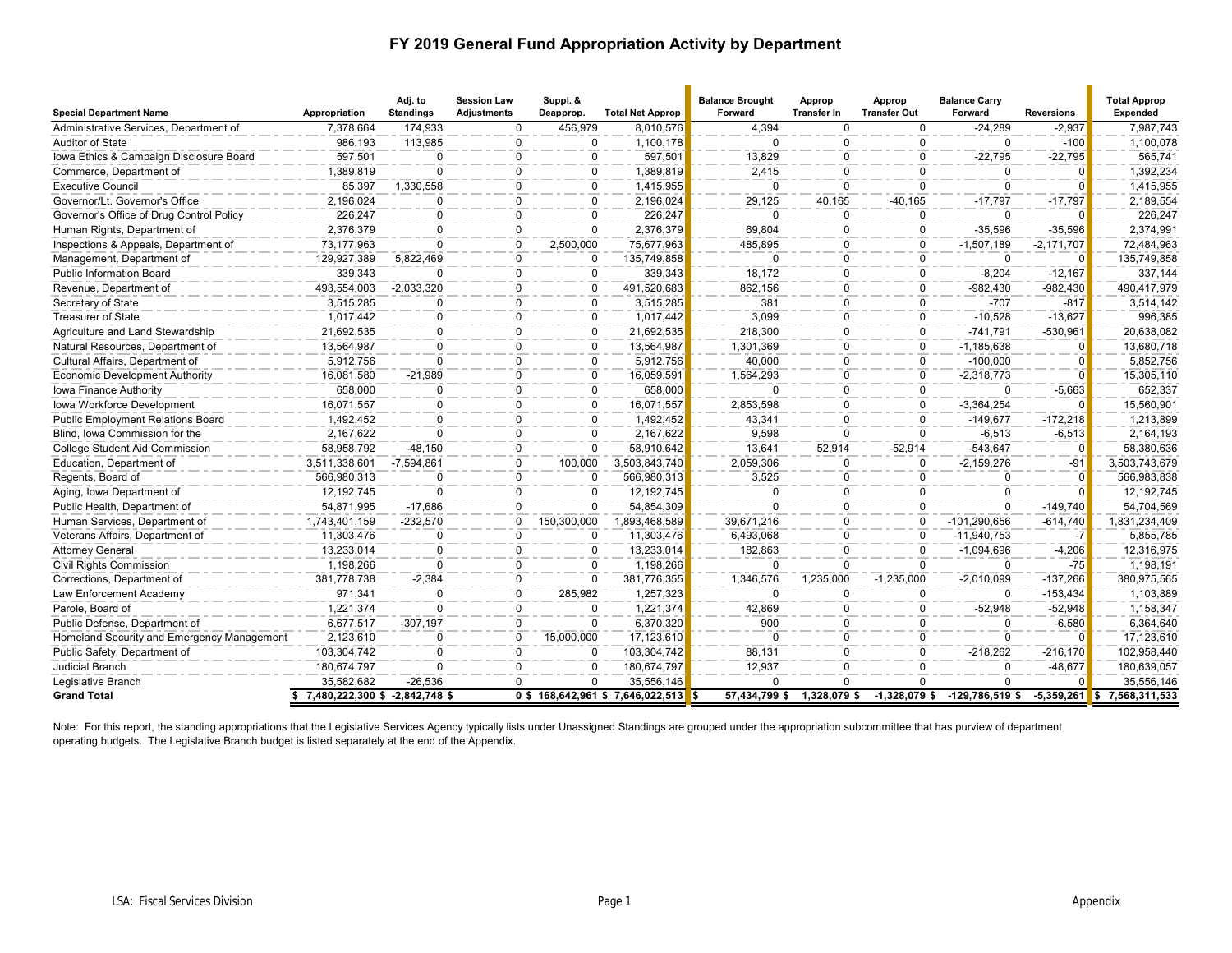#### **FY 2019 General Fund Appropriation Activity Administration and Regulation Appropriation Subcommittee**

|                                                                          |                                                               |                                  | Adj. to<br><b>Standings</b> | <b>Session Law</b>        | Suppl. &                    |                                    | <b>Balance Brought</b>    | Approp<br><b>Transfer In</b> | Approp Transfer Balance Carry |                           |                   | <b>Total Approp</b>        |
|--------------------------------------------------------------------------|---------------------------------------------------------------|----------------------------------|-----------------------------|---------------------------|-----------------------------|------------------------------------|---------------------------|------------------------------|-------------------------------|---------------------------|-------------------|----------------------------|
| <b>Special Department Name</b><br>Administrative Services, Department of | <b>Appropriation Name</b><br>Federal Cash Management Standing | Appropriation<br>54,182 \$<br>£. | 86,972\$                    | <b>Adjustments</b><br>0\$ | Deapprop.<br>0 <sup>5</sup> | <b>Total Net Approp</b><br>141,154 | Forward<br>0 <sup>5</sup> |                              | Out<br>0 <sup>3</sup><br>0\$  | Forward<br>0 <sup>5</sup> | <b>Reversions</b> | <b>Expended</b><br>141,154 |
| Administrative Services, Department of                                   | Unemployment Comp - Standing                                  | 421,655                          | $-112,039$                  | $^{\circ}$                | $\Omega$                    | 309,616                            | $\Omega$                  | $\Omega$                     | $\Omega$                      | $\Omega$                  |                   | 309,616                    |
|                                                                          |                                                               | $\Omega$                         | 200,000                     |                           |                             | 200.000                            | $\Omega$                  | $\Omega$                     | $\Omega$                      | $\Omega$                  |                   | 200,000                    |
| Administrative Services, Department of                                   | Vol. Emergency Ser. Provider Death Benefit                    |                                  |                             | $\Omega$                  | $\Omega$                    |                                    |                           | $\Omega$                     |                               |                           |                   |                            |
| Administrative Services, Department of                                   | Administrative Services, Dept.                                | 3,616,936                        |                             | $\Omega$                  |                             | 3,616,936                          | 4,394<br>$\Omega$         | $\Omega$                     | $^{\circ}$<br>$\Omega$        | $-2,937$                  | $-2,937$          | 3,615,455                  |
| Administrative Services, Department of                                   | Utilities                                                     | 2,899,231                        | $\Omega$                    | $\Omega$                  | 456,979<br>$\Omega$         | 3,356,210                          | $\Omega$                  | $\Omega$                     | $\Omega$                      | $-21,352$                 |                   | 3,334,858                  |
| Administrative Services, Department of                                   | <b>Terrace Hill Operations</b>                                | 386,660                          |                             |                           |                             | 386,660                            |                           |                              |                               | $\Omega$                  |                   | 386,660                    |
| <b>Administrative Services, Department of Total</b>                      |                                                               | 7,378,664                        | 174,933                     | $\mathbf{0}$              | 456,979                     | 8,010,576                          | 4,394                     | $\mathbf{0}$                 | $\mathbf{0}$                  | $-24,289$                 | $-2,937$          | 7,987,743                  |
| Auditor of State                                                         | <b>Auditor of State Billings</b>                              | $\Omega$                         | 113,985                     | $^{\circ}$                | $\Omega$                    | 113,985                            | $\Omega$                  | $\Omega$                     | $\Omega$                      | $\Omega$                  |                   | 113,985                    |
| Auditor of State                                                         | Auditor of State - General Office                             | 986,193                          | $\Omega$                    | $\Omega$                  | $\Omega$                    | 986,193                            | $\Omega$                  | $\Omega$                     | $\Omega$                      | $\Omega$                  | $-100$            | 986,093                    |
| <b>Auditor of State Total</b>                                            |                                                               | 986,193                          | 113,985                     | $\Omega$                  | $\Omega$                    | 1,100,178                          | $\mathbf{0}$              | $\mathbf{0}$                 |                               | $\mathbf{0}$              | $-100$            | 1,100,078                  |
| Iowa Ethics & Campaign Disclosure Board                                  | Iowa Ethics & Campaign Disclosure Board                       | 597.501                          | $\Omega$                    | $\Omega$                  | $\Omega$                    | 597,501                            | 13.829                    | $\Omega$                     | $\Omega$                      | $-22.795$                 | $-22.795$         | 565,741                    |
| lowa Ethics & Campaign Disclosure Board Total                            |                                                               | 597,501                          | $\bf{0}$                    | $\mathbf{0}$              | $\Omega$                    | 597,501                            | 13.829                    | $\Omega$                     | $\mathbf{r}$                  | $-22.795$                 | $-22,795$         | 565,741                    |
| Commerce, Department of                                                  | Alcoholic Beverages Operations                                | 1,019,556                        | $\Omega$                    | $^{\circ}$                | $\mathbf 0$                 | 1,019,556                          | - 0                       | $\Omega$                     | $\Omega$                      | $\Omega$                  |                   | 1,019,556                  |
| Commerce, Department of                                                  | Professional Licensing Bureau                                 | 370,263                          | ŋ                           | $\Omega$                  | $\Omega$                    | 370,263                            | 2,415                     | $\Omega$                     | $\Omega$                      | $\Omega$                  |                   | 372,678                    |
| <b>Commerce, Department of Total</b>                                     |                                                               | 1,389,819                        | $\Omega$                    | $\mathbf{0}$              | $\Omega$                    | 1,389,819                          | 2,415                     | $\Omega$                     | $\mathbf{0}$                  | $\mathbf{0}$              |                   | 1,392,234                  |
| <b>Executive Council</b>                                                 | <b>Court Costs</b>                                            | 56,455                           | 1,191,459                   | $^{\circ}$                | $\Omega$                    | 1,247,914                          | - 0                       | $\Omega$                     | $^{\circ}$                    | $\mathbf 0$               |                   | 1,247,914                  |
| <b>Executive Council</b>                                                 | Public Improvements                                           | 9,575                            | $-9,575$                    | $\Omega$                  | $\Omega$                    |                                    | $\Omega$                  | $\Omega$                     | $\Omega$                      | $\Omega$                  |                   |                            |
| <b>Executive Council</b>                                                 | <b>Drainage Assessment</b>                                    | 19,367                           | 148,674                     |                           |                             | 168,041                            | $\Omega$                  | $\Omega$                     | $\Omega$                      | $\Omega$                  |                   | 168,041                    |
| <b>Executive Council</b>                                                 | Performance of Duty FY2015                                    | $\Omega$                         |                             |                           | $\Omega$                    |                                    | $\Omega$                  | $\Omega$                     | $\Omega$                      | $\Omega$                  |                   |                            |
| <b>Executive Council</b>                                                 | Performance of Duty FY2016                                    | $\Omega$                         |                             |                           | $\Omega$                    |                                    | $\Omega$                  | $\Omega$                     | $\Omega$                      | $\Omega$                  |                   |                            |
| <b>Executive Council Total</b>                                           |                                                               | 85,397                           | 1,330,558                   | $\Omega$                  | $\Omega$                    | 1,415,955                          | $\Omega$                  | $\Omega$                     | n                             | $\Omega$                  |                   | 1,415,955                  |
| Governor/Lt. Governor's Office                                           | Governor/Lt. Governor's Office                                | 2,103,954                        | $\Omega$                    | $\Omega$                  | $\Omega$                    | 2,103,954                          | 29,125                    | $\Omega$                     | $-40, 165$                    | $-17,797$                 | $-17,797$         | 2,057,319                  |
| Governor/Lt. Governor's Office                                           | <b>Terrace Hill Quarters</b>                                  | 92,070                           | $\Omega$                    | $\Omega$                  | $\Omega$                    | 92,070                             | $\Omega$                  | 40,165                       |                               | n                         |                   | 132,235                    |
| Governor/Lt. Governor's Office                                           | Governor's Office Transition                                  | $\Omega$                         | $\Omega$                    | $\Omega$                  | $\Omega$                    |                                    | - 0                       | $\Omega$                     |                               | $\Omega$                  |                   |                            |
| Governor/Lt. Governor's Office Total                                     |                                                               | 2,196,024                        | n                           | $\mathbf{r}$              | $\Omega$                    | 2,196,024                          | 29.125                    | 40,165                       | $-40,165$                     | $-17,797$                 | $-17,797$         | 2,189,554                  |
| Governor's Office of Drug Control Policy                                 | <b>Drug Policy Coordinator</b>                                | 226,247                          | $\Omega$                    | $\Omega$                  | $\Omega$                    | 226,247                            | - 0                       | $\Omega$                     | $\Omega$                      | $^{\circ}$                |                   | 226.247                    |
| Governor's Office of Drug Control Policy Total                           |                                                               | 226,247                          | $\mathbf{0}$                | $\Omega$                  | $\Omega$                    | 226,247                            | $\Omega$                  | $\mathbf{0}$                 | $\mathbf{0}$                  | $\bf{0}$                  |                   | 226,247                    |
| Human Rights, Department of                                              | Human Rights Administration                                   | 210,075                          | $\mathbf 0$                 | $^{\circ}$                | $\Omega$                    | 210,075                            | 14,871                    | $\Omega$                     | $^{\circ}$                    | $-11,835$                 | $-11,835$         | 201,276                    |
| Human Rights, Department of                                              | Community Advocacy and Services                               | 956.894                          | $\Omega$                    |                           | $\Omega$                    | 956.894                            | 54.933                    | $\Omega$                     | $\Omega$                      | $-23.761$                 | $-23,761$         | 964.305                    |
| Human Rights, Department of                                              | Criminal & Juvenile Justice                                   | 1,209,410                        | ŋ                           |                           | $\Omega$                    | 1,209,410                          | $\Omega$                  | $\Omega$                     | $\Omega$                      | $\Omega$                  |                   | 1,209,410                  |
| Human Rights, Department of Total                                        |                                                               | 2,376,379                        | $\bf{0}$                    | $\mathbf{r}$              | $\sqrt{2}$                  | 2,376,379                          | 69,804                    | $\Omega$                     | $\Omega$                      | $-35,596$                 | $-35,596$         | 2,374,991                  |
| Inspections & Appeals, Department of                                     | DIA FY18 Legis Reduction                                      | $\Omega$                         | $\Omega$                    | $\Omega$                  | $\Omega$                    |                                    | $\Omega$                  | $\Omega$                     | $\Omega$                      | $\Omega$                  |                   |                            |
| Inspections & Appeals, Department of                                     | Indigent Defense Appropriation                                | 35, 144, 448                     | U                           |                           | 2,500,000                   | 37,644,448                         | $\Omega$                  | $\Omega$                     | $\mathbf{0}$                  | $\Omega$                  | $-664,518$        | 36,979,930                 |
| Inspections & Appeals, Department of                                     | Child Advocacy Board                                          | 2,570,605                        | $\Omega$                    |                           | $\Omega$                    | 2,570,605                          | 37,764                    | $\Omega$                     | $\mathbf 0$                   | $-35,428$                 | $-35,428$         | 2,537,514                  |
| Inspections & Appeals, Department of                                     | <b>Employment Appeal Board</b>                                | 38,912                           | 0                           |                           | $\Omega$                    | 38.912                             | 567                       | $\Omega$                     | $\Omega$                      | $-500$                    | $-500$            | 38,479                     |
| Inspections & Appeals, Department of                                     | <b>Public Defender</b>                                        | 26,505,299                       | U                           |                           |                             | 26,505,299                         | 229,430                   | $\Omega$                     | $\Omega$                      | $-764,965$                | -764,965          | 25,204,799                 |
| Inspections & Appeals, Department of                                     | <b>Administration Division</b>                                | 511,580                          | U                           |                           |                             | 511,580                            | 1,069                     | $\Omega$                     | $\Omega$                      | $-119,764$                | $-119,764$        | 273,120                    |
| Inspections & Appeals, Department of                                     | Administrative Hearings Div.                                  | 625,827                          | U                           |                           |                             | 625,827                            | 43,503                    | $\Omega$                     | $\Omega$                      | $-172,956$                | $-172,956$        | 323,417                    |
| Inspections & Appeals, Department of                                     | <b>Investigations Division</b>                                | 2,471,791                        |                             |                           |                             | 2,471,791                          | 129,314                   | $\Omega$                     | $\Omega$                      | $-318,592$                | $-318,592$        | 1,963,922                  |
| Inspections & Appeals, Department of                                     | <b>Health Facilities Division</b>                             | 4,734,682                        | $\Omega$                    | $\Omega$                  | 0                           | 4,734,682                          | 44,248                    | $\Omega$                     | $^{\circ}$                    | $-94,984$                 | $-94,984$         | 4,588,962                  |
| Inspections & Appeals, Department of                                     | Food and Consumer Safety                                      | 574,819                          | $\Omega$                    | $\Omega$                  | $\Omega$                    | 574,819                            | $\Omega$                  | $\Omega$                     | $\Omega$                      | $\Omega$                  |                   | 574,819                    |
| Inspections & Appeals, Department of Total                               |                                                               | 73,177,963                       | $\Omega$                    |                           | 2.500.000                   | 75,677,963                         | 485.895                   | $\Omega$                     |                               | $-1.507.189$              | $-2,171,707$      | 72,484,963                 |
| Management, Department of                                                | Special Olympics Fund                                         | 100,000                          | U                           | $\Omega$                  | $\mathbf 0$                 | 100,000                            | $\Omega$                  | $\Omega$                     | $\Omega$                      | $\Omega$                  |                   | 100,000                    |
| Management, Department of                                                | Appeal Board Claims                                           | 3,000,000                        | 5,822,469                   |                           |                             | 8,822,469                          | $\Omega$                  | $\Omega$                     | $\Omega$                      | $\Omega$                  |                   | 8,822,469                  |
| Management, Department of                                                | Economic Emergency Fund Appropriation                         | $\Omega$                         | ŋ                           |                           |                             |                                    | $\Omega$                  | $\Omega$                     | $\Omega$                      | $\Omega$                  |                   |                            |
| Management, Department of                                                | Department of Management Operations                           | 2,527,389                        | $\Omega$                    |                           | $\Omega$                    | 2,527,389                          | $\Omega$                  | $\Omega$                     | $\Omega$                      | $\Omega$                  |                   | 2,527,389                  |
| Management, Department of                                                | Cash Reserve Fund Appropriation                               | 113,100,000                      | ŋ                           |                           | $\Omega$                    | 113,100,000                        | $\Omega$                  | $\Omega$                     | $\Omega$                      | $\Omega$                  |                   | 113,100,000                |
| Management, Department of                                                | <b>Transportation Equity Fund Appropriation</b>               | 11,200,000                       | $\Omega$                    | $\Omega$                  | $\Omega$                    | 11,200,000                         | $\Omega$                  | $\Omega$                     | $\Omega$                      | $\Omega$                  |                   | 11,200,000                 |
| <b>Management, Department of Total</b>                                   |                                                               | 129,927,389                      | 5,822,469                   |                           | $\bf{0}$                    | 135,749,858                        | $\mathbf{0}$              | $\Omega$                     |                               | $\Omega$                  |                   | 135,749,858                |
| <b>Public Information Board</b>                                          | <b>Iowa Public Information Board</b>                          | 339.343                          | $\Omega$                    | $\Omega$                  | $\Omega$                    | 339.343                            | 18.172                    | $\Omega$                     | $\Omega$                      | $-8.204$                  | $-12.167$         | 337,144                    |
| <b>Public Information Board Total</b>                                    |                                                               | 339.343                          | $\Omega$                    | $\Omega$                  |                             | 339.343                            | 18.172                    | $\sqrt{ }$                   | $\Omega$                      | $-8.204$                  | $-12.167$         | 337,144                    |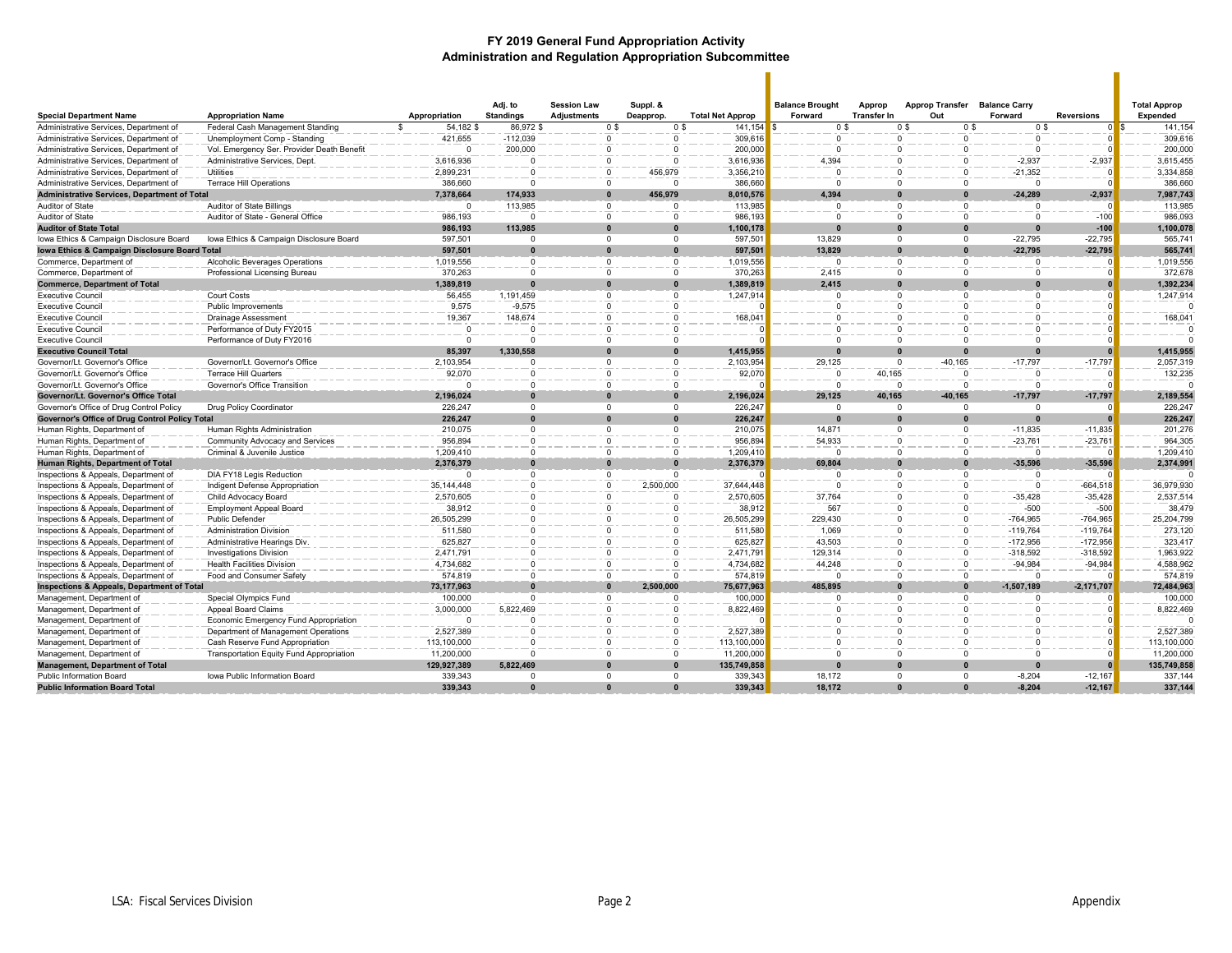#### **FY 2019 General Fund Appropriation Activity Administration and Regulation Appropriation Subcommittee**

| <b>Special Department Name</b>      | <b>Appropriation Name</b>              | Appropriation  | Adj. to<br><b>Standings</b> | <b>Session Law</b><br><b>Adjustments</b> | Suppl. &<br>Deapprop. | <b>Total Net Approp</b> | <b>Balance Brought</b><br>Forward | Approp<br><b>Transfer In</b> | <b>Approp Transfer</b><br>Out | <b>Balance Carry</b><br>Forward | <b>Reversions</b> | <b>Total Approp</b><br>Expended |
|-------------------------------------|----------------------------------------|----------------|-----------------------------|------------------------------------------|-----------------------|-------------------------|-----------------------------------|------------------------------|-------------------------------|---------------------------------|-------------------|---------------------------------|
| Revenue, Department of              | Ag Land Tax Credit                     | 39.100.000     | $-36.815$                   |                                          |                       | 39.063.185              |                                   |                              |                               |                                 |                   | 39,063,185                      |
| Revenue, Department of              | Comm and Industrial Prop Tax Replace   | 152.114.544    | $-151.727$                  |                                          |                       | 151.962.817             |                                   |                              |                               |                                 |                   | 151,962,817                     |
| Revenue, Department of              | <b>Business Property Tax Credit</b>    | 125.000.000    |                             |                                          |                       | 125,000,000             |                                   |                              |                               |                                 |                   | 125,000,000                     |
| Revenue, Department of              | <b>Printing Cigarette Stamps</b>       | 124.652        | $-55.616$                   |                                          |                       | 69.036                  |                                   |                              |                               |                                 |                   | 69,036                          |
| Revenue, Department of              | Refund Cigarette Stamps                |                |                             |                                          |                       |                         |                                   |                              |                               |                                 |                   |                                 |
| Revenue, Department of              | Refund Income Corp & Franchise Sale    |                |                             |                                          |                       |                         |                                   |                              |                               |                                 |                   |                                 |
| Revenue, Department of              | Homestead Tax Credit Aid               | 35.071.538     | 3.498.53                    |                                          |                       | 138.570.07              |                                   |                              |                               |                                 |                   | 138,570,076                     |
| Revenue, Department of              | <b>Tobacco Products Tax Refund</b>     |                |                             |                                          |                       |                         |                                   |                              |                               |                                 |                   |                                 |
| Revenue, Department of              | Inheritance Refund                     |                |                             |                                          |                       |                         |                                   |                              |                               |                                 |                   |                                 |
| Revenue, Department of              | Elderly & Disabled Property Tax Credit | 24.690.028     | $-5.148.893$                |                                          |                       | 19,541,135              |                                   |                              |                               |                                 |                   | 19,541,135                      |
| Revenue, Department of              | School Infrastructure Transfer         |                |                             |                                          |                       |                         |                                   |                              |                               |                                 |                   |                                 |
| Revenue, Department of              | Military Service Tax Refunds           | 1,961,234      | $-138,807$                  |                                          |                       | 1,822,427               |                                   |                              |                               |                                 |                   | 1,822,427                       |
| Revenue, Department of              | Revenue, Department of                 | 15.474.482     |                             |                                          |                       | 15.474.482              | 862.156                           |                              |                               | $-982,430$                      | $-982,430$        | 14,371,778                      |
| Revenue, Department of              | <b>Tobacco Reporting Requirements</b>  | 17.525         |                             |                                          |                       | 17,525                  |                                   |                              |                               |                                 |                   | 17,525                          |
| <b>Revenue, Department of Total</b> |                                        | 493,554,003    | $-2,033,320$                |                                          |                       | 491,520,683             | 862,156                           |                              |                               | $-982,430$                      | $-982,430$        | 490,417,979                     |
| Secretary of State                  | Elections/Voter Rea                    | 2,109,755      |                             |                                          |                       | 2.109.755               | 381                               |                              |                               |                                 | $-110$            | 2,110,026                       |
| Secretary of State                  | Secretary of State-Business Services   | 1,405,530      |                             |                                          |                       | 1,405,530               |                                   |                              |                               | $-707$                          | $-707$            | 1,404,116                       |
| <b>Secretary of State Total</b>     |                                        | 3,515,285      |                             |                                          |                       | 3.515.285               | 381                               |                              |                               | $-707$                          | $-817$            | 3,514,142                       |
| <b>Treasurer of State</b>           | Watershed Improvement Fund GF          |                |                             |                                          |                       |                         |                                   |                              |                               |                                 |                   |                                 |
| Treasurer of State                  | Treasurer - General Office             | 1,017,442      |                             |                                          |                       | 1.017.442               | 3.099                             |                              |                               | $-10,528$                       | $-13,627$         | 996,385                         |
| <b>Treasurer of State Total</b>     |                                        | 1,017,442      |                             |                                          |                       | 1,017,442               | 3.099                             |                              |                               | $-10.528$                       | $-13.627$         | 996,385                         |
| <b>Grand Total</b>                  |                                        | 716,767,649 \$ | 5,408,625\$                 | 0\$                                      | 2,956,979 \$          | 725,133,253 \$          | 1,489,269 \$                      | 40.165\$                     | $-40,165$ \$                  | $-2,609,535$ \$                 | $-3,259,973$ \$   | 720,753,015                     |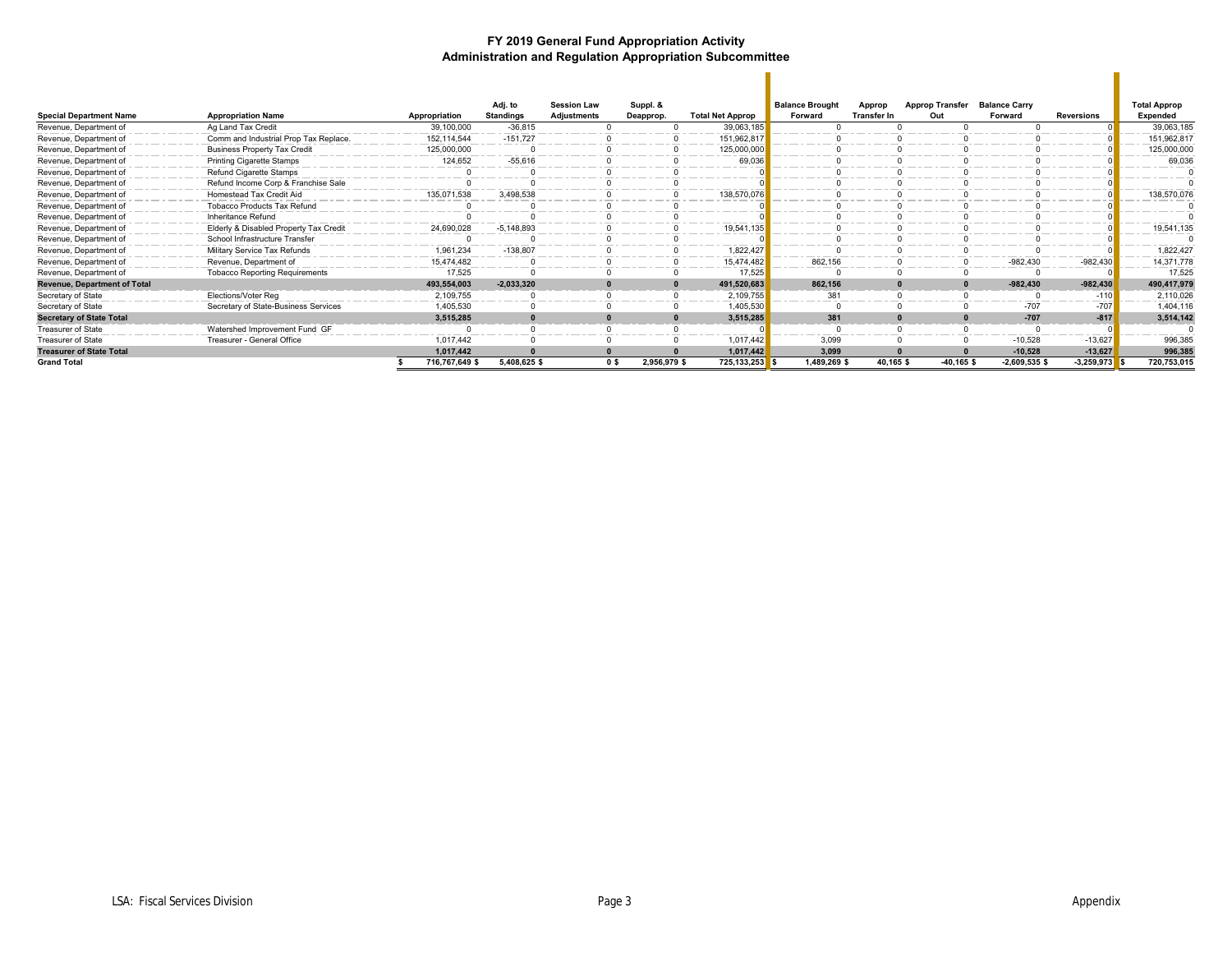#### **FY 2019 General Fund Appropriation Activity Agriculture and Natural Resources Appropriation Subcommittee**

|                                               |                                      |               |           |                    |           |                  |            |                        |                | Approp   |                               |                   |                     |
|-----------------------------------------------|--------------------------------------|---------------|-----------|--------------------|-----------|------------------|------------|------------------------|----------------|----------|-------------------------------|-------------------|---------------------|
|                                               |                                      |               | Adj. to   | <b>Session Law</b> | Suppl. &  |                  |            | <b>Balance Brought</b> | Approp         | Transfer | <b>Balance Carry</b>          |                   | <b>Total Approp</b> |
| <b>Special Department Name</b>                | <b>Appropriation Name</b>            | Appropriation | Standings | Adjustments        | Deapprop. | Total Net Approp |            | Forward                | Transfer In    | Out      | Forward                       | <b>Reversions</b> | Expended            |
| Agriculture and Land Stewardship              | <b>GF-Administrative Division</b>    | 18,023,339 \$ | 0\$       | 0\$                |           | 0 <sup>s</sup>   | 18,023,339 | 11.125 \$              | 0 <sup>5</sup> |          | $-530,961$ \$<br>0\$          | $-530,961$        | 16,972,542          |
| Agriculture and Land Stewardship              | Avian Influenza                      |               |           |                    |           |                  |            | 137.174                |                |          | $-137.174$                    |                   |                     |
| Agriculture and Land Stewardship              | <b>GF-Soil Conservation Division</b> |               |           |                    |           |                  |            |                        |                |          |                               |                   |                     |
| Agriculture and Land Stewardship              | Local Food and Farm                  | 75,000        |           |                    |           |                  | 75,000     | 70,000                 |                |          | $-70,000$                     |                   | 75,000              |
| Agriculture and Land Stewardship              | <b>Agricultural Education</b>        | 25,000        |           |                    |           |                  | 25,000     |                        |                |          |                               |                   | 25,000              |
| Agriculture and Land Stewardship              | Milk Inspections                     | 189.196       |           |                    |           |                  | 189.196    |                        |                |          | $-3.656$                      |                   | 185.540             |
| Agriculture and Land Stewardship              | <b>Farmers with Disabilities</b>     | 130,000       |           |                    |           |                  | 130.000    |                        |                |          |                               |                   | 130.000             |
| Agriculture and Land Stewardship              | Water Quality Initiative             | 3,000,000     |           |                    |           |                  | 3.000.000  |                        |                |          |                               |                   | 3,000,000           |
| Agriculture and Land Stewardship              | Foreign Animal Disease               | 250,000       |           |                    |           |                  | 250.000    |                        |                |          |                               |                   | 250.000             |
| <b>Agriculture and Land Stewardship Total</b> |                                      | 21,692,535    |           |                    |           |                  | 21,692,535 | 218,300                | $\bf{0}$       |          | $-741,791$                    | $-530,961$        | 20,638,082          |
| Natural Resources, Department of              | GF-Natural Resources Operations      | 11,554,987    |           |                    |           |                  | 11,554,987 |                        |                |          |                               |                   | 11,554,987          |
| Natural Resources, Department of              | Floodplain Management Program        | 1,510,000     |           |                    |           |                  | 1,510,000  | 881,482                |                |          | $-692.777$                    |                   | 1,698,705           |
| Natural Resources, Department of              | Forestry Health Management GF        | 500,000       |           |                    |           |                  | 500,000    | 419,887                |                |          | $-492,861$                    |                   | 427,026             |
| <b>Natural Resources, Department of Total</b> |                                      | 13.564.987    |           |                    |           |                  | 13.564.987 | 1.301.369              | $\Omega$       |          | $-1.185.638$                  |                   | 13,680,718          |
| <b>Grand Total</b>                            |                                      | 35,257,522 \$ | 0 S       | 0 S                |           | 0 S              | 35.257.522 | 1.519.669 \$           | 0\$            |          | $-1.927.429$ \$<br><b>0 S</b> | $-530,961$        | 34,318,800          |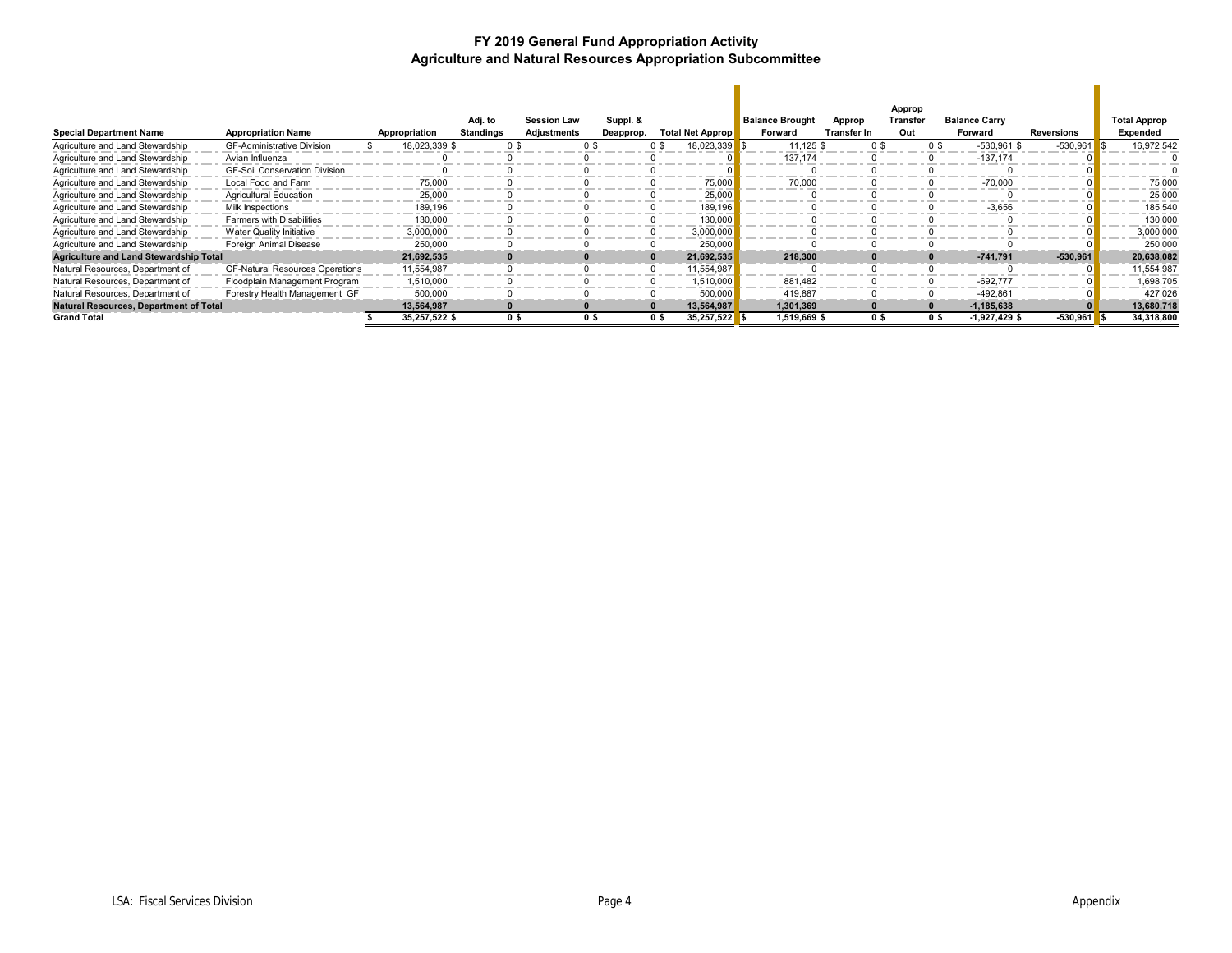## **FY 2019 General Fund Appropriation Activity Economic Development Appropriation Subcommittee**

| <b>Special Department Name</b>                               | <b>Appropriation Name</b>           | Appropriation | Adj. to<br><b>Standings</b> | <b>Session Law</b><br><b>Adiustments</b> | Suppl. &<br>Deapprop. | <b>Total Net</b><br>Approp | <b>Balance</b><br><b>Brought</b><br>Approp<br><b>Transfer In</b><br>Forward | Approp<br><b>Transfer Out</b> |                | <b>Balance Carry</b><br>Forward | <b>Reversions</b> | <b>Total Approp</b><br><b>Expended</b> |
|--------------------------------------------------------------|-------------------------------------|---------------|-----------------------------|------------------------------------------|-----------------------|----------------------------|-----------------------------------------------------------------------------|-------------------------------|----------------|---------------------------------|-------------------|----------------------------------------|
| Cultural Affairs, Department of                              | County Endw Funding - DCA Grants    | 448,403 \$    | 0 <sup>3</sup>              | 0 <sup>3</sup>                           | 0\$                   | 448,403                    | 0\$<br>l S                                                                  | 0 <sup>3</sup>                | 0 <sup>3</sup> | 0 <sup>3</sup>                  | $\Omega$          | 448,403                                |
| Cultural Affairs, Department of                              | <b>Cultural Trust Grants</b>        | 75,000        |                             |                                          | $\Omega$              | 75,000                     | $\Omega$                                                                    | $\Omega$                      |                |                                 |                   | 75,000                                 |
| Cultural Affairs, Department of                              | <b>Arts Council</b>                 | 1,217,188     | $\Omega$                    |                                          | $\Omega$              | 1,217,188                  | $\Omega$                                                                    | <sup>0</sup>                  | $\Omega$       | $-100,000$                      |                   | 1,117,188                              |
| Cultural Affairs, Department of                              | <b>Community Cultural Grants</b>    | 172,090       | $\Omega$                    |                                          | $\Omega$              | 172,090                    | 40,000                                                                      | <sup>0</sup>                  | $\Omega$       |                                 |                   | 212,090                                |
| Cultural Affairs, Department of                              | <b>Historical Division</b>          | 3,027,797     | $\Omega$                    |                                          | $\mathbf 0$           | 3,027,797                  | $\Omega$                                                                    | <sup>0</sup>                  |                |                                 |                   | 3,027,797                              |
| Cultural Affairs, Department of                              | Great Places GF                     | 150,000       | $\Omega$                    | $\Omega$                                 | $\Omega$              | 150,000                    | $\Omega$                                                                    | $\Omega$                      | $\Omega$       | $\Omega$                        |                   | 150,000                                |
| Cultural Affairs, Department of                              | <b>Administrative Division</b>      | 168,637       | $\Omega$                    |                                          | $\Omega$              | 168,637                    | $\Omega$                                                                    | $\Omega$                      | $\Omega$       | $\Omega$                        |                   | 168,637                                |
| Cultural Affairs, Department of                              | <b>Historic Sites</b>               | 426,398       | $\Omega$                    |                                          | $\Omega$              | 426,398                    | $\Omega$                                                                    | $\Omega$                      |                | $\Omega$                        |                   | 426,398                                |
| Cultural Affairs, Department of                              | Records Center Rent - GF            | 227,243       | $\Omega$                    | $\Omega$                                 | $\Omega$              | 227,243                    | $\Omega$                                                                    | $\Omega$                      | $\Omega$       | $\Omega$                        |                   | 227,243                                |
| <b>Cultural Affairs, Department of Total</b>                 |                                     | 5,912,756     | $\mathbf{0}$                |                                          | $\mathbf{0}$          | 5,912,756                  | 40,000                                                                      | $\Omega$                      |                | $-100,000$                      |                   | 5,852,756                              |
| <b>Economic Development Authority</b>                        | Tourism Marketing - AGR             | 900,000       | $-21,989$                   | $\Omega$                                 | $\mathbf{0}$          | 878,011                    | $\Omega$                                                                    | $\Omega$                      | $\Omega$       | $\Omega$                        |                   | 878,011                                |
| <b>Economic Development Authority</b>                        | World Food Prize                    | 400.000       | $\Omega$                    | $\Omega$                                 | $\mathbf{0}$          | 400.000                    | $\Omega$                                                                    | $\Omega$                      |                | $\Omega$                        |                   | 400.000                                |
| <b>Economic Development Authority</b>                        | <b>Economic Development Approp</b>  | 13,413,379    | $\Omega$                    |                                          | $\mathbf{0}$          | 13,413,379                 | 1,310,914                                                                   | $\Omega$                      |                | $-1,166,154$                    |                   | 13,558,139                             |
| <b>Economic Development Authority</b>                        | <b>STEM Scholarships</b>            |               |                             |                                          | $\Omega$              |                            | 253,379                                                                     | <sup>0</sup>                  | $\Omega$       | $-219.649$                      |                   | 33.730                                 |
| <b>Economic Development Authority</b>                        | <b>Councils of Gov't Assistance</b> | 200,000       | $\Omega$                    | $\Omega$                                 | $\Omega$              | 200,000                    | $\Omega$                                                                    | $\Omega$                      | $\Omega$       | $\Omega$                        |                   | 200,000                                |
| <b>Economic Development Authority</b>                        | <b>ICVS-Promise</b>                 | 168,201       |                             |                                          | $\mathbf 0$           | 168,201                    | $\Omega$                                                                    | $\Omega$                      |                |                                 |                   | 168,201                                |
| <b>Economic Development Authority</b>                        | Registered Apprenticeship Program   | 1,000,000     | $\Omega$                    | $\Omega$                                 | $\Omega$              | 1.000.000                  | $\mathbf 0$                                                                 | $\Omega$                      | $\Omega$       | $-932,971$                      |                   | 67.029                                 |
| <b>Economic Development Authority Total</b>                  |                                     | 16,081,580    | $-21.989$                   |                                          | $\bf{0}$              | 16,059,591                 | 1.564.293                                                                   | $\Omega$                      | $\mathbf{r}$   | $-2,318,773$                    | $\Omega$          | 15,305,110                             |
| Iowa Finance Authority                                       | Rent Subsidy Program                | 658,000       | $\Omega$                    | $\Omega$                                 | $\Omega$              | 658,000                    | $\Omega$                                                                    | $\Omega$                      | $\Omega$       | $\Omega$                        | $-5.663$          | 652,337                                |
| <b>Iowa Finance Authority Total</b>                          |                                     | 658.000       | $\mathbf{0}$                | n                                        | $\Omega$              | 658,000                    | $\Omega$                                                                    | $\Omega$                      | $\Omega$       | $\mathbf{0}$                    | $-5.663$          | 652,337                                |
| Iowa Workforce Development                                   | <b>IWD Workers Comp.n Division</b>  | 3,309,044     | $\mathbf 0$                 | $\Omega$                                 | $\mathbf 0$           | 3,309,044                  | 292.862                                                                     | $\Omega$                      | $\Omega$       | $-341,423$                      |                   | 3,260,483                              |
| Iowa Workforce Development                                   | <b>IWD Labor Services Division</b>  | 3,491,252     | 0                           | $\Omega$                                 | $\Omega$              | 3,491,252                  | 2,349,564                                                                   | $\Omega$                      | $\Omega$       | $-2,724,698$                    |                   | 3,116,118                              |
| Iowa Workforce Development                                   | Workforce Dev. Field Offices        | 7,925,650     | $\Omega$                    | $\Omega$                                 | $\Omega$              | 7,925,650                  | $\Omega$                                                                    | $\Omega$                      | $\Omega$       | $\Omega$                        |                   | 7,925,650                              |
| Iowa Workforce Development                                   | Offender Reentry Program            | 337,158       | $\Omega$                    | ŋ                                        | $\Omega$              | 337,158                    | 190,816                                                                     | $\Omega$                      | $\Omega$       | $-70,894$                       |                   | 457,080                                |
| Iowa Workforce Development                                   | Employee Misclassification          | 379,631       | $\Omega$                    |                                          | $\Omega$              | 379,631                    | $\Omega$                                                                    | $\Omega$                      | $\Omega$       |                                 |                   | 379,631                                |
| Iowa Workforce Development                                   | 13 State Accounting System          | 228,822       | $\Omega$                    | ŋ                                        | $\Omega$              | 228,822                    | 20,356                                                                      | $\Omega$                      | $\Omega$       | $-8,695$                        |                   | 240,483                                |
| Iowa Workforce Development                                   | Summer Youth Work Pilot             | 250,000       | $\Omega$                    |                                          | $\Omega$              | 250,000                    | $\Omega$                                                                    | $\Omega$                      | $\Omega$       | $-218,544$                      |                   | 31,456                                 |
| Iowa Workforce Development                                   | Future Ready Iowa Coordinator       | 150,000       | $\Omega$                    | $\Omega$                                 | $\Omega$              | 150,000                    | $\Omega$                                                                    | $\Omega$                      | - 0            | $\Omega$                        |                   | 150,000                                |
| <b>Iowa Workforce Development Total</b>                      |                                     | 16,071,557    | $\mathbf{0}$                |                                          | $\mathbf{0}$          | 16,071,557                 | 2,853,598                                                                   | $\bf{0}$                      |                | $-3,364,254$                    |                   | 15,560,901                             |
| Public Employment Relations Board PER Board - General Office |                                     | 1,492,452     | $^{\circ}$                  | $\Omega$                                 | $\Omega$              | 1,492,452                  | 43,341                                                                      | $\Omega$                      | $\Omega$       | $-149,677$                      | $-172,218$        | 1,213,899                              |
| <b>Public Employment Relations Board Total</b>               |                                     | 1,492,452     |                             |                                          | $\Omega$              | 1,492,452                  | 43,341                                                                      | $\Omega$                      |                | $-149.677$                      | $-172,218$        | 1,213,899                              |
| <b>Grand Total</b>                                           |                                     | 40,216,345 \$ | $-21.989$ \$                | 0 <sup>5</sup>                           | 0 <sup>5</sup>        | 40,194,356                 | 4,501,232 \$                                                                | 0 <sup>s</sup>                | 0\$            | 5,932,704 \$                    | $-177.881$        | 38.585.003<br>l s                      |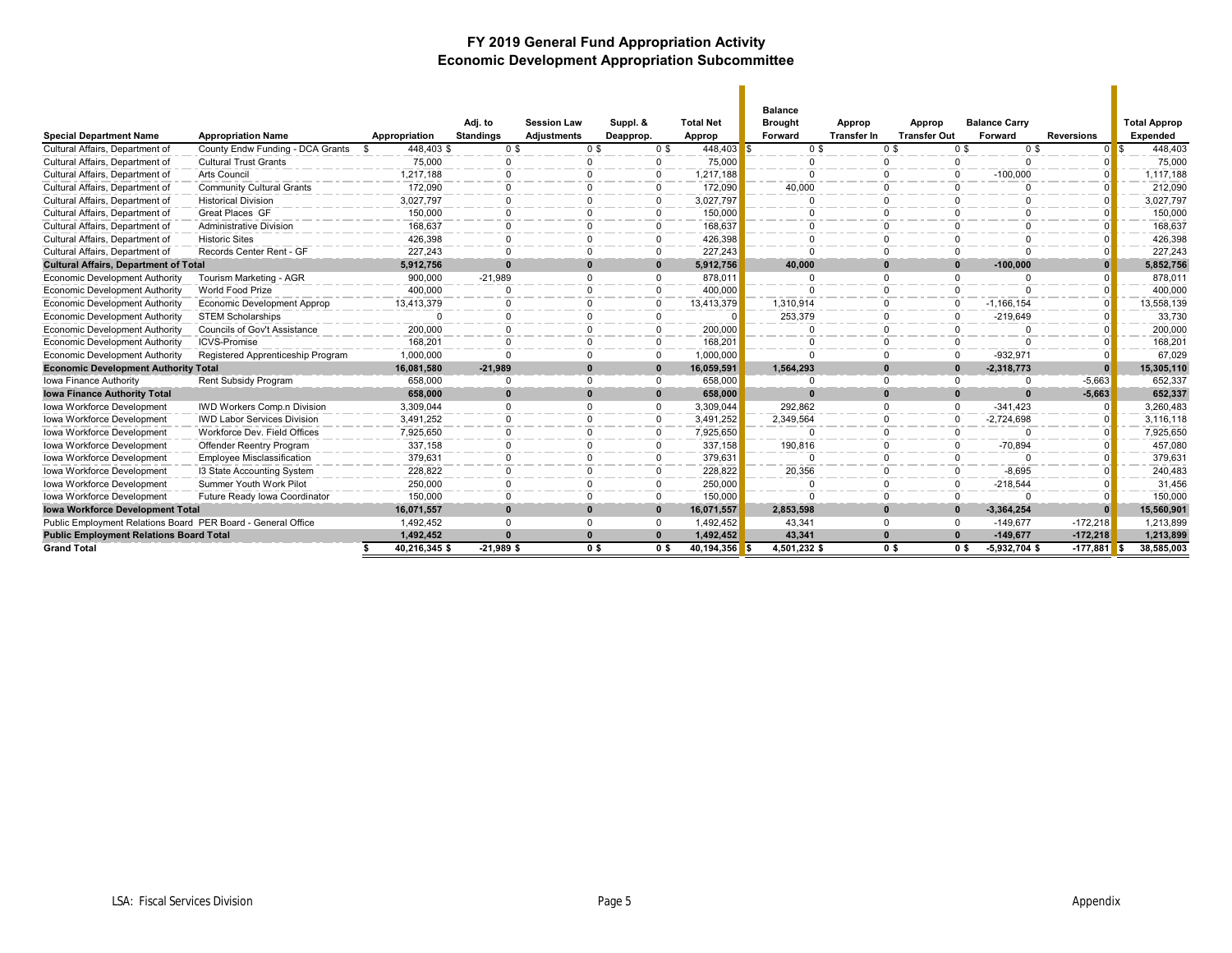#### **FY 2019 General Fund Appropriation Activity Education Appropriation Subcommittee**

| <b>Special Department Name</b>                       | <b>Appropriation Name</b>                                                | Appropriation              | Adj. to<br><b>Standings</b> | <b>Session Law</b><br><b>Adjustments</b> | Suppl. &<br>Deapprop. | <b>Total Net Approp</b>     | <b>Balance</b><br><b>Brought</b><br>Forward | Approp<br><b>Transfer In</b> | Approp<br><b>Transfer Out</b> | <b>Balance Carry</b><br>Forward | <b>Reversions</b> | <b>Total Approp</b><br>Expended |
|------------------------------------------------------|--------------------------------------------------------------------------|----------------------------|-----------------------------|------------------------------------------|-----------------------|-----------------------------|---------------------------------------------|------------------------------|-------------------------------|---------------------------------|-------------------|---------------------------------|
| Blind, Iowa Commission for the                       | Department for the Blind                                                 | 2,167,622 \$<br>\$         | 0 <sup>5</sup>              |                                          | 0 <sup>5</sup>        | 0 <sup>5</sup><br>2,167,622 | 9,598 \$                                    | 0 <sup>5</sup>               |                               | 0\$<br>$-6,513$ \$              | $-6,513$          | 2,164,193                       |
| Blind, Iowa Commission for the Total                 |                                                                          | 2,167,622                  | $\bf{0}$                    | $\bf{0}$                                 | 0                     | 2,167,622                   | 9,598                                       | $\mathbf{0}$                 | $\mathbf{0}$                  | $-6,513$                        | $-6,513$          | 2,164,193                       |
| College Student Aid Commission                       | Tuition Grant Program-Standing                                           | 46,630,951                 | $-44,793$                   | $\Omega$                                 | 0                     | 46,586,158                  | $\Omega$                                    | 0                            | $\Omega$                      | $\Omega$                        |                   | 46,586,158                      |
| College Student Aid Commission                       | Vocational Technical Tuition Grant                                       | 1,750,185                  | $\Omega$                    | $\Omega$                                 | $\Omega$              | 1,750,185                   | $\Omega$                                    | $\Omega$                     | $\Omega$                      | $\Omega$                        |                   | 1,750,185                       |
| College Student Aid Commission                       | Tuition Grant - For-Profit                                               | 376,220                    | $-3,357$                    | $\Omega$                                 |                       | 372,863                     | $\Omega$                                    | $\Omega$                     | $\Omega$                      | $\Omega$                        |                   | 372,863                         |
| College Student Aid Commission                       | College Aid Commission                                                   | 429,279                    | $\Omega$                    | <sup>n</sup>                             |                       | 429,279                     |                                             | $\Omega$                     | $\Omega$                      | $\Omega$                        |                   | 429,279                         |
| College Student Aid Commission                       | National Guard Benefits Program                                          | 4,700,000                  |                             | <sup>0</sup>                             |                       | 4,700,000                   | 13,641                                      | $\Omega$                     | $\Omega$                      | $-543,647$                      |                   | 4,169,994                       |
| College Student Aid Commission                       | All Iowa Opportunity Scholarships                                        | 2,840,854                  | $\Omega$                    | $\Omega$                                 | $\Omega$              | 2,840,854                   |                                             | $\Omega$                     | $\Omega$                      | $\Omega$                        |                   | 2,840,854                       |
| College Student Aid Commission                       | Des Moines University Programs                                           | 400,973                    |                             | $\Omega$                                 |                       | 400,973                     | O                                           | $\Omega$                     |                               | $\Omega$                        |                   | 400,973                         |
| College Student Aid Commission                       | Teacher Shortage Loan Forgiveness Program                                | 105,828                    | $\Omega$                    | $\Omega$                                 | $\Omega$              | 105,828                     | $\Omega$                                    | $\Omega$                     | $-52,914$                     | $\Omega$                        |                   | 52,914                          |
| College Student Aid Commission                       | Rural Iowa Primary Care Loan Repay. Prog.                                | 1,124,502                  | $\Omega$                    | $\Omega$<br>$\Omega$                     | $\Omega$<br>$\Omega$  | 1,124,502                   | $\Omega$<br>$\Omega$                        | $\Omega$                     | $\Omega$<br>$\Omega$          | $\Omega$<br>$\Omega$            |                   | 1,124,502                       |
| College Student Aid Commission                       | <b>Teach Iowa Scholars</b>                                               | 400,000                    |                             |                                          |                       | 400,000                     |                                             | 52,914                       |                               |                                 |                   | 452,914                         |
| College Student Aid Commission                       | Health Care-Related Loan Program                                         | 200,000                    | $\Omega$                    | $\Omega$                                 | $\Omega$              | 200,000                     | $\Omega$                                    | $\Omega$                     | $\Omega$                      | $\Omega$                        |                   | 200,000                         |
| <b>College Student Aid Commission Total</b>          |                                                                          | 58,958,792                 | $-48,150$                   | O                                        | 0                     | 58,910,642                  | 13,641                                      | 52,914                       | $-52,914$                     | $-543,647$                      |                   | 58,380,636                      |
| Education, Department of<br>Education, Department of | <b>Child Development</b><br>Sac and Fox Indian Settlement Education      | 10,524,389<br>95,750       | $-128,028$                  | $\Omega$<br>$\Omega$                     | $\Omega$              | 10,396,361<br>95,750        | O                                           | $\Omega$<br>$\Omega$         | $\Omega$<br>$\Omega$          | $\Omega$<br>$\Omega$            |                   | 10,396,361<br>95,750            |
|                                                      |                                                                          |                            |                             | $\Omega$                                 | $\Omega$              |                             | $\Omega$                                    | $\Omega$                     | $\Omega$                      | $\Omega$                        |                   |                                 |
| Education, Department of<br>Education, Department of | State Foundation School Aid<br><b>Transportation Nonpublic Students</b>  | 3,214,477,000<br>8,197,091 | $-7,466,833$                | $\Omega$                                 | $\Omega$              | 3,207,010,167<br>8,197,091  | $\Omega$                                    | $\Omega$                     | $\Omega$                      | $\Omega$                        |                   | 3,207,010,167<br>8,197,091      |
|                                                      | Administration                                                           | 5,949,047                  |                             | $\Omega$                                 |                       | 5,949,047                   | 0                                           | $\mathbf 0$                  | $\mathbf 0$                   | $\mathbf 0$                     |                   | 5,949,047                       |
| Education, Department of<br>Education, Department of | Career and Technical Education Administration                            | 598,197                    |                             | $\Omega$                                 | $\Omega$              | 598,197                     | $\Omega$                                    | $\Omega$                     | $\Omega$                      | $\Omega$                        |                   | 598,197                         |
|                                                      |                                                                          | 2,176,797                  |                             | $\Omega$                                 |                       |                             | 0                                           | $\mathbf 0$                  | $\mathbf 0$                   | $\mathbf 0$                     |                   | 2,176,797                       |
| Education, Department of<br>Education, Department of | School Food Service<br><b>Textbook Services For Nonpublic</b>            | 652,000                    |                             | $\Omega$                                 |                       | 2,176,797<br>652,000        | $\Omega$                                    | $\Omega$                     | $\Omega$                      | $\Omega$                        |                   | 652,000                         |
| Education, Department of                             | Secondary Career and Technical Education                                 | 2,630,134                  |                             | $\Omega$                                 |                       | 2,630,134                   | $\Omega$                                    | $\mathbf 0$                  | $\mathbf 0$                   | $\mathbf 0$                     |                   | 2,630,134                       |
| Education, Department of                             | Community College State General Aid                                      | 202,690,889                |                             | $\Omega$                                 | $\Omega$              | 202,690,889                 | 0                                           | $\Omega$                     | $\Omega$                      | $\Omega$                        |                   | 202,690,889                     |
| Education, Department of                             | Iowa Vocational Rehabilitation Services                                  | 5,677,908                  |                             | $\Omega$                                 |                       | 5,677,908                   | O                                           | $\mathbf{0}$                 | $\mathbf 0$                   | $\mathbf 0$                     |                   | 5,677,908                       |
| Education, Department of                             | Independent Living                                                       | 84,823                     |                             | $\Omega$                                 |                       | 84,823                      |                                             | $\Omega$                     | $\Omega$                      | $\Omega$                        |                   | 84,823                          |
| Education, Department of                             | Teacher Quality/Student Achievement                                      | 2,965,467                  |                             | $\Omega$                                 |                       | 2,965,467                   | 1,684,517                                   | $\mathbf 0$                  | $\mathbf 0$                   | $-1,461,058$                    |                   | 3,188,926                       |
| Education, Department of                             | Iowa Public Television                                                   | 7,589,415                  |                             | $\Omega$                                 | 100,000               | 7,689,415                   | $\Omega$                                    | $\Omega$                     | $\Omega$                      | $-100,000$                      |                   | 7,589,415                       |
| Education, Department of                             | Entrepreneurs with Disabilities Program                                  | 138,506                    |                             | $\Omega$                                 |                       | 138,506                     | ŋ                                           | $\mathbf 0$                  | $\mathbf 0$                   | $\mathbf 0$                     |                   | 138,506                         |
| Education, Department of                             | Jobs For America's Grads                                                 | 1,666,188                  |                             | $\Omega$                                 |                       | 1,666,188                   | O                                           | $\Omega$                     | $\Omega$                      | $\Omega$                        |                   | 1,666,188                       |
| Education, Department of                             | Independent Living Center Grant                                          | 86,457                     |                             | $\Omega$                                 |                       | 86,457                      | $\Omega$                                    | $\mathbf 0$                  | $\mathbf 0$                   | $\mathbf 0$                     |                   | 86,457                          |
| Education, Department of                             | State Library                                                            | 2,530,063                  |                             | $\Omega$                                 |                       | 2,530,063                   | 0                                           | $\Omega$                     | $\Omega$                      | $\Omega$                        |                   | 2,530,063                       |
| Education, Department of                             | Enrich Iowa Libraries                                                    | 2,464,823                  |                             | $\Omega$                                 |                       | 2,464,823                   | $\Omega$                                    | $\mathbf 0$                  | $\mathbf 0$                   | $\mathbf 0$                     | $-91$             | 2,464,732                       |
| Education, Department of                             | Special Education Services Birth to 3                                    | 1,721,400                  |                             | $\Omega$                                 |                       | 1,721,400                   | $\Omega$                                    | $\Omega$                     | $\Omega$                      | $\Omega$                        |                   | 1,721,400                       |
| Education, Department of                             | Midwestern Higher Education Compact                                      | 115,000                    |                             | $\Omega$                                 |                       | 115,000                     | U                                           | $\Omega$                     | $\Omega$                      | $\Omega$                        |                   | 115,000                         |
| Education, Department of                             | lowa Reading Research Center                                             | 1,300,176                  |                             | $\Omega$                                 | $\Omega$              | 1,300,176                   | 374,789                                     | $\Omega$                     | $\Omega$                      | $-598,218$                      |                   | 1,076,747                       |
| Education, Department of                             | Early Head Start Projects                                                | 574,500                    |                             | $\Omega$                                 |                       | 574,500                     |                                             | $\Omega$                     | $\Omega$                      | $\Omega$                        |                   | 574,500                         |
| Education, Department of                             | Successful Progression for Early Readers                                 | 7,824,782                  |                             | $\Omega$                                 | $\Omega$              | 7,824,782                   |                                             | $\Omega$                     | $\Omega$                      | $\Omega$                        |                   | 7,824,782                       |
| Education, Department of                             | Competency-Based Education                                               | $\Omega$                   |                             | U                                        |                       |                             | U                                           | $\Omega$                     | $\Omega$                      | $\Omega$                        |                   |                                 |
| Education, Department of                             | Early Childhood Iowa - School Ready                                      | 22, 162, 799               |                             | $\Omega$                                 | $\Omega$              | 22, 162, 799                | 0                                           | $\Omega$                     | $\Omega$                      | $\Omega$                        |                   | 22, 162, 799                    |
| Education, Department of                             | Attendance Center Perf/Web & Data System                                 | 250,000                    |                             | $\Omega$                                 |                       | 250,000                     | <sup>0</sup>                                | $\Omega$                     | $\Omega$                      | $\Omega$                        |                   | 250,000                         |
| Education, Department of                             | Online State Job Posting System                                          | 230,000                    |                             | $\Omega$                                 | $\Omega$              | 230,000                     | 0                                           | $\Omega$                     | $\Omega$                      | $\overline{0}$                  |                   | 230,000                         |
| Education, Department of                             | Early Warning System for Literacy                                        | 1,915,000                  |                             | $\Omega$                                 |                       | 1,915,000                   | $\Omega$                                    | $\Omega$                     | $\Omega$                      | $\overline{0}$                  |                   | 1,915,000                       |
| Education, Department of                             | <b>LEA Assessment</b>                                                    | 2,700,000                  | $\Omega$                    | $\Omega$                                 | $\Omega$              | 2,700,000                   | 0                                           | $\Omega$                     | $\Omega$                      | $\overline{0}$                  |                   | 2,700,000                       |
| Education, Department of                             | Computer Science Prof Dev Incentive Fund                                 | 500,000                    | $\Omega$                    | $\Omega$                                 |                       | 500,000                     | $\Omega$                                    | $\Omega$                     | $\Omega$                      | $\Omega$                        |                   | 500,000                         |
| Education, Department of                             | Vocational Rehabilitation Maintenance of Effort                          | $\Omega$                   | $\Omega$                    | $\Omega$                                 |                       |                             | 0                                           | $\Omega$                     | $\Omega$                      | $\overline{0}$                  |                   |                                 |
| Education, Department of                             | Statewide Clearinghouse - Work-Based Learning                            | 250,000                    |                             | $\Omega$                                 |                       | 250,000                     | $\Omega$                                    | $\Omega$                     | $\mathbf 0$                   | $\overline{0}$                  | $\Omega$          | 250,000                         |
| Education, Department of                             | Summer Joint Enrollment Program                                          | 600,000                    |                             | $\Omega$                                 |                       | 600.000                     | $\Omega$                                    | $\Omega$                     | $\Omega$                      | $\Omega$                        | $\Omega$          | 600,000                         |
| <b>Education, Department of Total</b>                |                                                                          | 3,511,338,601              | $-7,594,861$                | 0                                        | 100,000               | 3,503,843,740               | 2,059,306                                   | $\mathbf{0}$                 | $\Omega$                      | $-2,159,276$                    | $-91$             | 3,503,743,679                   |
| Regents, Board of                                    | SUI - General University                                                 | 211,560,793                | $\Omega$                    | 3,150,000                                | $\Omega$              | 214,710,793                 | $\Omega$                                    | 0                            | $\mathbf 0$                   | 0                               |                   | 214,710,793                     |
| Regents, Board of                                    | SUI - State of Iowa Cancer Registry                                      | 145,476                    |                             | $\Omega$                                 |                       | 145,476                     | $\Omega$                                    | $\mathbf 0$                  | $\mathbf 0$                   | $\mathbf 0$                     | $\Omega$          | 145,476                         |
| Regents, Board of                                    | SUI - State of Iowa Birth Defects Registry                               | 37,370                     |                             | $\Omega$                                 |                       | 37,370                      | 0                                           | $\Omega$                     | $\Omega$                      | $\Omega$                        |                   | 37,370                          |
| Regents, Board of                                    | SUI - Waterman Iowa Nonprofit Resource Center                            | 158,641                    |                             | $\Omega$                                 |                       | 158,641                     | $\Omega$                                    | $\mathbf 0$                  | $\mathbf 0$                   | $\Omega$                        |                   | 158,641                         |
| Regents, Board of                                    | SUI - Oakdale Campus                                                     | 2,134,120                  | $\Omega$                    | $\Omega$                                 | <sup>0</sup>          | 2,134,120                   | 0                                           | $\Omega$                     | $\Omega$                      | $\Omega$                        |                   | 2,134,120                       |
| Regents, Board of                                    | SUI - Hygienic Laboratory                                                | 4,297,032                  |                             | $\Omega$                                 |                       | 4,297,032                   | $\Omega$                                    | $\mathbf 0$                  | $\mathbf 0$                   | $\overline{0}$                  |                   | 4,297,032                       |
| Regents, Board of                                    | SUI - Family Practice Program                                            | 1,745,379                  |                             | $\Omega$                                 | $\Omega$              | 1,745,379                   | $\Omega$                                    | $\Omega$                     | $\Omega$                      | $\Omega$                        |                   | 1,745,379                       |
| Regents, Board of                                    | SUI - Specialized Children Health Services                               | 643,641                    |                             | $\Omega$                                 | $^{\circ}$            | 643,641                     | $\Omega$                                    | $\mathbf 0$                  | $\mathbf 0$                   | $\mathbf 0$                     |                   | 643,641                         |
| Regents, Board of                                    | SUI - Iowa Flood Center                                                  | 1,171,222                  |                             | $\Omega$                                 | $\Omega$              | 1,171,222                   | $\Omega$                                    | $\Omega$                     | $\Omega$                      | $\Omega$                        |                   | 1,171,222                       |
| Regents, Board of                                    | SUI - Substance Abuse Consortium                                         | 54,197                     |                             | $\Omega$                                 |                       | 54,197                      | $\Omega$                                    | $\mathbf 0$                  | $\Omega$                      | $\mathbf 0$                     |                   | 54,197                          |
| Regents, Board of                                    | SUI - Primary Health Care                                                | 633,367                    | $\Omega$                    | $\Omega$<br>$\Omega$                     |                       | 633,367                     | $\Omega$<br>$\Omega$                        | $\Omega$<br>$\mathbf 0$      | $\Omega$                      | $\Omega$<br>$\mathbf 0$         |                   | 633,367                         |
| Regents, Board of<br>Regents, Board of               | SUI - Iowa Online Advanced Placement Academy<br>ISU - General University | 470,293<br>167,474,125     |                             | 3,150,000                                |                       | 470,293<br>170,624,125      | O                                           |                              | $\mathbf 0$<br>$\Omega$       | $\Omega$                        |                   | 470,293<br>170,624,125          |
|                                                      |                                                                          |                            |                             |                                          |                       |                             |                                             |                              |                               |                                 |                   |                                 |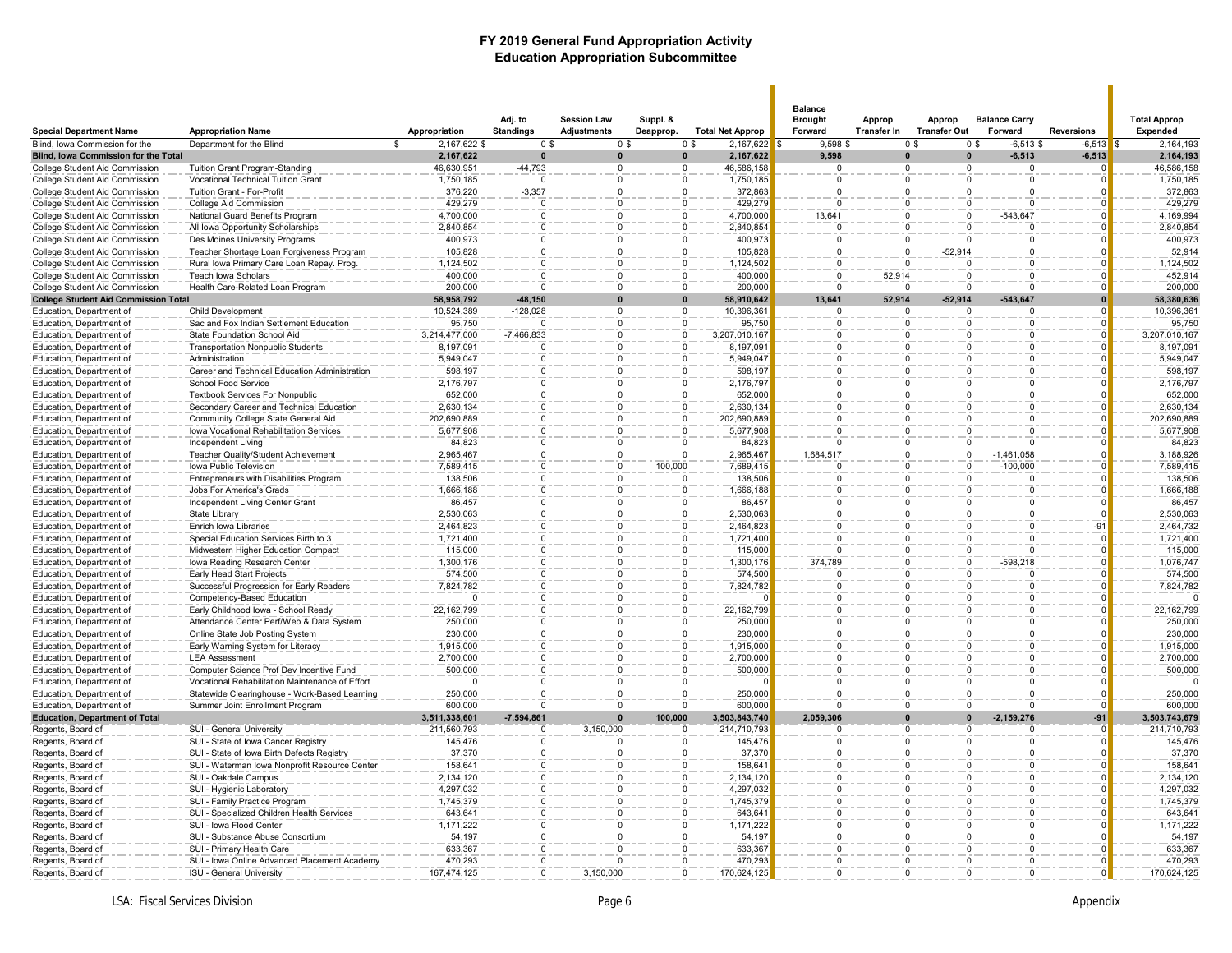#### **FY 2019 General Fund Appropriation Activity Education Appropriation Subcommittee**

|                                |                                              |                  |                             |                                   |                       |                         | <b>Balance</b>            |                              |                               |                                 |            |                                 |
|--------------------------------|----------------------------------------------|------------------|-----------------------------|-----------------------------------|-----------------------|-------------------------|---------------------------|------------------------------|-------------------------------|---------------------------------|------------|---------------------------------|
| <b>Special Department Name</b> | <b>Appropriation Name</b>                    | Appropriation    | Adj. to<br><b>Standings</b> | <b>Session Law</b><br>Adjustments | Suppl. &<br>Deapprop. | <b>Total Net Approp</b> | <b>Brought</b><br>Forward | Approp<br><b>Transfer In</b> | Approp<br><b>Transfer Out</b> | <b>Balance Carry</b><br>Forward | Reversions | <b>Total Approp</b><br>Expended |
| Regents, Board of              | ISU - Veterinary Diagnostic Laboratory       | 4.100.000        |                             |                                   |                       | 4,100,000               |                           |                              |                               |                                 |            | 4,100,000                       |
| Regents, Board of              | <b>ISU - Agricultural Experiment Station</b> | 29,886,877       |                             |                                   |                       | 29,886,877              |                           |                              |                               |                                 |            | 29,886,877                      |
| Regents, Board of              | ISU - Cooperative Extension                  | 18,266,722       |                             |                                   |                       | 18.266.722              |                           |                              |                               |                                 |            | 18,266,722                      |
| Regents, Board of              | <b>UNI - General University</b>              | 93,712,362       |                             | 2.000.000                         |                       | 95,712,362              |                           |                              |                               |                                 |            | 95,712,362                      |
| Regents, Board of              | UNI - Math & Science Collaborative           | 5.446.375        |                             |                                   |                       | 5,446,375               |                           |                              |                               |                                 |            | 5,446,375                       |
| Regents, Board of              | UNI - Real Estate Education Program          | 125,302          |                             |                                   |                       | 125,302                 |                           |                              |                               |                                 |            | 125,302                         |
| Regents, Board of              | UNI - Recycling and Reuse Center             | 175.256          |                             |                                   |                       | 175,256                 |                           |                              |                               |                                 |            | 175,256                         |
| Regents, Board of              | ISD - Iowa School for the Deaf               | 9.996.325        |                             |                                   |                       | 9,996,325               |                           |                              |                               |                                 |            | 9,996,325                       |
| Regents, Board of              | IBS - Iowa Braille and Sight Saving School   | 4,167,759        |                             |                                   |                       | 4,167,759               |                           |                              |                               |                                 |            | 4,167,759                       |
| Regents, Board of              | <b>BOR</b> - Board Office                    | 775,655          |                             |                                   |                       | 775,655                 | 3.525                     |                              |                               |                                 |            | 779,180                         |
| Regents, Board of              | BOR - Iowa Public Radio                      | 350.648          |                             |                                   |                       | 350.648                 |                           |                              |                               |                                 |            | 350,648                         |
| Regents, Board of              | SUI - Biocatalysis                           | 706,371          |                             |                                   |                       | 706,371                 |                           |                              |                               |                                 |            | 706,371                         |
| Regents, Board of              | ISU - Livestock Disease Research             | 172.844          |                             |                                   |                       | 172.844                 |                           |                              |                               |                                 |            | 172,844                         |
| Regents, Board of              | <b>BOR - Regents Resource Centers</b>        | 272.161          |                             |                                   |                       | 272.161                 |                           |                              |                               |                                 |            | 272,161                         |
| Regents, Board of              | BOR - FY 19 Regents Increase                 | 8,300,000        |                             | $-8,300,000$                      |                       |                         |                           |                              |                               |                                 |            |                                 |
| <b>Regents, Board of Total</b> |                                              | 566,980,313      |                             |                                   |                       | 566,980,313             | 3.525                     |                              |                               |                                 |            | 566,983,838                     |
| <b>Grand Total</b>             |                                              | 4,139,445,328 \$ | $-7.643.011$ \$             | 0 \$                              | 100.000 \$            | 4,131,902,317           | 2,086,070 \$              | 52,914 \$                    | $-52,914$ \$                  | $-2,709,436$ \$                 | $-6,604$   | 4,131,272,347                   |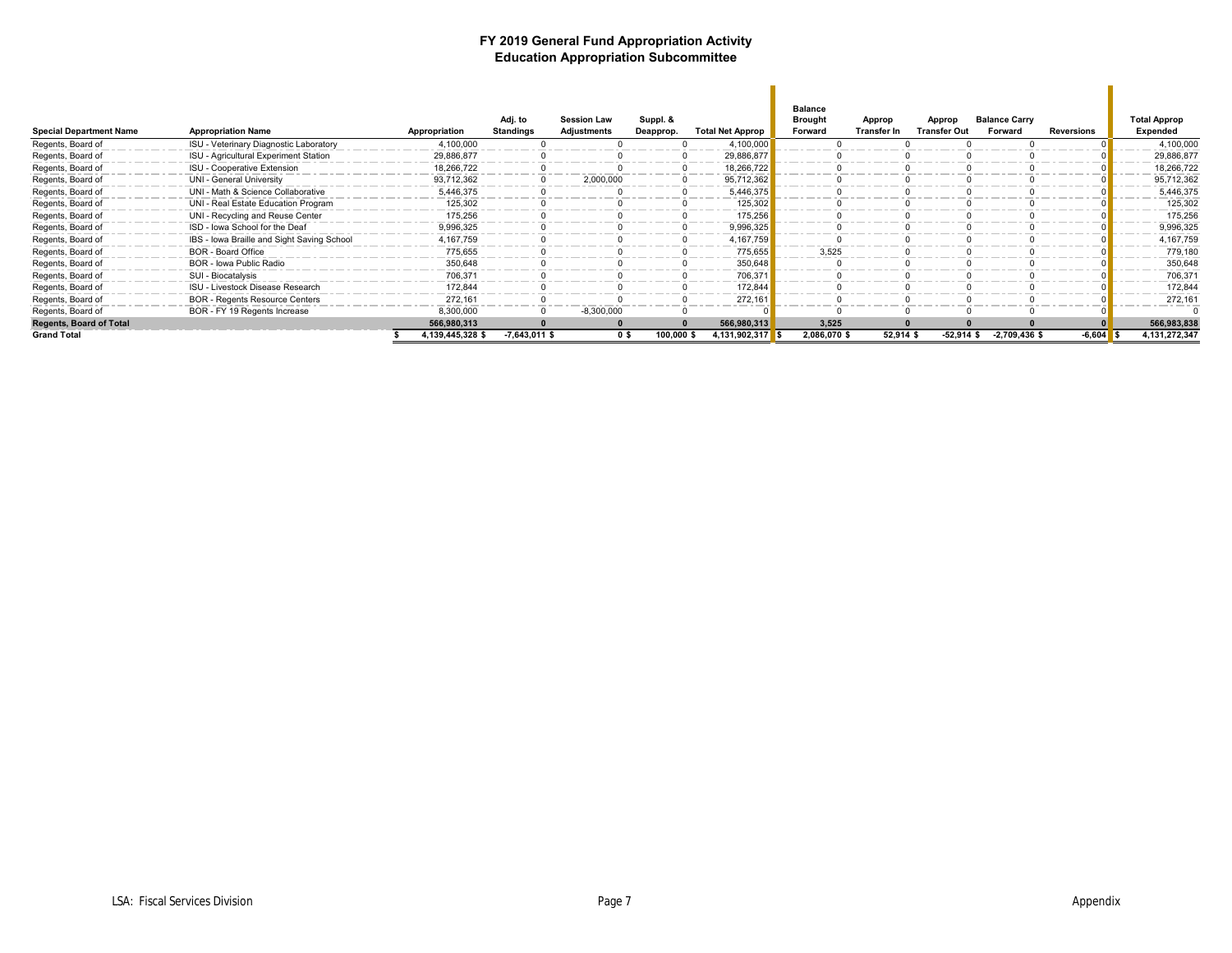#### **FY 2019 General Fund Appropriation Activity Health and Human Services Appropriation Subcommittee**

|                                              |                                         |                     |                             |                                   |                       |                              | <b>Balance</b>            |                              |                               |                                 |                            |                                   |
|----------------------------------------------|-----------------------------------------|---------------------|-----------------------------|-----------------------------------|-----------------------|------------------------------|---------------------------|------------------------------|-------------------------------|---------------------------------|----------------------------|-----------------------------------|
| <b>Special Department Name</b>               | <b>Appropriation Name</b>               | Appropriation       | Adj. to<br><b>Standings</b> | <b>Session Law</b><br>Adjustments | Suppl. &<br>Deapprop. | <b>Total Net Approp</b>      | <b>Brought</b><br>Forward | Approp<br><b>Transfer In</b> | Approp<br><b>Transfer Out</b> | <b>Balance Carry</b><br>Forward | <b>Reversions</b>          | <b>Total Approp</b><br>Expended   |
| Aging, Iowa Department of                    | Aging Programs                          | 11,042,924 \$<br>\$ | 0 <sup>3</sup>              | 0\$                               |                       | 0 <sup>3</sup><br>11,042,924 | l \$                      | 0 <sup>5</sup>               | 0 <sup>5</sup>                | 0 <sup>5</sup>                  | 0 <sup>5</sup><br>$\Omega$ | 11,042,924<br>\$                  |
| Aging, Iowa Department of                    | Office of LTC Ombudsman                 | 1,149,821           | $\mathbf 0$                 | $\Omega$                          | $\Omega$              | 1,149,821                    | $\mathbf 0$               | $\Omega$                     | $\Omega$                      | $\mathbf 0$                     |                            | 1,149,821                         |
| Aging, Iowa Department of Total              |                                         | 12,192,745          | $\mathbf{0}$                | $\Omega$                          |                       | 12,192,745<br>$\mathbf{0}$   | $\Omega$                  |                              | $\Omega$                      | $\Omega$                        |                            | 12,192,745                        |
| Public Health, Department of                 | Reg. for Congenital & Inherited Dis.    | 223,521             | $-17,686$                   | $\Omega$                          | $\Omega$              | 205,835                      | $\Omega$                  | $\Omega$                     | $\Omega$                      | $\mathbf 0$                     |                            | 205,835                           |
| Public Health, Department of                 | <b>Addictive Disorders</b>              | 24,804,344          | $\mathbf 0$                 | $\Omega$                          | $\Omega$              | 24,804,344                   | $\Omega$                  | $\Omega$                     | $\Omega$                      | $\Omega$                        | $-110,360$                 | 24,693,984                        |
| Public Health, Department of                 | Healthy Children and Families           | 5,820,625           | $\mathbf 0$                 | $\Omega$                          | $\Omega$              | 5,820,625                    | $\Omega$                  | $\Omega$                     | $\Omega$                      | $\Omega$                        | $-16,038$                  | 5,804,587                         |
| Public Health, Department of                 | <b>Chronic Conditions</b>               | 4,528,109           | $\mathbf 0$                 | $\Omega$                          | $\Omega$              | 4,528,109                    | $\Omega$                  | $\Omega$                     | $\Omega$                      | $\Omega$                        | $-2,194$                   | 4.525.915                         |
| Public Health, Department of                 | <b>Community Capacity</b>               | 4,970,152           | $\mathbf 0$                 | $\Omega$                          | $\Omega$              | 4.970.152                    | $\Omega$                  | $\Omega$                     | $\Omega$                      | $\mathbf 0$                     | $-7,479$                   | 4,962,673                         |
| Public Health, Department of                 | <b>Essential Public Health Services</b> | 7,662,464           | $\mathbf 0$                 | $\mathbf 0$                       | $\Omega$              | 7,662,464                    | $\Omega$                  | $\Omega$                     | $\Omega$                      | $\mathbf 0$                     | $-5,981$                   | 7,656,484                         |
| Public Health, Department of                 | <b>Infectious Diseases</b>              | 1,796,426           | $\mathbf 0$                 | U                                 |                       | $\Omega$<br>1,796,426        | $\Omega$                  |                              | $\Omega$                      | $\Omega$                        |                            | 1,796,426                         |
| Public Health, Department of                 | <b>Public Protection</b>                | 4,095,139           | $\mathbf 0$                 | $\Omega$                          |                       | $\Omega$<br>4,095,139        | $\Omega$                  | $\Omega$                     | $\Omega$                      | $\Omega$                        | $-7,688$                   | 4,087,451                         |
| Public Health, Department of                 | Resource Management                     | 971.215             | $\mathbf 0$                 | $\Omega$                          | $\Omega$              | 971,215                      | $\Omega$                  | $\Omega$                     | $\Omega$                      | $\Omega$                        |                            | 971,215                           |
| Public Health, Department of                 | Legislative General Reduction           | $\Omega$            | $\Omega$                    | $\Omega$                          | $\Omega$              |                              | $\Omega$                  | $\Omega$                     | $\Omega$                      | $\Omega$                        |                            | $\Omega$                          |
| <b>Public Health, Department of Total</b>    |                                         | 54,871,995          | $-17,686$                   | $\Omega$                          |                       | 54,854,309<br>$\mathbf{0}$   | $\Omega$                  | $\Omega$                     | $\mathbf{0}$                  | $\mathbf{0}$                    | $-149,740$                 | 54,704,569                        |
| Human Services, Department of                | <b>Child Abuse Prevention</b>           | 232,570             | $-232,570$                  | $\Omega$                          | $\Omega$              | $\Omega$                     | 207.437                   | $\Omega$                     | $\Omega$                      | $\mathbf 0$                     |                            | 207,437                           |
| Human Services, Department of                | <b>Commission Of Inquiry</b>            | 1,394               | $\Omega$                    | $\mathbf 0$                       | $\Omega$              | 1,394                        | $\Omega$                  | $\Omega$                     | $\Omega$                      | $\Omega$                        | $-1,394$                   |                                   |
| Human Services, Department of                | Non Resident Commitment M.II            | 142,802             | $\mathbf 0$                 | $\Omega$                          |                       | $\mathbf 0$<br>142.802       | $\Omega$                  | $\Omega$                     | $\Omega$                      | $\Omega$                        | $-138,524$                 | 4,278                             |
| Human Services, Department of                | <b>General Administration</b>           | 13,833,040          | $\mathbf 0$                 | $\Omega$                          | $\Omega$              | 13,833,040                   | 320,316                   | $\Omega$                     | $\Omega$                      | $-149,941$                      |                            | 14,003,415                        |
| Human Services, Department of                | <b>DHS</b> - Department Wide Duties     | 2.879.274           | $\mathbf 0$                 | $\Omega$                          |                       | 2,879,274<br>$\Omega$        | $\Omega$                  | $\Omega$                     | $\Omega$                      | $\Omega$                        |                            | 2,879,274                         |
| Human Services, Department of                | DHS - Legislative General Reduction     | $\Omega$            | $\mathsf 0$                 | $\Omega$                          |                       | $\Omega$                     | $\Omega$                  | $\Omega$                     | $\Omega$                      |                                 |                            |                                   |
| Human Services, Department of                | <b>Field Operations</b>                 | 49,074,517          | $\mathsf 0$                 | $\mathbf 0$                       | $\mathbf 0$           | 49,074,517                   | $\Omega$                  | $\Omega$                     | $\mathbf 0$                   | $-492,757$                      |                            | 48,581,760                        |
| Human Services, Department of                | <b>Child Support Recoveries</b>         | 14,586,635          | $\mathbf 0$                 | $\Omega$                          | $\Omega$              | 14,586,635                   | $\Omega$                  | $\Omega$                     | $\Omega$                      | $\Omega$                        | $-8,054$                   | 14.578.581                        |
| Human Services, Department of                | <b>Eldora Training School</b>           | 12,762,443          | $\mathsf 0$                 | $\Omega$                          | $\Omega$              | 12,762,443                   | 838                       | $\Omega$                     | $\Omega$                      | $-4,297$                        |                            | 12,758,984                        |
| Human Services, Department of                | Civil Comm. Unit for Sex Offenders      | 10,864,747          | $\mathbf 0$                 | $\Omega$                          | $\Omega$              | 10,864,747                   | 3,142                     | $\Omega$                     | $\Omega$                      | $\Omega$                        |                            | 10,867,889                        |
| Human Services, Department of                | Cherokee MHI                            | 13,870,254          | $\mathbf 0$                 | $\Omega$                          | $\Omega$              | 13,870,254                   | 60,321                    | $\Omega$                     | $\Omega$                      | $\Omega$                        |                            | 13,930,575                        |
| Human Services, Department of                | Independence MHI                        | 17,513,621          | $\mathbf 0$                 | $\Omega$                          |                       | $\mathbf 0$<br>17,513,621    | 26,068                    | $\Omega$                     | $\Omega$                      | $\Omega$                        |                            | 17,539,689                        |
| Human Services, Department of                | Glenwood Resource Center                | 16,858,523          | $\mathbf 0$                 | $\Omega$                          | $\Omega$              | 16,858,523                   | 1,388,556                 | $\Omega$                     | $\Omega$                      | $-3,428,060$                    |                            | 14,819,019                        |
| Human Services, Department of                | <b>Woodward Resource Center</b>         | 11,386,679          | $\overline{0}$              | 0                                 |                       | 11,386,679<br>$\Omega$       | 840,478                   |                              | $\Omega$                      | $-2,897,274$                    |                            | 9,329,882                         |
| Human Services, Department of                | Family Investment Program/JOBS          | 40,365,715          | $\mathbf 0$                 | $\Omega$                          | $\Omega$              | 40,365,715                   | $\Omega$                  | $\Omega$                     | $\Omega$                      | $-3,515,261$                    |                            | 36,850,454                        |
| Human Services, Department of                | <b>State Supplementary Assistance</b>   | 10,250,873          | $\mathsf 0$                 | 0                                 |                       | $\Omega$<br>10,250,873       | 607,056                   | $\Omega$                     | $\Omega$                      | $-2,456,564$                    |                            | 8,401,365                         |
| Human Services, Department of                | <b>Medical Assistance</b>               | 1,337,841,375       | $\mathbf 0$                 | $\mathbf 0$                       | 150,300,000           | 1,488,141,375                | 36,170,463                | $\Omega$                     | $\Omega$                      | -87,888,114                     | $-195,000$                 | 1,436,228,723                     |
| Human Services, Department of                | Children's Health Insurance             | 7,064,057           | $\mathsf 0$                 | 0                                 | $\Omega$              | 7,064,057                    | $\Omega$                  | $\Omega$                     | $\Omega$                      | $\Omega$                        |                            | 7,064,057                         |
| Human Services, Department of                | <b>Medical Contracts</b>                | 16,603,198          | $\mathbf 0$                 | $\Omega$                          | $\Omega$              | 16.603.198                   | $\Omega$                  | $\Omega$                     | $\Omega$                      | $\Omega$                        | $-119.593$                 | 16.483.605                        |
| Human Services, Department of                | <b>Family Support Subsidy</b>           | 949.282             | $\mathbf 0$                 | $\mathbf 0$                       | $\Omega$              | 949,282                      | 46.541                    | $\Omega$                     | $\Omega$                      | $-121.976$                      |                            | 873.847                           |
| Human Services, Department of                | <b>Conners Training</b>                 | 33,632              | $\mathbf 0$                 | $\Omega$                          | $\Omega$              | 33,632                       | $\Omega$                  | $\Omega$                     | $\Omega$                      | $\Omega$                        | $-1,071$                   | 32,561                            |
| Human Services, Department of                | Volunteers                              | 84.686              | $\mathbf 0$                 | $\Omega$                          |                       | 84,686<br>$\Omega$           | $\Omega$                  | $\Omega$                     | $\Omega$                      | $\Omega$                        | $-29,461$                  | 55.225                            |
| Human Services, Department of                | <b>Child Care Assistance</b>            | 40,816,931          | $\mathbf 0$                 | $\Omega$                          |                       | 40,816,931<br>$\Omega$       | $\Omega$                  | $\Omega$                     | $\Omega$                      | $\Omega$                        |                            | 40,816,931                        |
| Human Services, Department of                | <b>Adoption Subsidy</b>                 | 40,445,137          | $\mathbf 0$                 | $\Omega$                          | $\Omega$              | 40,445,137                   | $\Omega$                  | $\Omega$                     | $\Omega$                      | $-336,410$                      |                            | 40,108,727                        |
| Human Services, Department of                | <b>Child and Family Services</b>        | 84,939,774          | $\mathbf 0$                 | $\Omega$                          | $\Omega$              | 84,939,774                   | $\Omega$                  | $\Omega$                     | $\Omega$                      | $\Omega$                        | $-121.643$                 | 84.818.131                        |
| Human Services, Department of Total          |                                         | 1,743,401,159       | $-232.570$                  | $\mathbf{0}$                      | 150,300,000           | 1,893,468,589                | 39,671,216                | $\mathbf{0}$                 | $\mathbf{0}$                  | $-101.290.656$                  | $-614,740$                 | 1,831,234,409                     |
| Veterans Affairs, Department of              | <b>General Administration</b>           | 1,150,500           | $\mathbf 0$                 | $\Omega$                          | $\Omega$              | 1,150,500                    | $\Omega$                  | $\Omega$                     | $\Omega$                      | $\Omega$                        |                            | 1,150,493                         |
| Veterans Affairs, Department of              | <b>Iowa Veterans Home</b>               | 7,162,976           | $\Omega$                    | $\Omega$                          | $\Omega$              | 7,162,976                    | 6.068.696                 | $\Omega$                     | $\Omega$                      | $-11,573,040$                   |                            | 1.658.632                         |
| Veterans Affairs, Department of              | Vets Home Ownership Program             | 2,000,000           | $\mathbf 0$                 | $\Omega$                          | $\Omega$              | 2,000,000                    | $\Omega$                  | $\Omega$                     | $\Omega$                      | $\Omega$                        |                            | 2,000,000                         |
| Veterans Affairs, Department of              | Injured Veterans Grant Program          | $\Omega$            | $\mathbf 0$                 | $\Omega$                          | $\Omega$              |                              | 213,897                   | $\Omega$                     | $\Omega$                      | $-183,897$                      |                            | 30,000                            |
| Veterans Affairs, Department of              |                                         | 990,000             | $\mathbf 0$                 | $\Omega$                          |                       | 990,000<br>$\Omega$          | 210,474                   | $\Omega$                     | $\Omega$                      | $-183,815$                      |                            | 1,016,659                         |
| <b>Veterans Affairs, Department of Total</b> | <b>Veterans County Grants</b>           | 11,303,476          | $\mathbf{0}$                | $\Omega$                          |                       | 11,303,476<br>$\mathbf{0}$   | 6,493,068                 | $\Omega$                     | $\Omega$                      | $-11,940,753$                   | $-7$                       | 5,855,785                         |
| <b>Grand Total</b>                           |                                         | $$1,821,769,375$ \$ | $-250,256$ \$               |                                   | 0 \$ 150,300,000 \$   | 1,971,819,119                | 46, 164, 284 \$<br>l\$    |                              | 0 <sup>5</sup>                | $-113,231,409$ \$<br>0\$        | $-764,487$                 | $\ddot{\bullet}$<br>1,903,987,508 |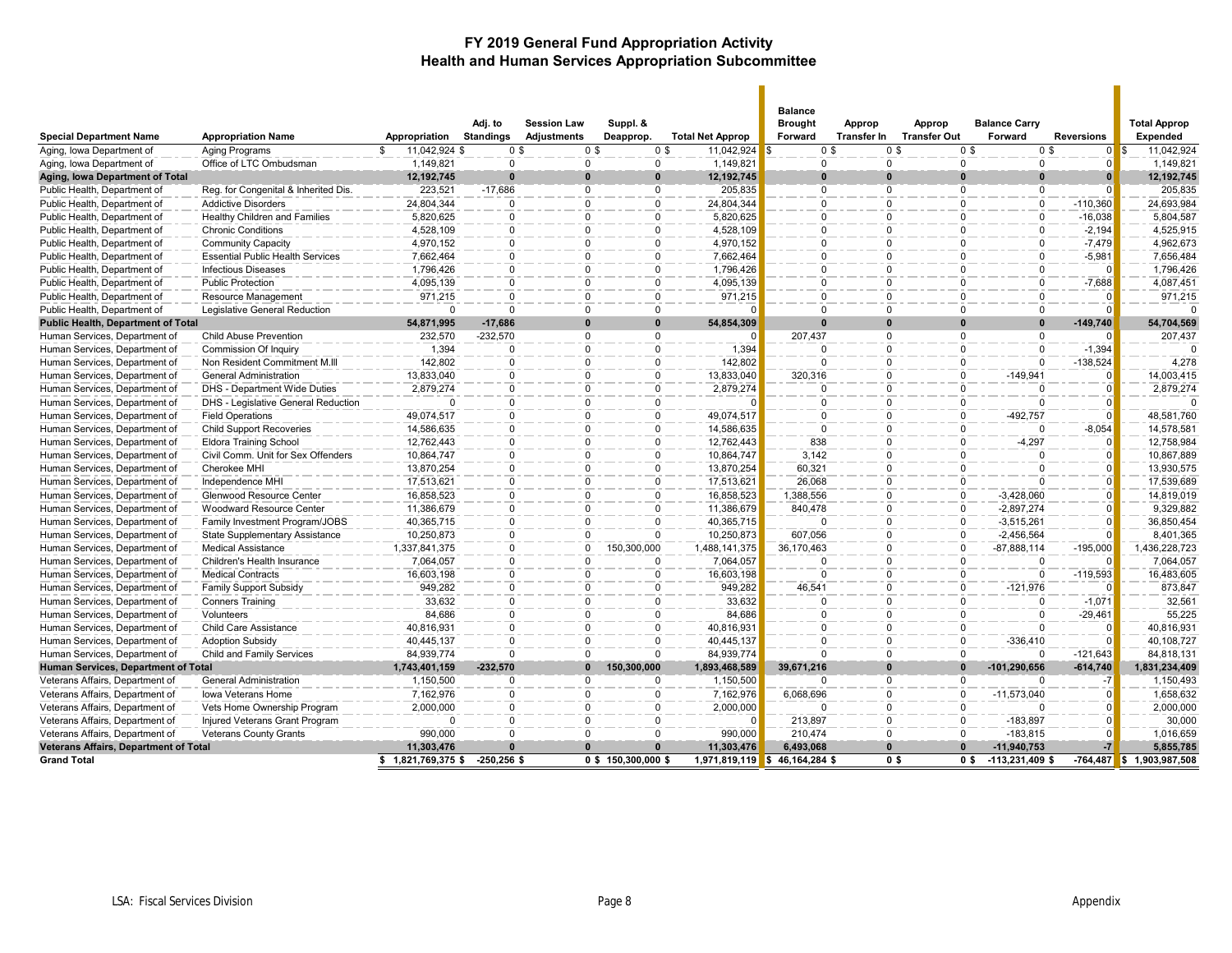#### **FY 2019 General Fund Appropriation Activity Justice System Appropriation Subcommittee**

П

|                                            |                                        |                                           |                      |                    |                      |                         | <b>Balance</b> |                     |                     |                         |                   |                     |
|--------------------------------------------|----------------------------------------|-------------------------------------------|----------------------|--------------------|----------------------|-------------------------|----------------|---------------------|---------------------|-------------------------|-------------------|---------------------|
|                                            |                                        |                                           | Adj. to              | <b>Session Law</b> | Suppl. &             |                         | <b>Brought</b> | Approp              | Approp              | <b>Balance Carry</b>    |                   | <b>Total Approp</b> |
| <b>Special Department Name</b>             | <b>Appropriation Name</b>              | Appropriation                             | <b>Standings</b>     | <b>Adjustments</b> | Deapprop.            | <b>Total Net Approp</b> | Forward        | <b>Transfer In</b>  | <b>Transfer Out</b> | Forward                 | <b>Reversions</b> | Expended            |
| <b>Attorney General</b>                    | General Office A.G.                    | 5,911,705 \$                              | 0 <sup>s</sup>       | 0\$                | 0\$                  | 5,911,705               | 0 <sup>5</sup> |                     | 0\$<br>0\$          | 0 <sup>5</sup>          | $-4,206$          | 5,907,499           |
| <b>Attorney General</b>                    | Victim Assistance Grants               | 5,016,708                                 | $\Omega$             | $\Omega$           | $\Omega$             | 5,016,708               | 182,863        | $\Omega$            | $\Omega$            | $-1,094,696$            |                   | 4,104,875           |
| <b>Attorney General</b>                    | <b>Legal Services Poverty Grants</b>   | 2,304,601                                 | $\Omega$             | $\Omega$           | $\Omega$             | 2,304,601               | $\Omega$       | $\Omega$            | 0                   | $\Omega$                |                   | 2,304,601           |
| <b>Attorney General Total</b>              |                                        | 13,233,014                                | 0                    | $\mathbf{0}$       |                      | 13,233,014              | 182,863        | $\bf{0}$            | 0                   | $-1,094,696$            | $-4,206$          | 12,316,975          |
| Civil Rights Commission                    | Civil Rights Commission                | 1,198,266                                 | $\Omega$             | $\Omega$           | $\Omega$             | 1,198,266               | $\Omega$       | $\Omega$            | $\Omega$            | $\Omega$                | $-75$             | 1,198,191           |
| <b>Civil Rights Commission Total</b>       |                                        | 1,198,266                                 | $\bf{0}$             | $\bf{0}$           |                      | 1,198,266               | $\mathbf{0}$   | $\bf{0}$            | 0                   | $\mathbf{0}$            | $-75$             | 1,198,191           |
| Corrections, Department of                 | <b>Corrections Real Estate-Sales</b>   | 0                                         | 7,617                | $\Omega$           | $\Omega$             | 7,617                   | $\Omega$       | $\Omega$            | 0                   | $\Omega$                |                   | 7,617               |
| Corrections, Department of                 | State Cases Court Costs                | 10,000                                    | $-10,000$            | $\Omega$           | $\Omega$             |                         | $\Omega$       | $\Omega$            | 0                   | $\overline{0}$          |                   |                     |
| Corrections, Department of                 | <b>CBC District I</b>                  | 14,786,766                                | $\Omega$             | 157.500            | $\Omega$             | 14,944,266              | $\Omega$       | $\Omega$            | $\Omega$            | $\Omega$                |                   | 14,944,266          |
| Corrections, Department of                 | <b>CBC District II</b>                 | 11,433,739                                | $\Omega$             | 114,000            |                      | 11,547,739              | $\Omega$       | 0                   | $\mathbf 0$         | $\mathbf 0$             |                   | 11,547,739          |
| Corrections, Department of                 | <b>CBC District III</b>                | 7,167,957                                 | $\Omega$             | 80,000             |                      | 7,247,957               | $\Omega$       | $\Omega$            | $\Omega$            | $\Omega$                |                   | 7,247,957           |
| Corrections, Department of                 | <b>CBC District IV</b>                 | 5,679,922                                 | $\Omega$             | 61,000             |                      | 5,740,922               | $\Omega$       | $\Omega$            | 0                   | $\Omega$                |                   | 5,740,922           |
| Corrections, Department of                 | <b>CBC District V</b>                  | 21,557,940                                | $\Omega$             | 288,120            | $\Omega$             | 21,846,060              | $\Omega$       | $\Omega$            | 0                   | $\Omega$                |                   | 21,846,060          |
| Corrections, Department of                 | <b>CBC District VI</b>                 | 14,713,165                                | $\Omega$             | 126.000            |                      | 14,839,165              | $\Omega$       | $\Omega$            | 0                   | $\Omega$                |                   | 14,839,165          |
| Corrections, Department of                 | <b>CBC District VII</b>                | 7,777,341                                 | $\Omega$             | 72,000             |                      | 7,849,341               | $\Omega$       | $\Omega$            | $\Omega$            | $\Omega$                |                   | 7,849,341           |
| Corrections, Department of                 | <b>CBC District VIII</b>               | 8,084,521                                 | $\Omega$             | 80,000             |                      | 8,164,521               |                | $\Omega$            | 0                   | $\Omega$                |                   | 8,164,521           |
| Corrections, Department of                 | <b>Corrections Administration</b>      | 9,231,488                                 | $\Omega$             | $-3,943,579$       |                      | 5,287,909               | 11.807         | $\Omega$            | $\Omega$            | $-6,732$                | $-6,732$          | 5,286,253           |
| Corrections, Department of                 | Iowa Corrections Offender Network      | 2,000,000                                 | $\Omega$             | $\Omega$           |                      | 2,000,000               |                | 0                   |                     | $\mathbf 0$             |                   | 2,000,000           |
| Corrections, Department of                 | <b>County Confinement</b>              | 1,575,092                                 | $\Omega$             | $\Omega$           |                      | 1,575,092               |                | $\Omega$            | $-640,000$          | $\overline{0}$          | $-15,292$         | 919,800             |
| Corrections, Department of                 | Federal Prisoners/ Contractual         | 484,411                                   | $\Omega$             | $\Omega$           |                      | 484,411                 |                | $\Omega$            | $-320,000$          | $\Omega$                | $-14,959$         | 149,452             |
| Corrections, Department of                 | <b>Corrections Education</b>           | 2,608,109                                 | $\Omega$             | $\Omega$           | $\Omega$             | 2,608,109               | 1,268,416      | $\Omega$            | 0                   | $-314, 107$             |                   | 3,562,418           |
| Corrections, Department of                 | Mental Health/Substance Abuse          | 28,065                                    | $\Omega$             | $\Omega$           |                      | 28,065                  |                | $\Omega$            | 0                   |                         | $-102$            | 27,963              |
| Corrections, Department of                 | DOC - Department Wide Duties           | $\Omega$                                  | $\Omega$             | $\Omega$           |                      |                         |                | $\Omega$            | $\Omega$            | $\Omega$                |                   |                     |
| Corrections, Department of                 | Ft. Madison Institution                | 41,079,882                                | $\Omega$             | 133,959            |                      | 41,213,841              |                | 1,235,000           | 0                   | $-1,573,400$            | $-1,149$          | 40,874,292          |
| Corrections, Department of                 | Anamosa Institution                    | 32, 164, 148                              | $\Omega$             | 250,000            |                      | 32,414,148              | 11,308         | $\Omega$            | $\Omega$            | $-1,390$                | $-1,390$          | 32,422,676          |
| Corrections, Department of                 | Oakdale Institution                    | 60,314,427                                | $\Omega$             | 994,000            |                      | 61,308,427              | 4,126          | $\Omega$            | O                   | $-5,767$                | $-5,767$          | 61,301,020          |
|                                            | Newton Institution                     | 28,061,220                                | n                    | 200,000            |                      | 28,261,220              | 114            | $\Omega$            | O                   | $-14,000$               | $-1,334$          | 28,246,001          |
| Corrections, Department of                 | Mt. Pleasant Inst.                     |                                           | $\Omega$             | 150,000            |                      |                         | 4.028          | $\Omega$            |                     |                         | $-7.577$          |                     |
| Corrections, Department of                 |                                        | 25,526,413                                |                      |                    |                      | 25,676,413              |                |                     | $-275,000$          | $-7,577$                |                   | 25,390,287          |
| Corrections, Department of                 | Rockwell City Institution              | 10,458,861                                | $\Omega$<br>$\Omega$ | 63,000             | $\Omega$<br>$\Omega$ | 10,521,861              | 1,661          | 0<br>$\Omega$       | 0<br>$\Omega$       | $-1,162$                | $-1,162$          | 10,521,198          |
| Corrections, Department of                 | Clarinda Institution                   | 24,780,950                                | $\Omega$             | 67,000             |                      | 24,847,950              | 43,541         |                     | $\Omega$            | $-84,964$               | $-80, 803$        | 24,725,724          |
| Corrections, Department of                 | Mitchellville Institution              | 22,594,090                                |                      | 700,000            |                      | 23,294,090              |                | 0<br>$\overline{0}$ |                     | $\mathbf 0$<br>$-1.000$ | $-1.000$          | 23,294,090          |
| Corrections, Department of                 | Ft. Dodge Institution                  | 29,660,231                                | $\Omega$             | 407,000            | $\Omega$             | 30,067,231              | 1,573          |                     | $\Omega$            |                         |                   | 30,066,804          |
| <b>Corrections, Department of Total</b>    |                                        | 381,778,738                               | $-2.384$             |                    |                      | 381,776,355             | 1,346,576      | 1,235,000           | $-1.235.000$        | $-2.010.099$            | $-137,266$        | 380,975,565         |
| Law Enforcement Academy                    | Iowa Law Enforcement Academy           | 971,341                                   | $\Omega$             | $\Omega$           | $\Omega$             | 971,341                 | $\Omega$       | $\Omega$            | 0                   | $\mathbf 0$             | $-14$             | 971,327             |
| Law Enforcement Academy                    | <b>ILEA Relocation Expenses</b>        | $\Omega$                                  | $\Omega$             | $\Omega$           | 285,982<br>285,982   | 285,982                 |                | $\Omega$            | $\Omega$            | $\Omega$                | $-153,419$        | 132,563             |
| Law Enforcement Academy Total              |                                        | 971,341                                   | $\Omega$             | $\Omega$           |                      | 1,257,323               |                | $\Omega$            | $\Omega$            | $\Omega$                | $-153,434$        | 1,103,889           |
| Parole, Board of                           | Parole Board                           | 1,221,374                                 | $\Omega$             | $\Omega$           | $\Omega$             | 1,221,374               | 42,869         | $\Omega$            | $\Omega$            | $-52.948$               | $-52,948$         | 1,158,347           |
| Parole, Board of Total                     |                                        | 1,221,374                                 |                      | $\mathbf{0}$       | $\bf{0}$             | 1,221,374               | 42.869         | $\bf{0}$            | $\bf{0}$            | $-52.948$               | $-52,948$         | 1,158,347           |
| Public Defense, Department of              | Compensation and Expense               | 342,556                                   | $-307,197$           | $\Omega$           | $\mathbf 0$          | 35,359                  |                | 0                   | 0                   | $\mathbf 0$             |                   | 35,359              |
| Public Defense, Department of              | Public Defense, Department of          | 6,334,961                                 | $\Omega$             | $\overline{0}$     | $\overline{0}$       | 6,334,961               | 900            | $\Omega$            | $\Omega$            | $\overline{0}$          | $-6.580$          | 6,329,281           |
| <b>Public Defense, Department of Total</b> |                                        | 6,677,517                                 | $-307,197$           | $\mathbf{0}$       |                      | 6,370,320               | 900            | $\bf{0}$            | $\bf{0}$            | $\mathbf{0}$            | $-6,580$          | 6,364,640           |
| Homeland Security and Emergency Mgmt       | Homeland Security & Emergency Mgmt.    | 2,123,610                                 | $\Omega$             | $\mathbf 0$        | 0                    | 2,123,610               | $\Omega$       | $\Omega$            | $\mathbf 0$         | $\mathbf 0$             |                   | 2,123,610           |
| Homeland Security and Emergency Mgmt       | <b>Flood Recovery</b>                  | $\Omega$                                  | $\Omega$             | $\Omega$           | 15.000.000           | 15,000,000              | $\Omega$       | $\Omega$            | $\Omega$            | $\Omega$                | $\mathsf{C}$      | 15.000.000          |
| Homeland Security and Emergency Mgmt Total |                                        | 2,123,610                                 | $\Omega$             | $\mathbf{0}$       | 15,000,000           | 17,123,610              | $\Omega$       | $\Omega$            | $\mathbf{0}$        | $\mathbf{0}$            | $\mathbf{0}$      | 17,123,610          |
| Public Safety, Department of               | DPS Sexual Abuse Evidence Processing   | 0                                         | $\Omega$             | $^{\circ}$         | $\Omega$             |                         | $\Omega$       | $\Omega$            | 0                   | $\Omega$                | 0                 |                     |
| Public Safety, Department of               | DPS-POR Unfunded Liabilities           | 5,000,000                                 | $\Omega$             | $\Omega$           | $\Omega$             | 5,000,000               |                | $\Omega$            | 0                   | $\Omega$                |                   | 5,000,000           |
| Public Safety, Department of               | Public Safety - Department Wide Duties | $\Omega$                                  | $\Omega$             | $\Omega$           |                      |                         | $\Omega$       | 0                   | 0                   | $\mathbf 0$             |                   |                     |
| Public Safety, Department of               | Public Safety Administration           | 4,734,703                                 | $\Omega$             | $\Omega$           |                      | 4,734,703               | 14,166         | $\Omega$            | 0                   | $-80,032$               | $-80,032$         | 4,588,806           |
| Public Safety, Department of               | DPS - Human Trafficking                | 150,000                                   | $\Omega$             | $\Omega$           |                      | 150,000                 |                | $\Omega$            | 0                   | $-1,113$                | $-1,113$          | 147,775             |
| Public Safety, Department of               | Public Safety DCI                      | 14,663,083                                | $\Omega$             | $\Omega$           |                      | 14,663,083              | 4,271          | $\Omega$            | 0                   | $-51,955$               | $-51,955$         | 14,563,444          |
| Public Safety, Department of               | DCI - Crime Lab Equipment/Training     | 650,000                                   | $\Omega$             | $\Omega$           |                      | 650,000                 |                | $\Omega$            | $\Omega$            | $\Omega$                |                   | 650,000             |
| Public Safety, Department of               | Public Safety Undercover Funds         | 209,042                                   | $\Omega$             | $\Omega$           |                      | 209,042                 |                | 0                   | $\mathbf 0$         | $\Omega$                |                   | 209,042             |
| Public Safety, Department of               | Narcotics Enforcement                  | 7,785,873                                 | $\Omega$             | $\Omega$           |                      | 7,785,873               | 749            | $\Omega$            | 0                   | $-13,108$               | $-13,108$         | 7,760,406           |
| Public Safety, Department of               | DPS Fire Marshal                       | 4,965,056                                 | $\Omega$             | $\Omega$           |                      | 4,965,056               | 11,986         | $\Omega$            | 0                   | $-20,094$               | $-20,094$         | 4,936,855           |
| Public Safety, Department of               | Iowa State Patrol                      | 63,926,287                                | $\Omega$             | $\Omega$           | $\Omega$             | 63,926,287              | 17,796         | $\Omega$            | $\Omega$            | -49,869                 | -49,869           | 63,844,345          |
| Public Safety, Department of               | DPS/SPOC Sick Leave Payout             | 279,517                                   | $\Omega$             | $\Omega$           |                      | 279,517                 |                | $\Omega$            | 0                   | $\Omega$                |                   | 279,517             |
| Public Safety, Department of               | Fire Fighter Training                  | 825,520                                   | $\Omega$             | $\Omega$           | $\Omega$             | 825,520                 | 39,163         | $\Omega$            | $\Omega$            | $-2,092$                |                   | 862,591             |
| Public Safety, Department of               | Statewide Interoperable Comm. System   | 115,661                                   | $\Omega$             | $\Omega$           | $\Omega$             | 115,661                 |                | $\Omega$            | 0                   | $\Omega$                |                   | 115,661             |
| <b>Public Safety, Department of Total</b>  |                                        | 103,304,742                               | $\Omega$             | $\Omega$           | $\Omega$             | 103,304,742             | 88,131         | $\mathbf{0}$        | $\bf{0}$            | $-218.262$              | $-216,170$        | 102,958,440         |
| <b>Judicial Branch</b>                     | Judicial Branch                        | 177,574,797                               | $\Omega$             | $\Omega$           | $\mathbf 0$          | 177,574,797             | 12,937         | 0                   | 0                   | $\mathbf 0$             | $-48,677$         | 177,539,057         |
| <b>Judicial Branch</b>                     | Jury & Witness to Revolving Fund       | 3,100,000                                 | $\Omega$             | $\Omega$           | $\Omega$             | 3,100,000               | $\Omega$       | $\Omega$            | U                   | $\Omega$                | C                 | 3,100,000           |
| <b>Judicial Branch Total</b>               |                                        | 180,674,797                               | $\Omega$             |                    |                      | 180,674,797             | 12,937         | $\Omega$            | O                   | $\mathbf{0}$            | $-48,677$         | 180,639,057         |
| <b>Grand Total</b>                         |                                        | $\overline{\mathbf{s}}$<br>691,183,399 \$ | $-309,581$ \$        | 0 <sup>5</sup>     | 15,285,982 \$        | 706,159,800             | 1,674,276 \$   | 1,235,000 \$        | $-1,235,000$ \$     | $-3,376,006$ \$         | $-619,355$        | 703,838,715         |

П